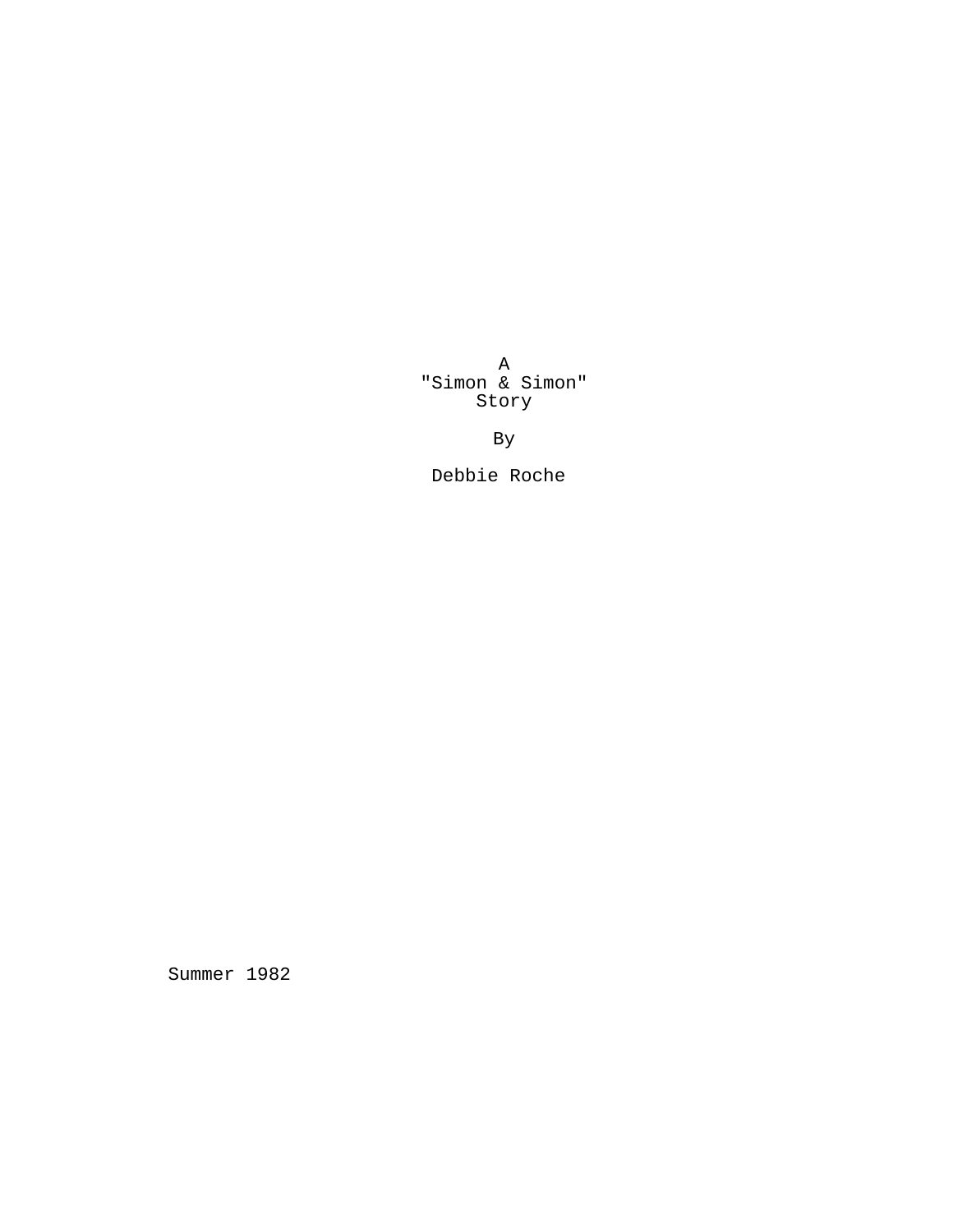INT: JANET'S OFFICE (DAY 1)

JANET is sitting behind her desk, and LAURA is sitting in a chair, in front of the desk.

JANET

Well I'm sorry, but there is nothing I, or the DA, can do to help you.

LAURA Look, I know how busy it can get around here, but ... you were my last hope. And since you won't help me ... I've no-one else to turn to.

LAURA looks sad.

JANET I'm really sorry but...

LAURA I understand, I really do.

LAURA heads for the door. JANET tries to think of some way to help. She mutters line to herself.

JANET

AJ! (to Laura) Wait a minute.

LAURA stops and turns to JANET.

JANET

Though I might not be able to help you ... I have two friends, who are the best detectives in San Diego. So I've been told. They could devote more time to your case than we could. Anyway, here's their number.

JANET writes it down.

JANET Maybe you can give them a call.

LAURA smiles and takes the piece of paper from JANET.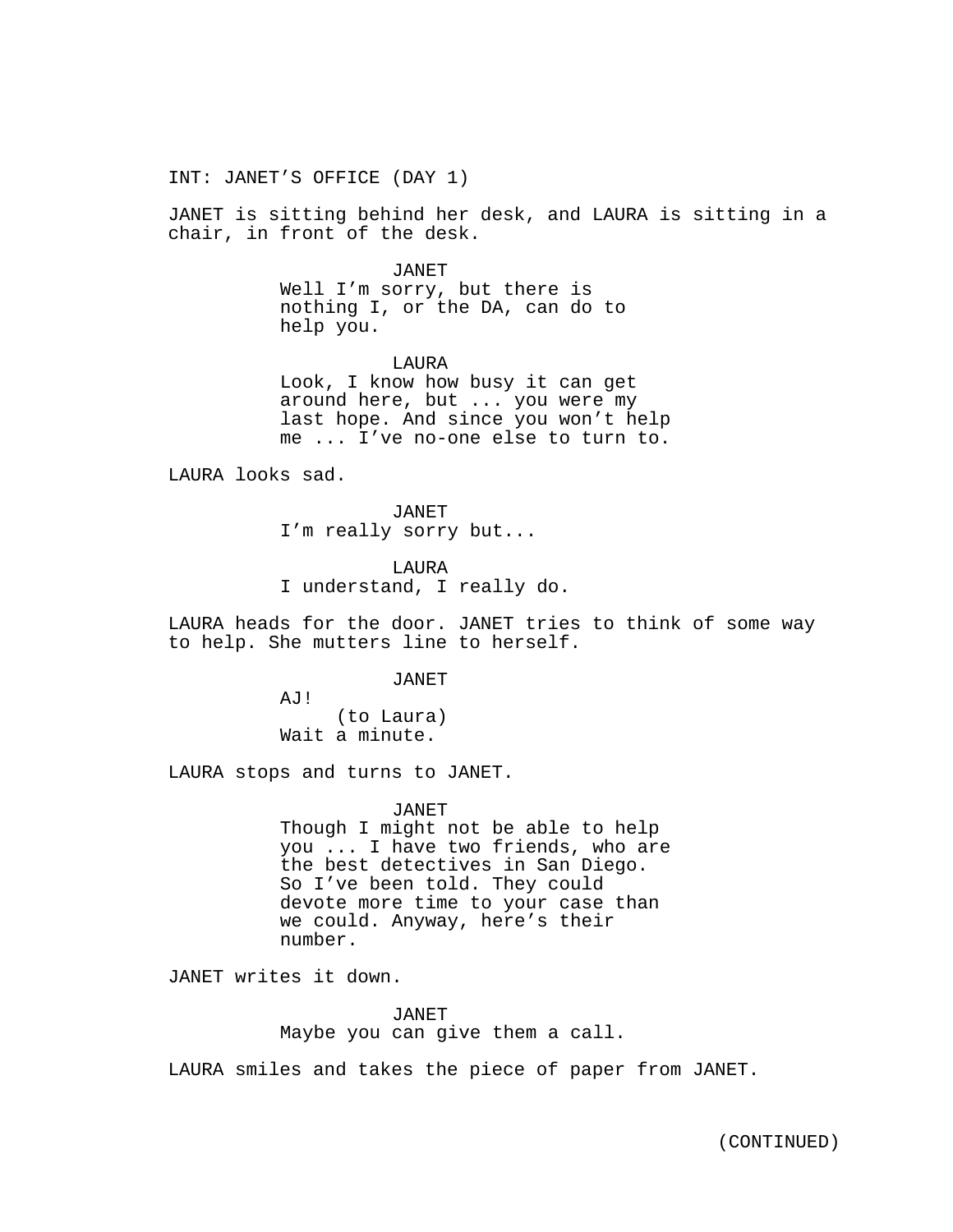LAURA Thanks, maybe I will.

CUT TO:

INT: AJ'S PLACE -- LIVING ROOM (DAY 2: 10:00AM)

AJ is looking for something upstairs. RICK is in the living room, watching the football game. RICK is relaxed on the sofa, drinking a can of beer, and eating popcorn. He is cheering for his team. MARLOW, is also on the sofa, laying beside RICK. There is a knock on the front door.

> AJ (VO) Rick, can you get that?

RICK ignores him, and whoever is at the door, knocks again.

AJ (VO)

RICK!!

PAN TO:

UPSTAIRS

**AJ** I guess I'll have to get it myself.

AJ comes down the stairs, mad.

PAN TO:

EXT: AJ'S PLACE

The woman at the door, knocks again. She is about to leave, when AJ opens the door. AJ is in a bad mood, and speaks loudly.

LOO...

AJ sees it's a woman, and smiles. His voice goes nice and sweet.

> AJ Hi. May I help you?

AJ

LAURA I sure hope so, Mr. Simon.

LAURA smiles at AJ.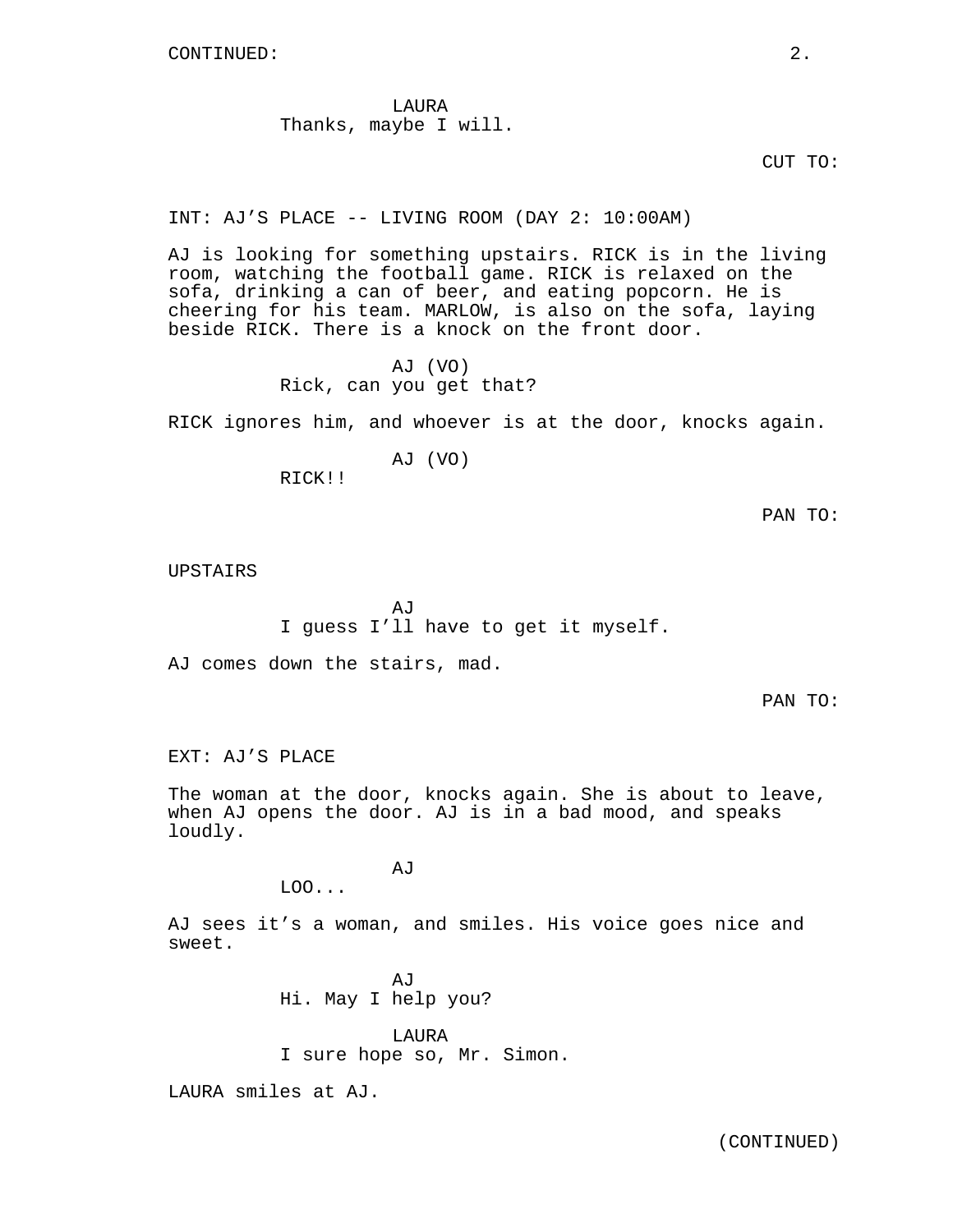```
AJ
Name's AJ.
```
He smiles again.

LAURA

Laura.

They just stand there and stare at each other for a while.

RICK (VO) AJ. (beat) Who's at the door?

AJ acts as if he has just been snapped out of some sort of spell.

> AJ Oh, sorry, come on in.

> > LAURA

Thanks.

PAN TO:

INT: KITCHEN

LAURA enters and AJ closes the door.

AJ Wait here, while I get Rick.

LAURA sits and AJ heads for the living room.

CONTINUE TO:

INT: LIVING ROOM

RICK Who was at the door?

AJ turns the television off. RICK jumps up off the couch and yells.

> RICK Hey! What'd ya do that for?

AJ We have a possible client in there.

AJ points to the kitchen.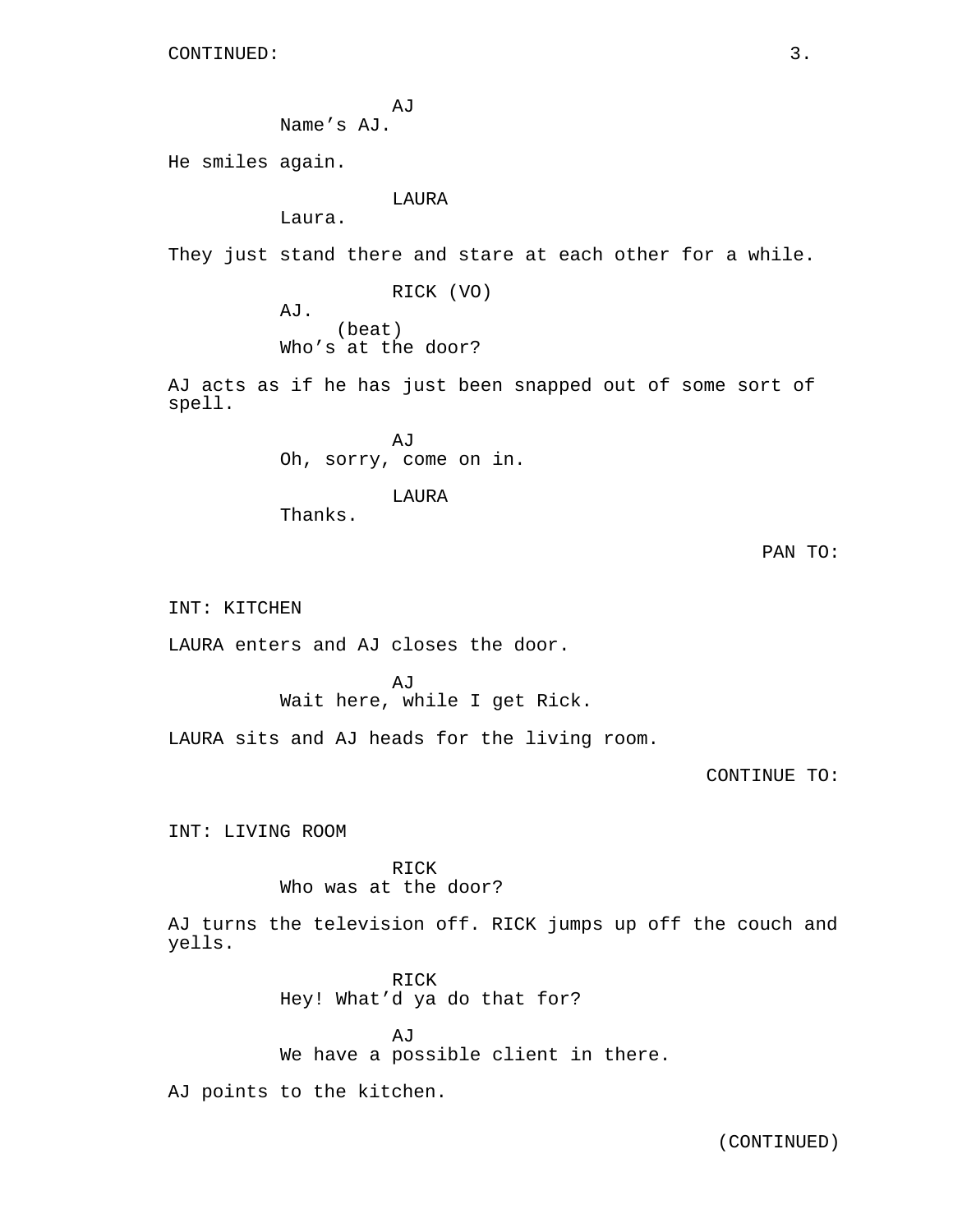RICK Oh. (beat) Wait, a client, and you didn't even think of discussing it with me first?

AJ Rick, tell me how could I discuss it with you if she is waiting in the kitchen now to tell us why she needs our help?

## RICK

Oh.

They start to go to kitchen. RICK stops.

RICK She. I should have known it. Don't tell me, let me guess. 5 foot, blue-eyed, and blond. Right?

AJ

Wrong. (smile)

AJ

Brunette.

They head to kitchen.

CONTINUE TO:

INT: KITCHEN

They enter the kitchen.

AJ Rick, this is Laura. Laura, this is my brother, Rick.

# RICK / LAURA

Hi.

RICK and AJ sit at the table. (RICK is at the North end of the table, AJ is at the South end of the table, and LAURA is on the West side of the table.)

> AJ What can we do for you?

AJ smiles at her.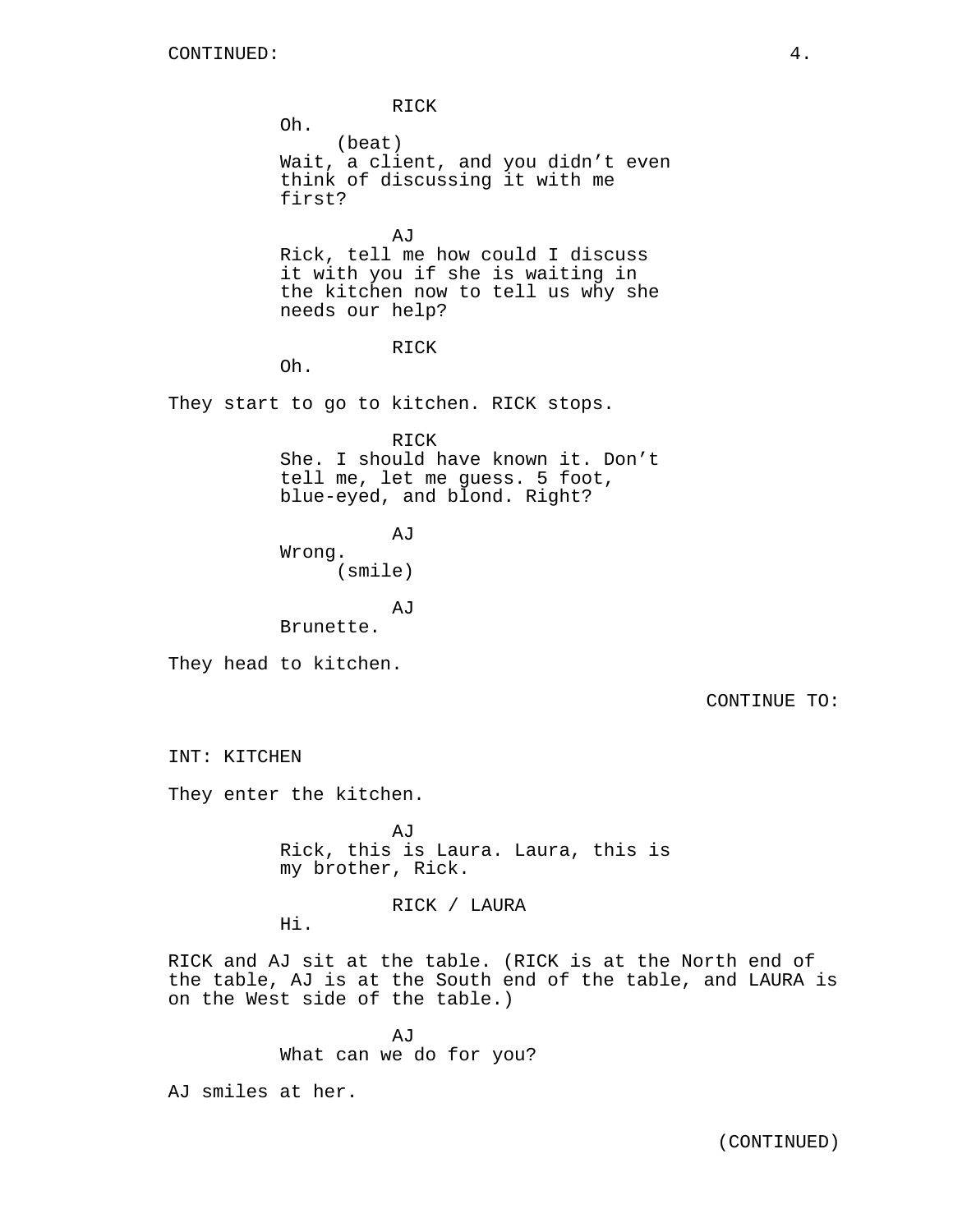LAURA It all started three months ago, when I moved into an apartment with Cathy.

RICK Cathy? Who's Cathy?

LAURA She's my best friend, and roommate. (beat x3) Anyway, like I was saying ... It all started three months ago, I kept getting letters, and phone calls saying, "you ruined me, now I'm gonna ruin you." At first, I didn't think anything about it. And, because of the neighborhood, I figured it was probably just a couple of kids looking for fun. But, after the apartment was broken into several times, I realized it was more than that. So, I went to the police, and they wouldn't even listen to me. They thought I was crazy. Next, I decided to try the DA. And someone there, by the name of, Janet Fowler, said she knew you two and that if anyone could help me, you could.

AJ and RICK exchange a look when LAURA mentions JANET.

RICK Just leave it to good ole Janet. (beat x2) So, you think that someone is out to kill you?

LAURA I guess you could call it that.

AJ Do you know of anyone who might want...

LAURA Not really.

RICK Was there anything unusual about the break-ins or phone calls?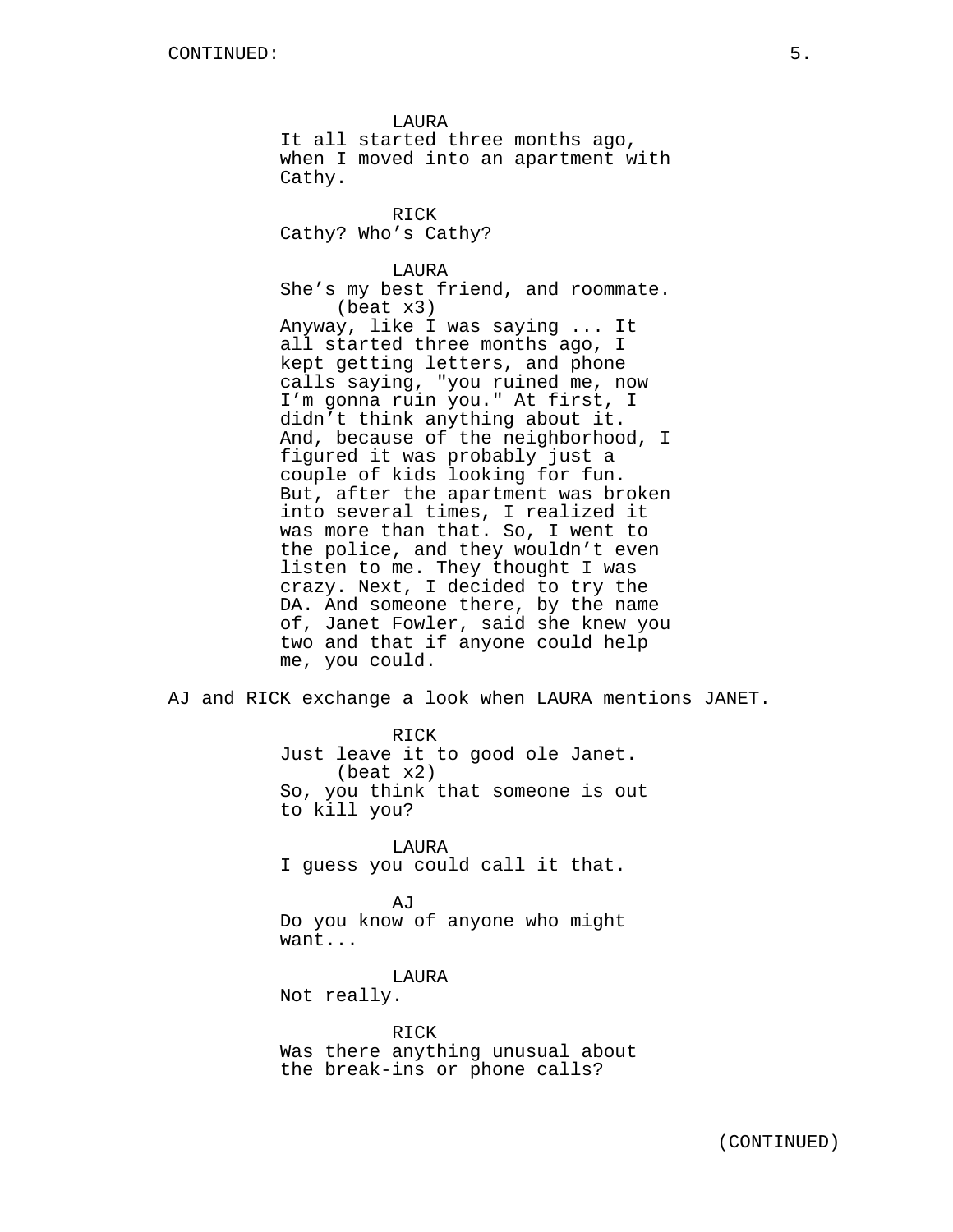LAURA

Like what?

RICK

You know ... anything special happen on that day? Maybe a birthday, wedding, tri...

LAURA

Come to think of it ... Cathy was always out of town when... You don't think she'd have anything to do with this. Do you?

RICK

Wel...

AJ gives him a shut up stare.

AJ

That's what we have to find out, right?

### LAURA

Right.

RICK Okay, where should we start?

LAURA How about ... the apartment?

AJ I guess that's as good a place as any to start. Let's go.

They rise from the table. AJ and LAURA head for the door, RICK heads back to the living room. LAURA stops, and turns to AJ.

LAURA

Mind if I borrow your phone? I just want to call and let Cathy know that you and Rick are coming over.

AJ Sure. Go ahead.

LAURA goes to the phone, and AJ goes to the living room, to get RICK.

CONTINUE TO: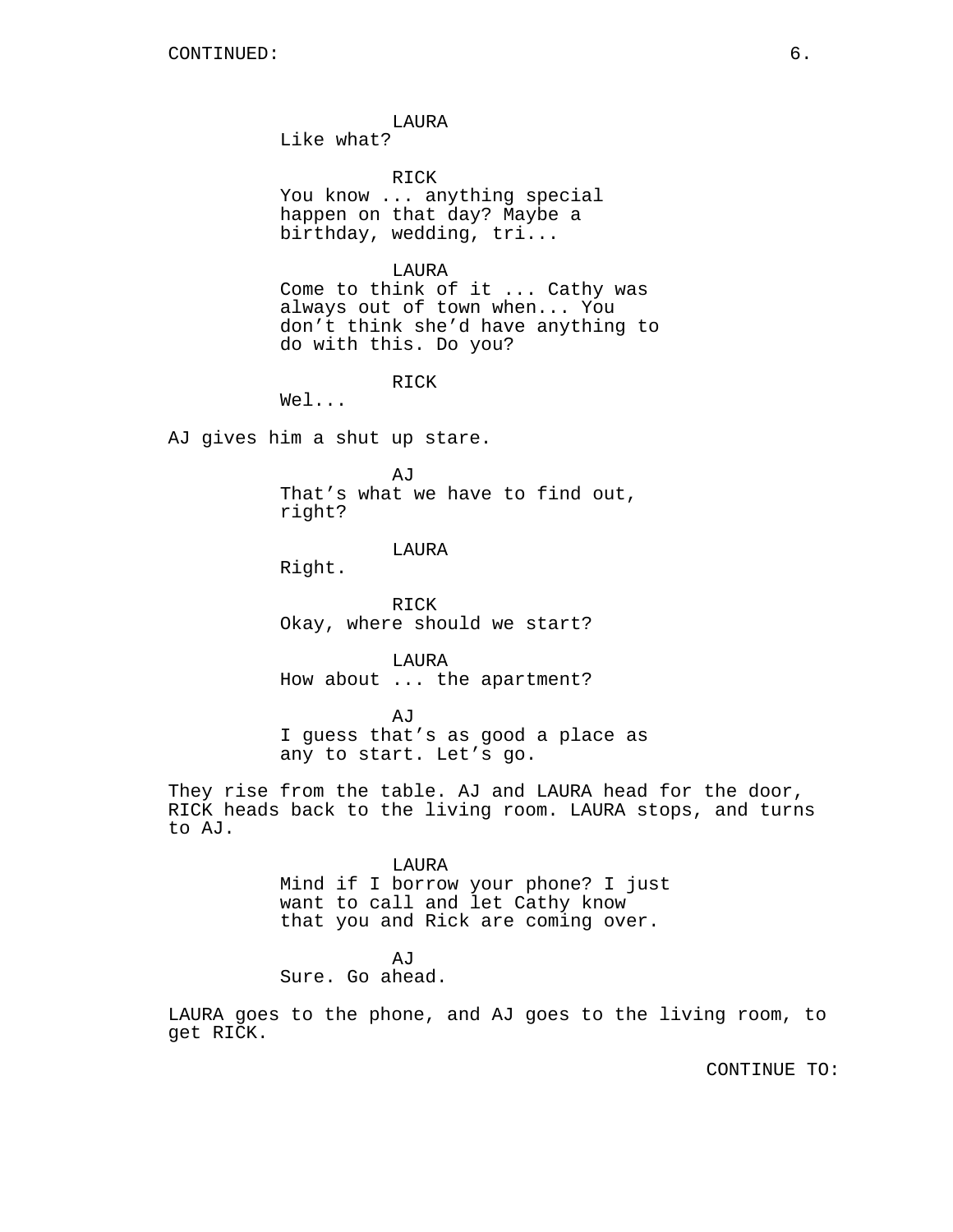INT: LIVING ROOM

AJ Aren't you coming?

RICK Just leave her address, and I'll be around later

AJ

Okay.

AJ goes back to the kitchen.

CONTINUE TO:

INT: KITCHEN

LAURA is waiting.

AJ

Ready?

LAURA Sure. Isn't Rick coming?

AJ He's ... checking out something. He'll be around later.

AJ opens the door, LAURA exits.

AJ Bye Rick!

RICK (VO)

Bye!

AJ closes door.

INT: LIVING ROOM

RICK turns the game back on.

JUMP TO: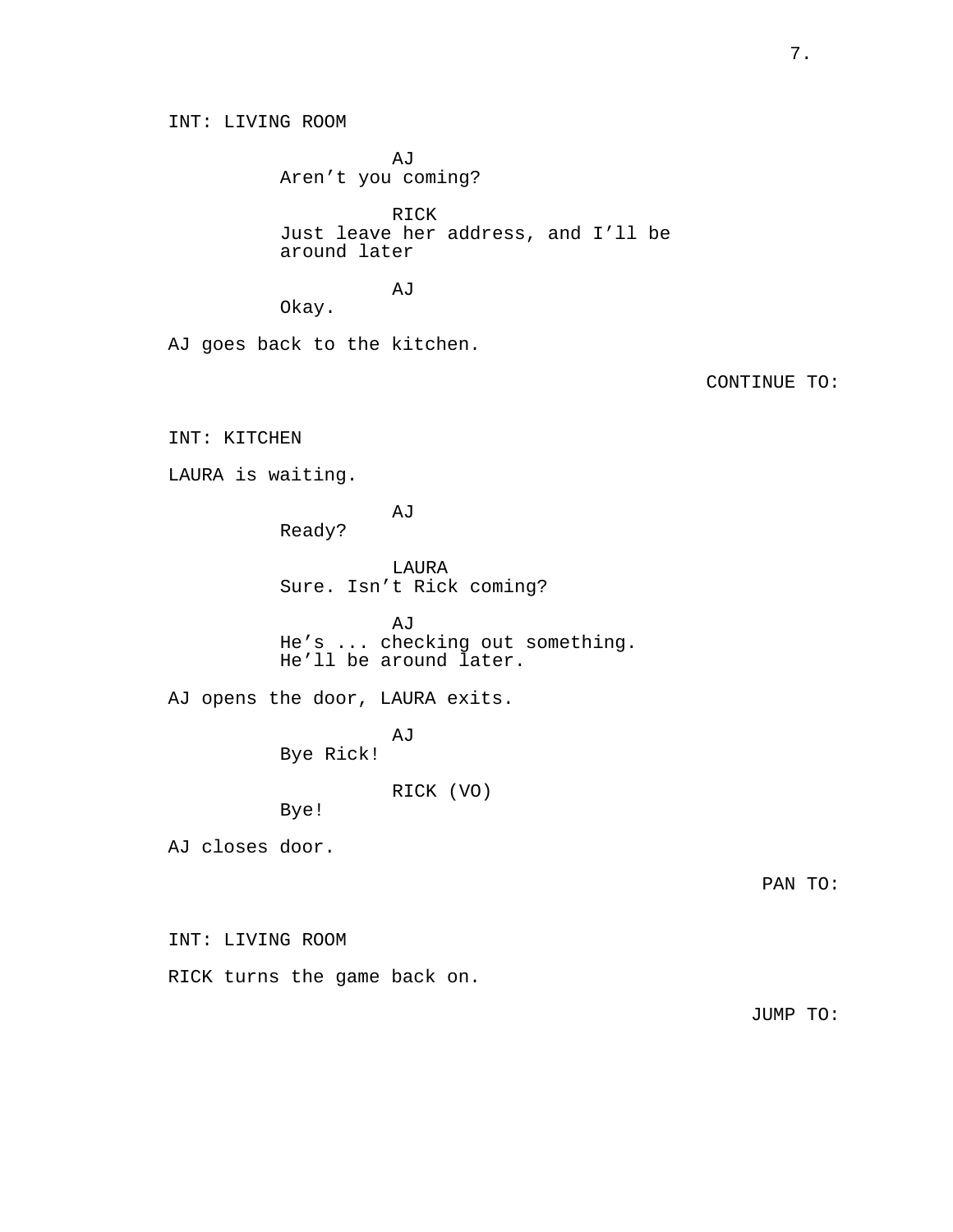INT: LAURA'S APARTMENT (NOON)

LAURA opens the door.

LAURA Well, here we are.

They enter and LAURA closes the door.

AJ Nice place you have here.

LAURA Why, thank you.

Momentary pause.

AJ You don't mind if I have a look around, do you?

LAURA Of course not. After all, that is what you're here for. Right?

AJ

Right.

AJ looks around for about 30 seconds.

LAURA

AJ, will you please come here.

AJ

One second.

LAURA puts on a record. AJ walks over.

AJ Find something?

### LAURA

No. But ...

Momentary pause.

AJ

But what?

LAURA This is gonna sound stupid.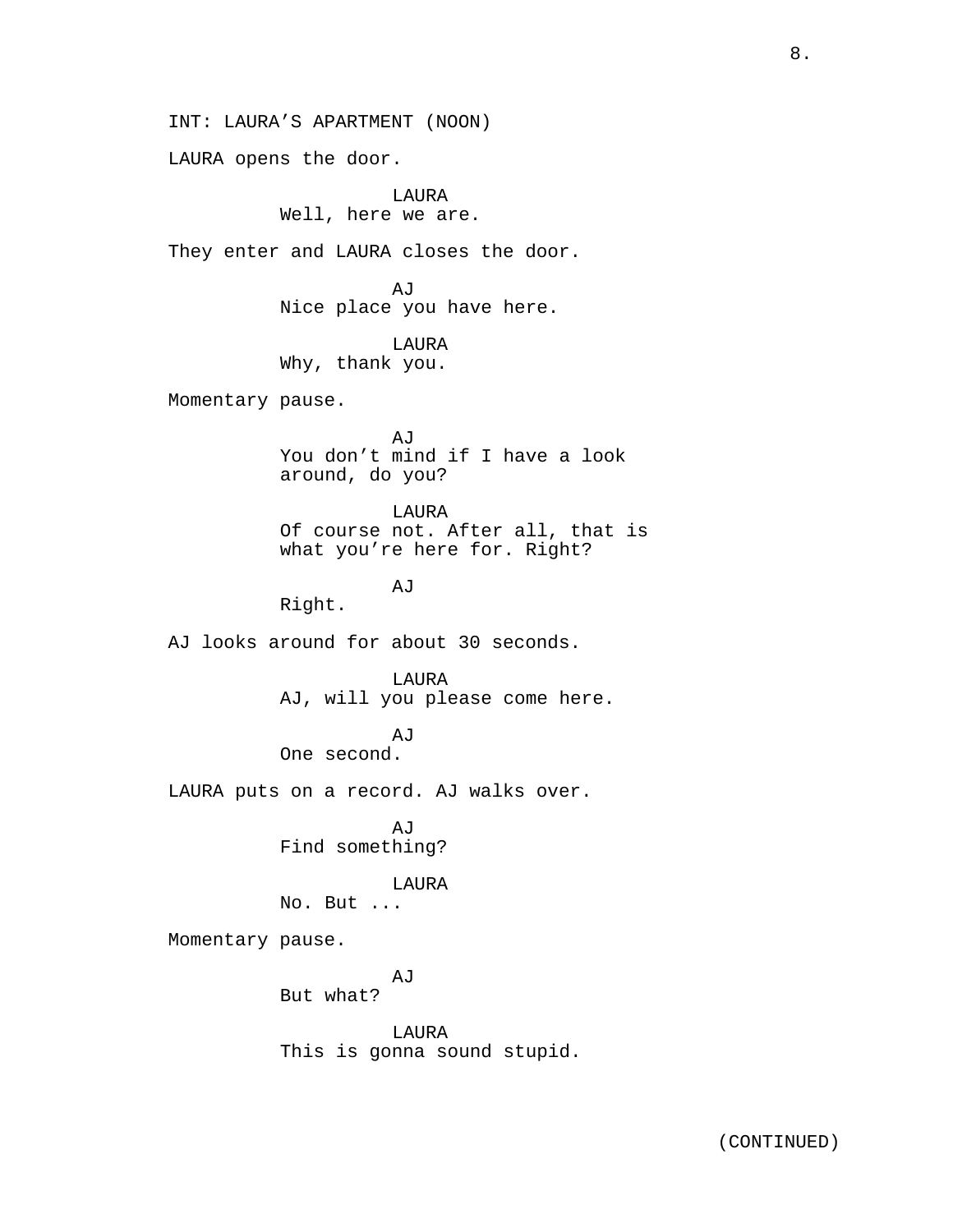AJ Go on, say it.

LAURA puts her arms around his neck.

LAURA I'm glad Rick didn't come.

AJ So am I.

AJ kisses her. After about 20 seconds, there is a knock on the door. They break the kiss.

> AJ I'll get it.

LAURA releases AJ, who goes to the door and opens it. SURPRISE, it's RICK.

> A<sub>I</sub>T Rick? What...

RICK walks in.

RICK I thought you might need me down here, so...

AJ But I thought you were...

RICK Come up with anything yet?

AJ

No. (close door) Not yet.

AJ and RICK start searching the apartment. RICK looks like he is looking for something in particular. After about 30 seconds, RICK addresses LAURA.

> RICK By the way, where's Cathy? I thought she'd be here?

AJ realizes that Cathy is the reason that RICK came down.

**AJ** Oh, so th...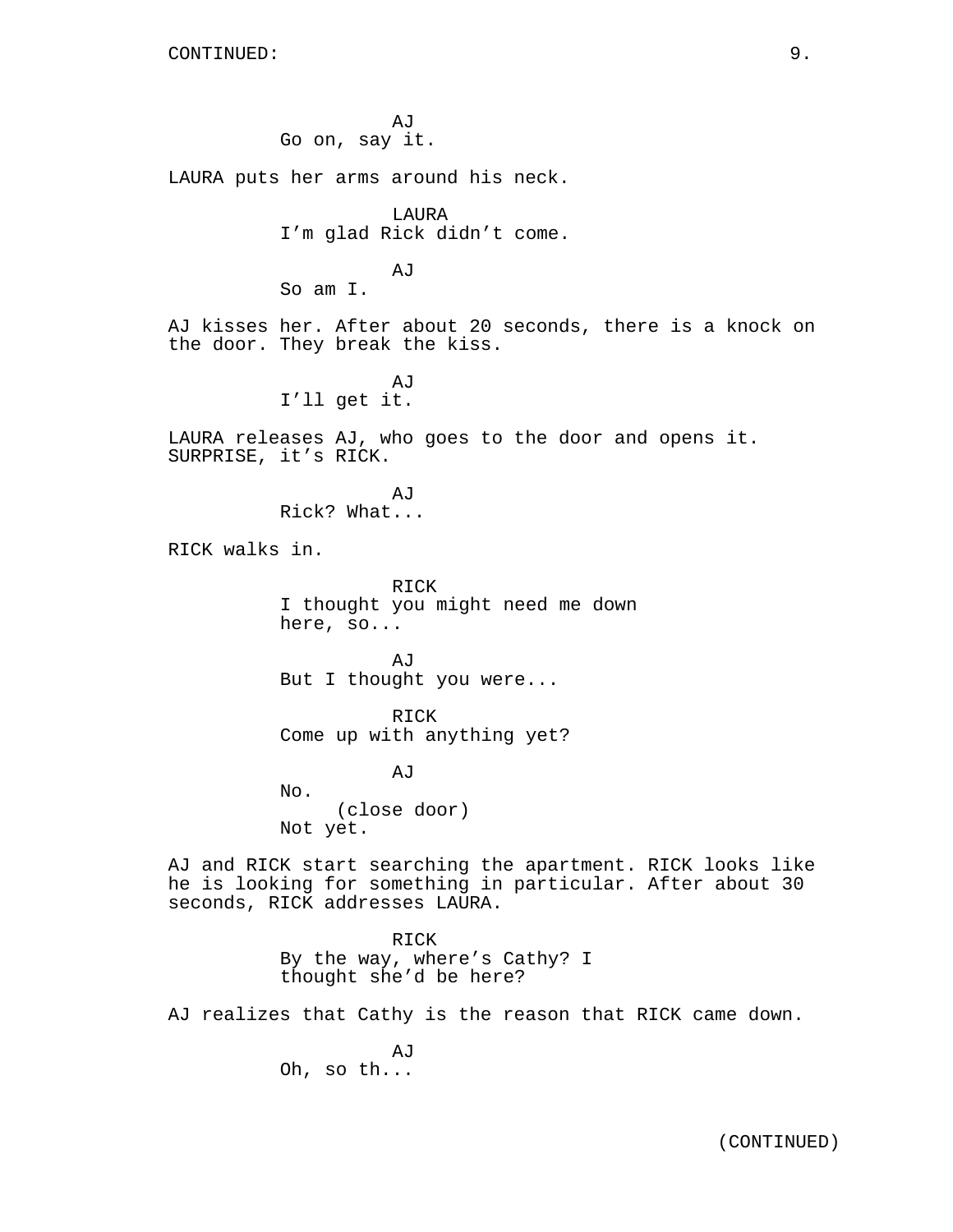LAURA She went to The Roller Palace.

RICK Know when she'll be back?

LAURA She said around 5:00.

RICK Would you happen to have a picture of her?

**LAURA** I think so. Why?

RICK I just thought, that since she's your best friend, she might know of someone who'd want to kill you.

AJ is stunned. That's actually a good idea.

AJ That's a good idea, Rick.

LAURA I'll go get that picture.

LAURA exits room to get picture, and returns in about 7 seconds.

LAURA

Here it is.

LAURA hands the picture to RICK, who takes it and heads for the door.

RICK

Thanks.

LAURA Good luck. (softly mutter) You'll need it.

RICK opens the door, exits, and closes the door. LAURA turns to AJ.

> LAURA Well, here we are, all alone again.

She puts her arms around him.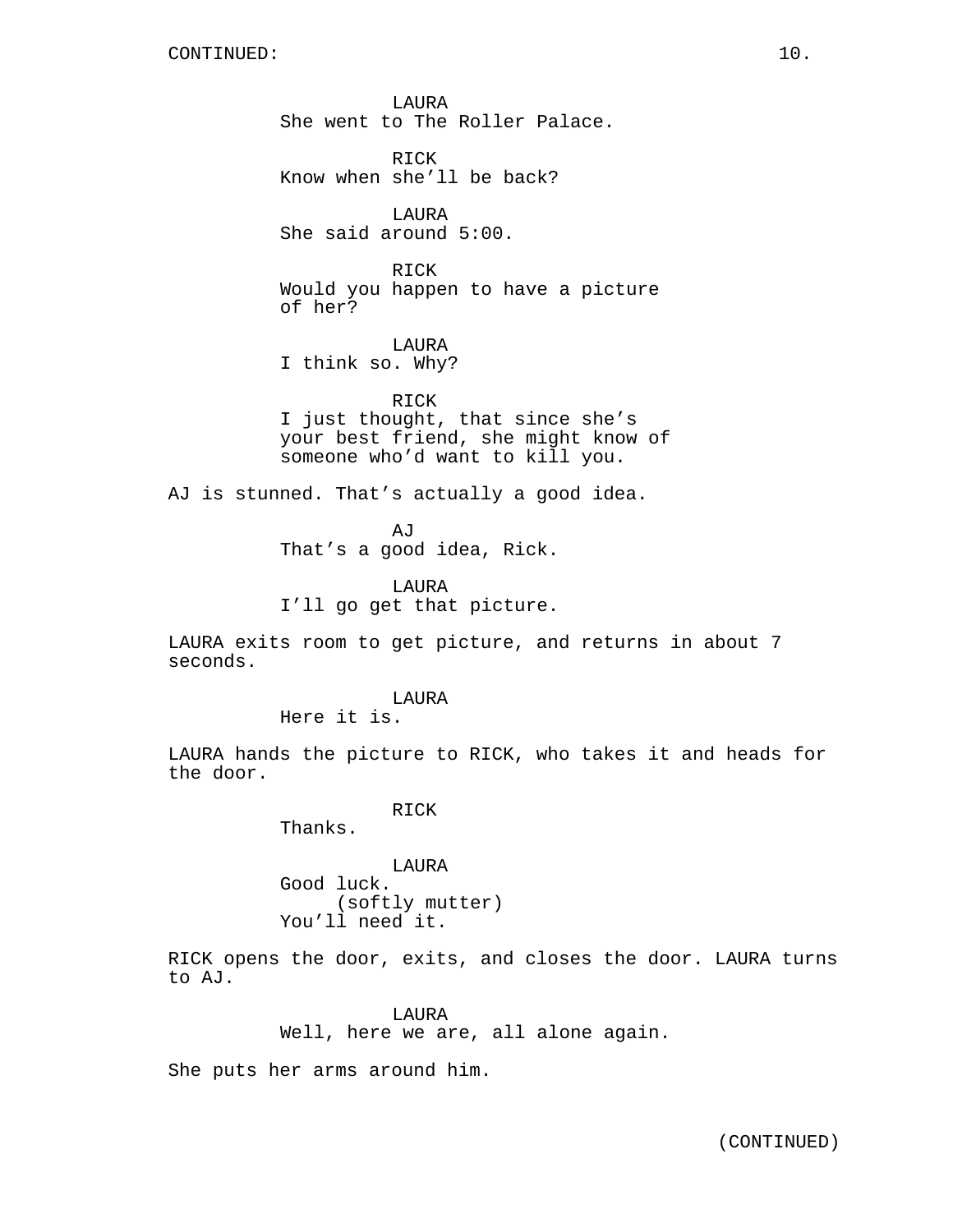AJ So what do say we ... pick up where we left off?

LAURA smiles. AJ kisses her.

CUT TO:

INT: THE ROLLER PALACE (1:00PM)

There is music playing in the background. RICK enters, and walks over to a man, who is tying his skate. RICK can't see his face.

> RICK Excuse me sir, have you seen this girl?

RICK shows him CATHY's picture. The man, PETER SMITH, glances at photo. PETER responds, without looking at RICK.

> PETER Sorry, can't say I have.

> > RICK

Well do...

PETER gets up, and recognizes RICK.

PETER Richard! Richard Simon.

RICK looks at him with a "do I know you" look.

PETER It's me, Peter.

RICK still doesn't know him.

PETER You know, Peter Smith?

RICK remembers him.

RICK Oh, Pete. Hi, how've you been?

PETER

Fine.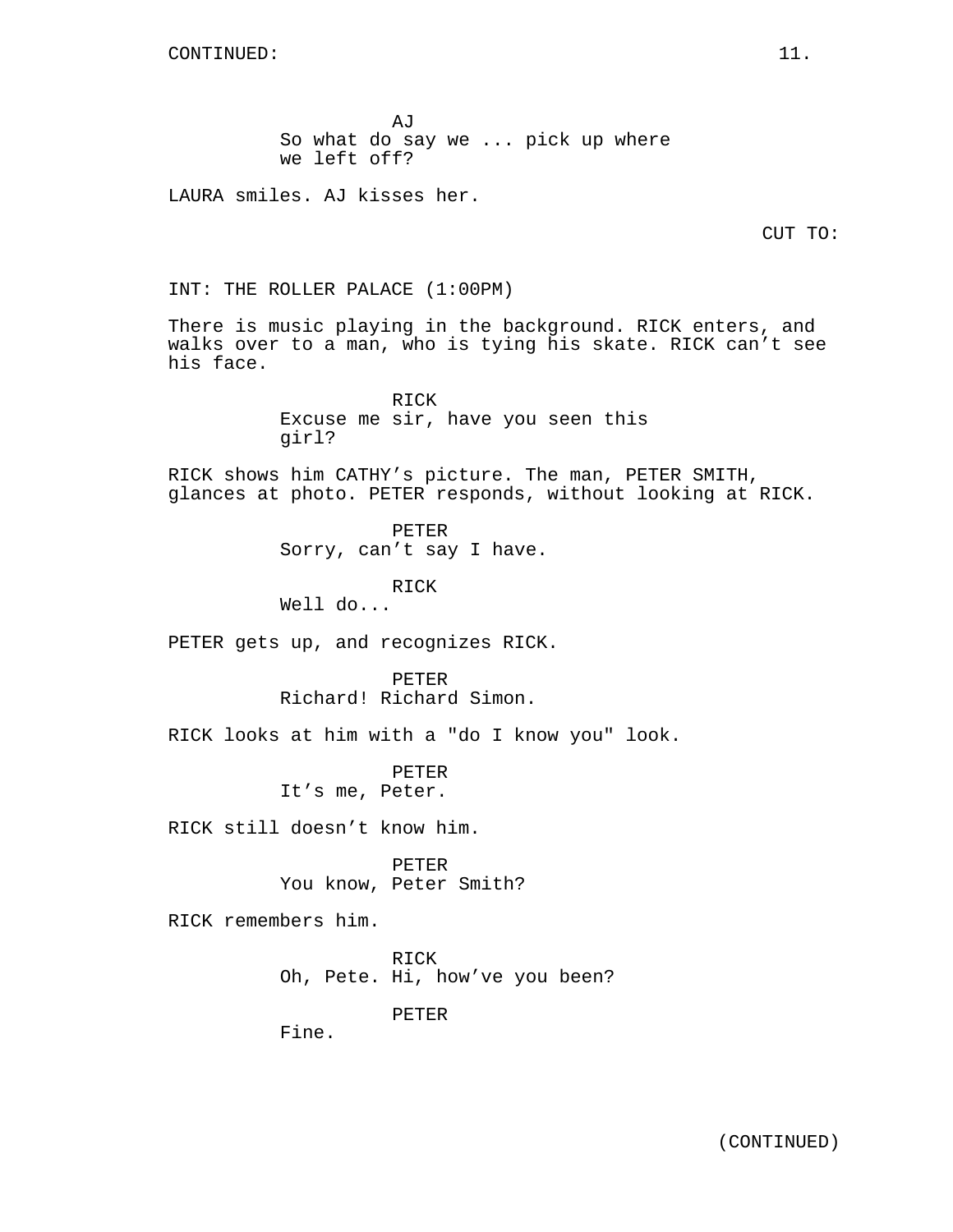RICK Boy, it's been ages since I last saw you. Still going to Law School?

PETER No, I left. I decided to become a doctor. Been at it now for about 2 yrs. (beat) By the way, what're you and AJ doing now? Last I heard, you were helping people find lost pets, or settle claims or wills.

RICK (laugh) Well Pete, you know AJ. He always loved adventure and excitement.

PETER

Yeh, I know. (beat) Growing up with you two was anything but boring. (beat) Remember that time, in Grade 7, when Mrs. Henderson's dog disappeared, and AJ talked us into searching for him?

RICK nods.

PETER He had us looking for that dog everyday after school, and all weekend, until we found him.

RICK And do you remember the look on his face, when we found him?

PETER

(nod) How about the look on Mrs. Henderson's face, when AJ gave her the dog.

RICK and PETER both, start laughing.

PETER Ever since then, anytime something strange happened, or something or someone disappeared, AJ had the two (MORE)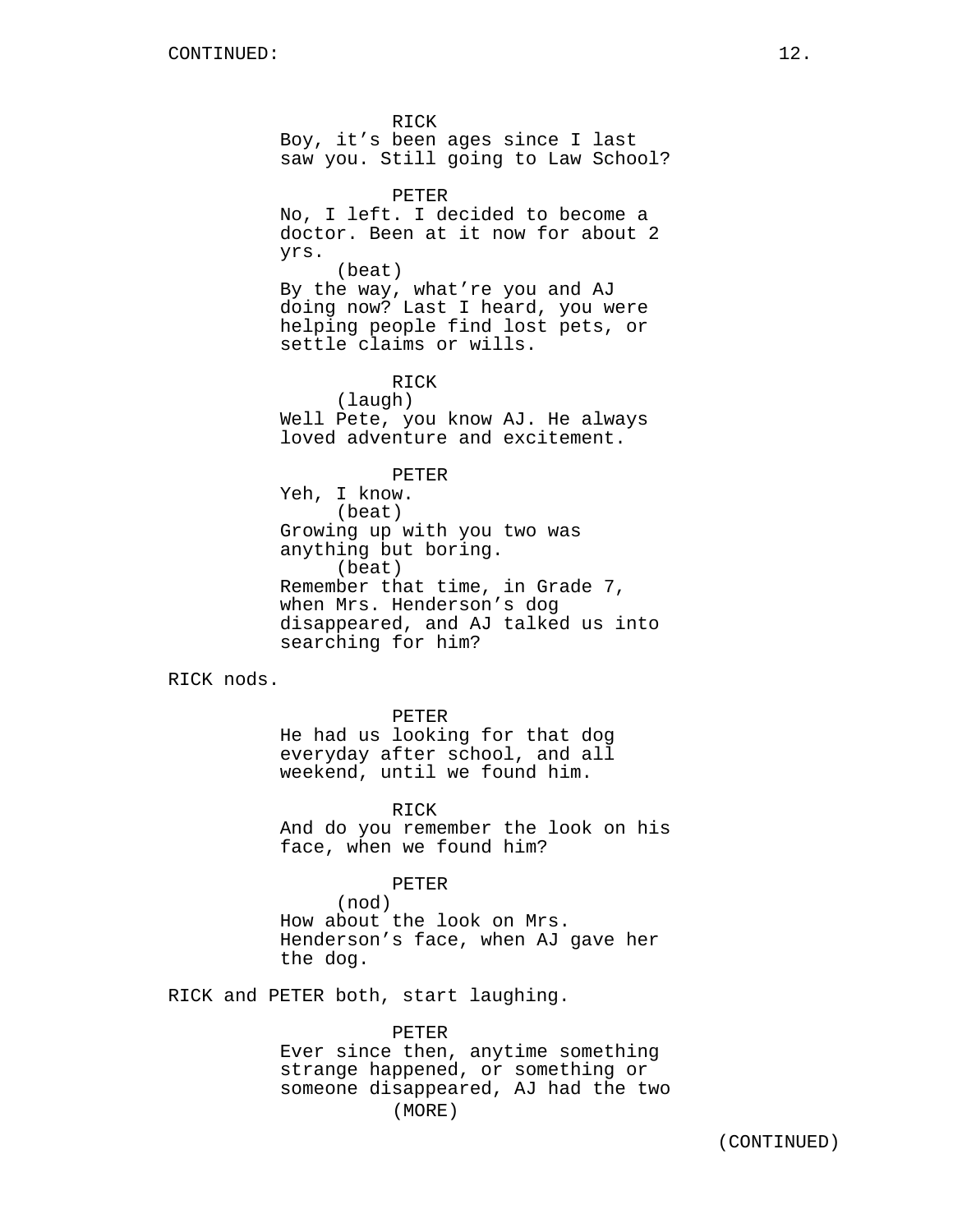PETER (cont'd) of us off after him, trying to solve it. (beat) Boy, it sure was boring after you guys moved to Florida.

RICK Yeh, the three of us sure made a good team, didn't we?

PETER Yeh, we did.

RICK Remember what they used to call us?

PETER

Sure do.

PETER / RICK "THE HARDY BOYS OF SAN DIEGO."

PETER and RICK start laughing.

#### RICK

Anyway, like I was saying, AJ always loved adventure, so, he decided he wanted to become a licensed Private Detective. He studied and apprenticed under Myron Fowler at THE PIERLESS DETECTIVE AGENCY in Florida, for 5 years. Then he got his license.

PETER Boy, who ever thought our AJ, would become a PI.

RICK

That's not all. About 6 yrs ago, he asked me to be his partner. And, we opened our own agency.

PETER

Well, congratulations, Rick.

RICK If you ever need any help, give us a call.

RICK hands PETER a card.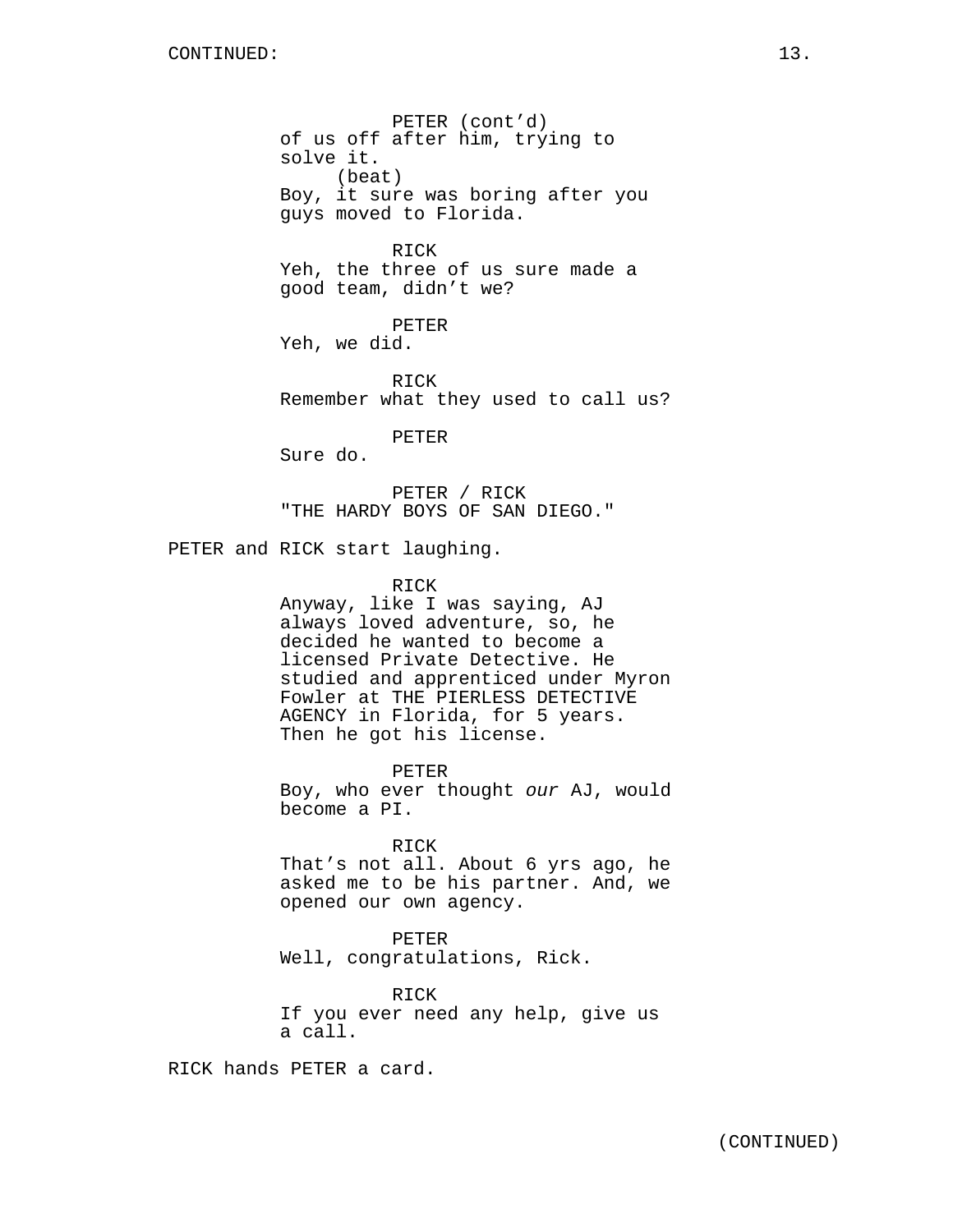RICK Here's our number.

PETER takes card, and reads it.

PETER

SIMON & SIMON CONFIDENTIAL INVESTIGATIONS. Catchy name Rick.

RICK

It's been nice seeing you again, Pete. Maybe you could drop around sometime. I'm sure AJ would like to see you again.

PETER Yeh, maybe I will. See ya.

PETER starts to skate off. RICK calls him.

RICK

Pete, wait.

PETER stops.

RICK Could you tell me of anyone who might know this girl?

PETER

Well... (think) Joe might. He knows practically everyone who comes here.

RICK

Joe?

PETER Sorry. That big guy... (point to Joe)

PETER ...over at The Skate Rental.

RICK

Oh. Thanks. Bye.

PETER

Bye.

PETER skates off. RICK walks over to The Skate Rental.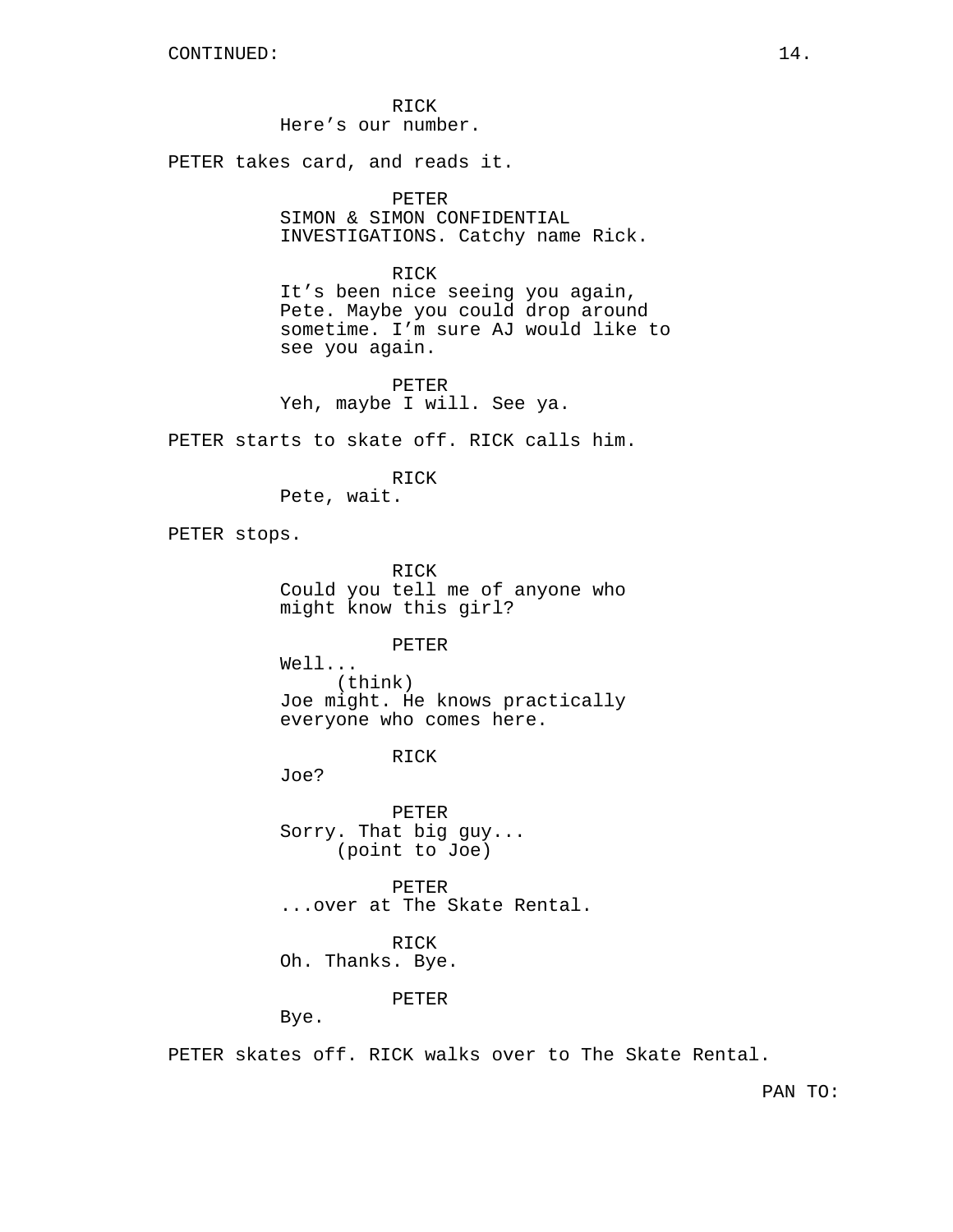SKATE RENTAL RICK approaches JOE, JOE May I help you? RICK I was just wondering if you might know this girl. RICK puts CATHY's picture on the counter. JOE looks at it. JOE Maybe. What's it to you? RICK I just want to ask her a few questions. JOE Name? RICK Rick. JOE Not yours, hers. RICK Oh. Cathy. JOE points to CATHY. JOE The one in the blue shirt, at the Snack Bar. RICK picks up picture. RICK Thanks. RICK walks over to the snack bar. PAN TO: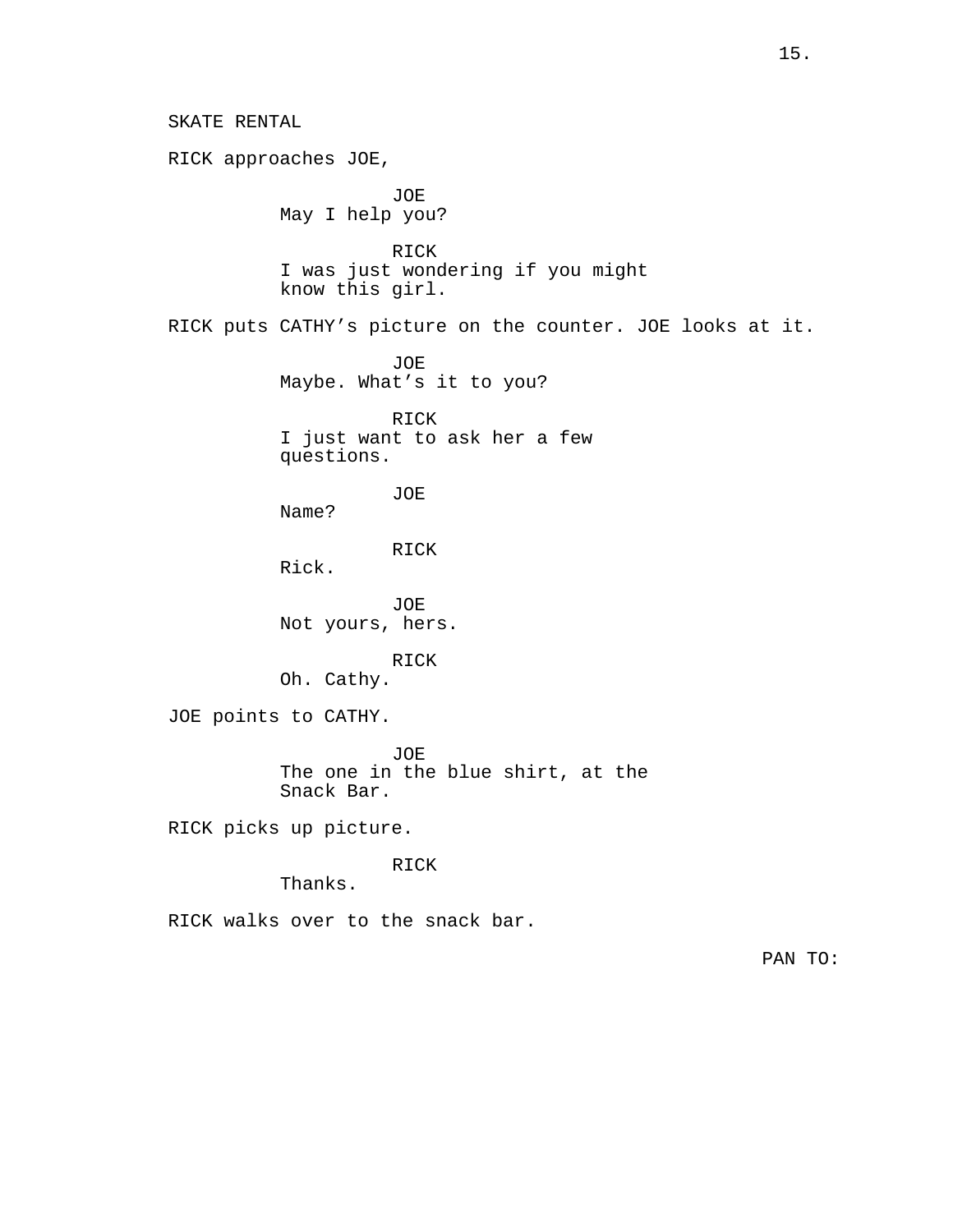SNACK BAR RICK buys a drink and walks over to CATHY's table. RICK Hi. Mind if I join you? CATHY Not at all handsome. And ... what might your name be? RICK Simon. Rick Simon. CATHY Mine's Cathy. RICK I know. CATHY raises an eyebrow in surprise. CATHY You know? RICK Yes. You see, I'm here to ask you a few questions. CATHY Questions? What sort of questions? RICK The main one, do you know of anyone who would want to kill Laura? CATHY Laura? Laura who? I know at least

four Laura's. RICK

Laura ... Laura ...

RICK realizes he doesn't know LAURA's last name.

RICK Your roommate Laura.

CATHY Oh, Laura White. Well... wait is... is she alright?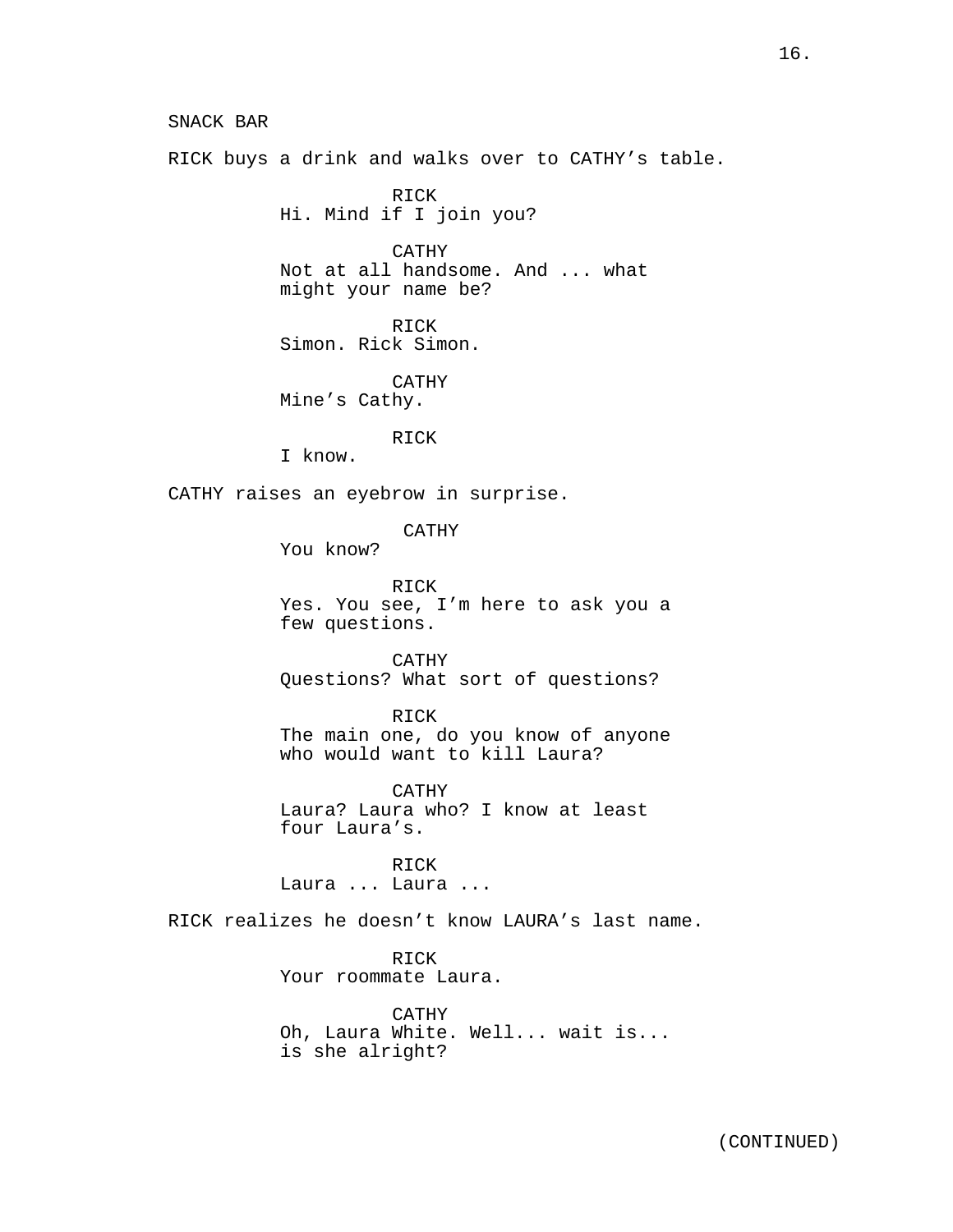RICK She's fine. For now anyway. Just answer the question.

CATHY Let's see ... I can't think of any off the top of my head but ... I'm sure I'll think of some.

RICK Well, here's my number...

RICK writes his name and number on a napkin, and hands it to her.

> RICK Call me if you think of anything.

> > CATHY

Sure thing sugar.

CATHY smiles at him. He smiles back, and rises from the table.

RICK

Bye.

### CATHY

Bye.

RICK walks off. CATHY drops the smile, and goes over to a pay phone, and dials a number.

> CATHY Can I speak to Officer Clark, please?

> > OFFICER ALLEN (VO)

Hang on.

10 second pause, as OFFICER ALLEN transfers call to OFFICER CLARK.

CLARK (VO)

Hello.

CATHY

Hi, T.P?

CLARK (VO) (Worry) Who is this?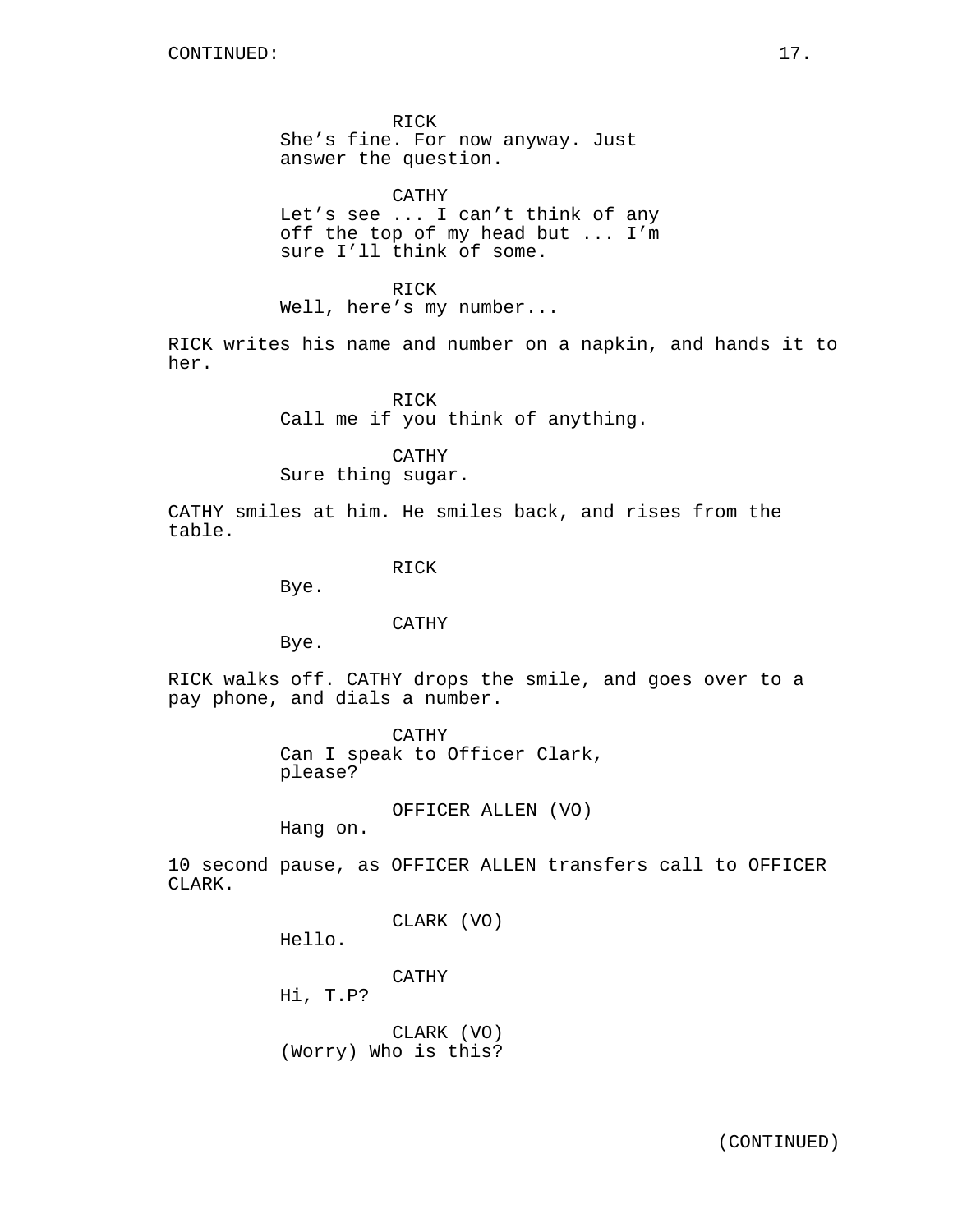CATHY It's me Cathy.

CLARK (VO) (Relief) Oh. Hi, Cathy.

CATHY Look, there was this guy...

CATHY looks at napkin and reads RICK's name.

CATHY Rick Simon, here asking questions about Laura.

CLARK (VO) Laura? Laura who?

CATHY You know what Laura I'm talking about.

CLARK (VO) No, I don't.

CATHY

Well, let me refresh your memory. The Laura I'm talking about, is the one that sent you, or should I say T.P Murphy, to prison 5 years ago.

CLARK (VO) Oh, you mean Laura White. What sort of questions did he ask?

CATHY Look, that's all I have to say to you. Good bye, Murphy.

CATHY slams the phone down, and storms out. CAMERA pans to show PETER sitting at the table behind the phone, sipping a soft drink. He overheard everything. He rises, and decides to call RICK. He picks up the phone and calls the number on the card that RICK gave him. He gets the answering machine. At the tone of the beep, he leaves the following message.

PETER

Rick, it's Pete. You know that girl you were looking for? Well, I just overheard a conversation between her and an Officer Clark. That's not all she called him. She also called him T.P Murphy. It seems (MORE)

(CONTINUED)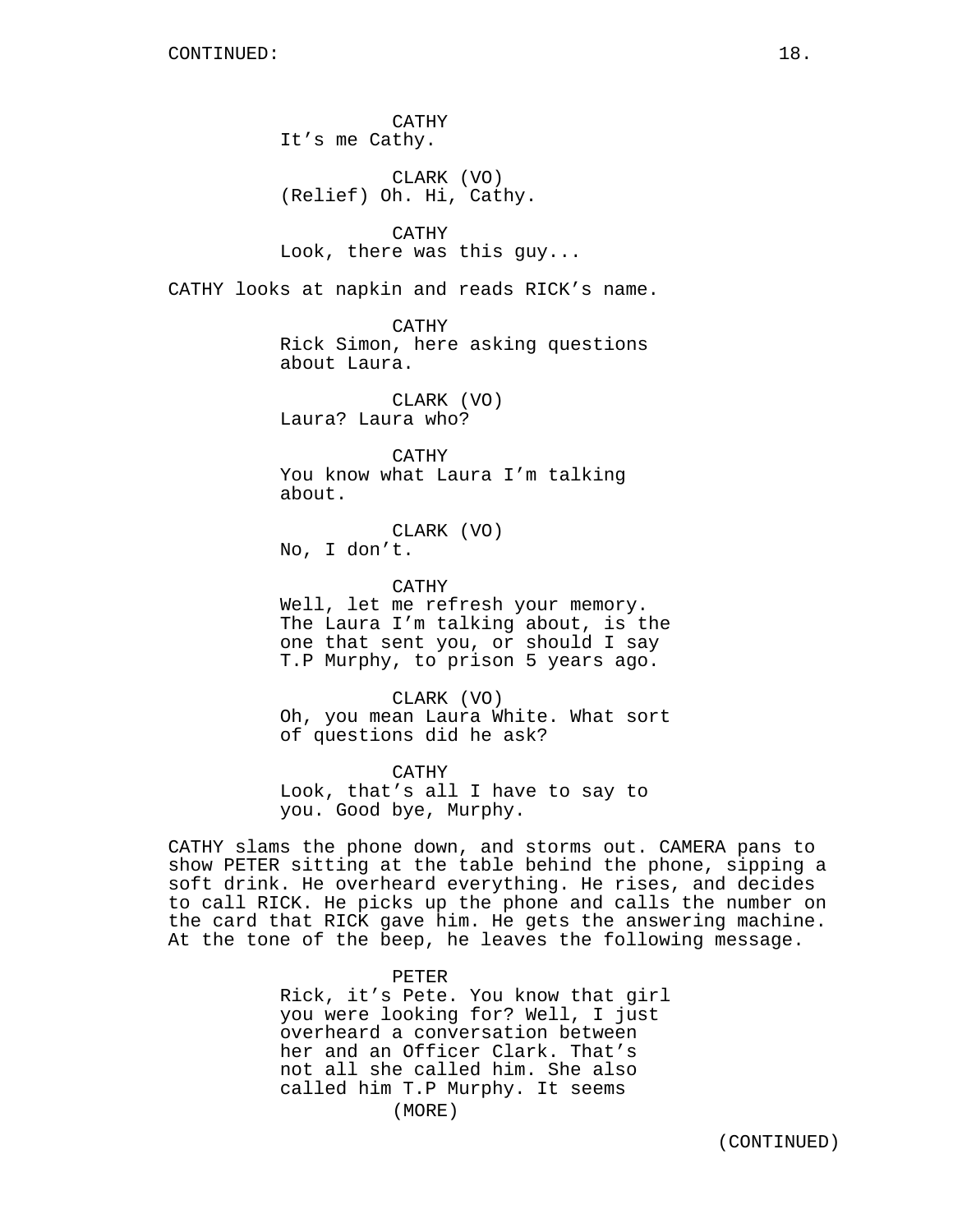PETER (cont'd) that a Laura White, sent him to prison 5 years ago. Talk to ya later. Ciao.

CUT TO:

INT: LAURA'S PLACE (6:30PM)

There is music playing in the background. AJ and LAURA are sitting on the couch, kissing. AJ breaks the kiss.

> AJ I better get going. LAURA Do you have to? AJ Well, I... LAURA Oh AJ. Please don't go. I wouldn't feel safe without you near me. When I'm with you, it's as if there is nothing else on Earth, except us, and...

 $A,T$ Okay, okay. I'll stay.

LAURA kisses him.

CUT TO:

INT: AJ'S PLACE (8:00PM)

RICK is watching TV. The doorbell rings. RICK, walking backwards, goes to the door. He's walking backwards, so that he can still watch what he is watching. The commercials come on as he reaches the door. RICK turns, and opens the door.

CATHY

Hi Rick.

RICK Cathy. Come in.

CATHY

Thanks.

CATHY enters and starts looking around.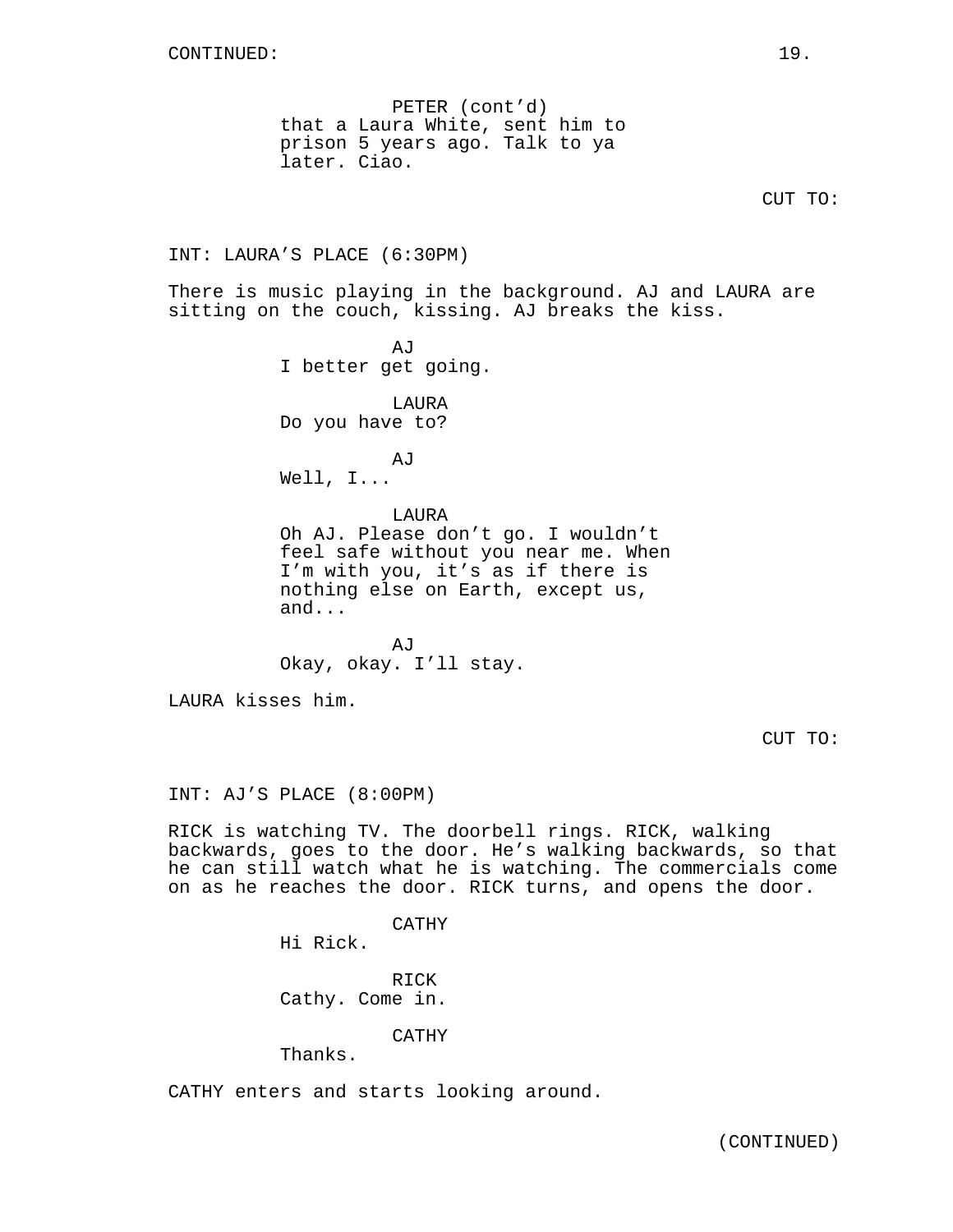RICK Make yourself at home.

CATHY smiles.

CATHY Nice place you got here.

RICK

Thanks. (beat x3) Well actually, it's my brother's.

CATHY Your brother's?

RICK

Yeh.

MARLOW runs in from the KITCHEN and goes to CATHY.

CATHY Is he your brother's too?

RICK No. He's mine.

CATHY What's his name?

RICK

Marlow.

CATHY As in Philip Marlow?

RICK laughs as CATHY pets MARLOW.

CATHY He's not here now is he?

RICK

Who?

CATHY Your brother?

RICK No. AJ's over at Laura's.

CATHY smiles at RICK and sits on the couch.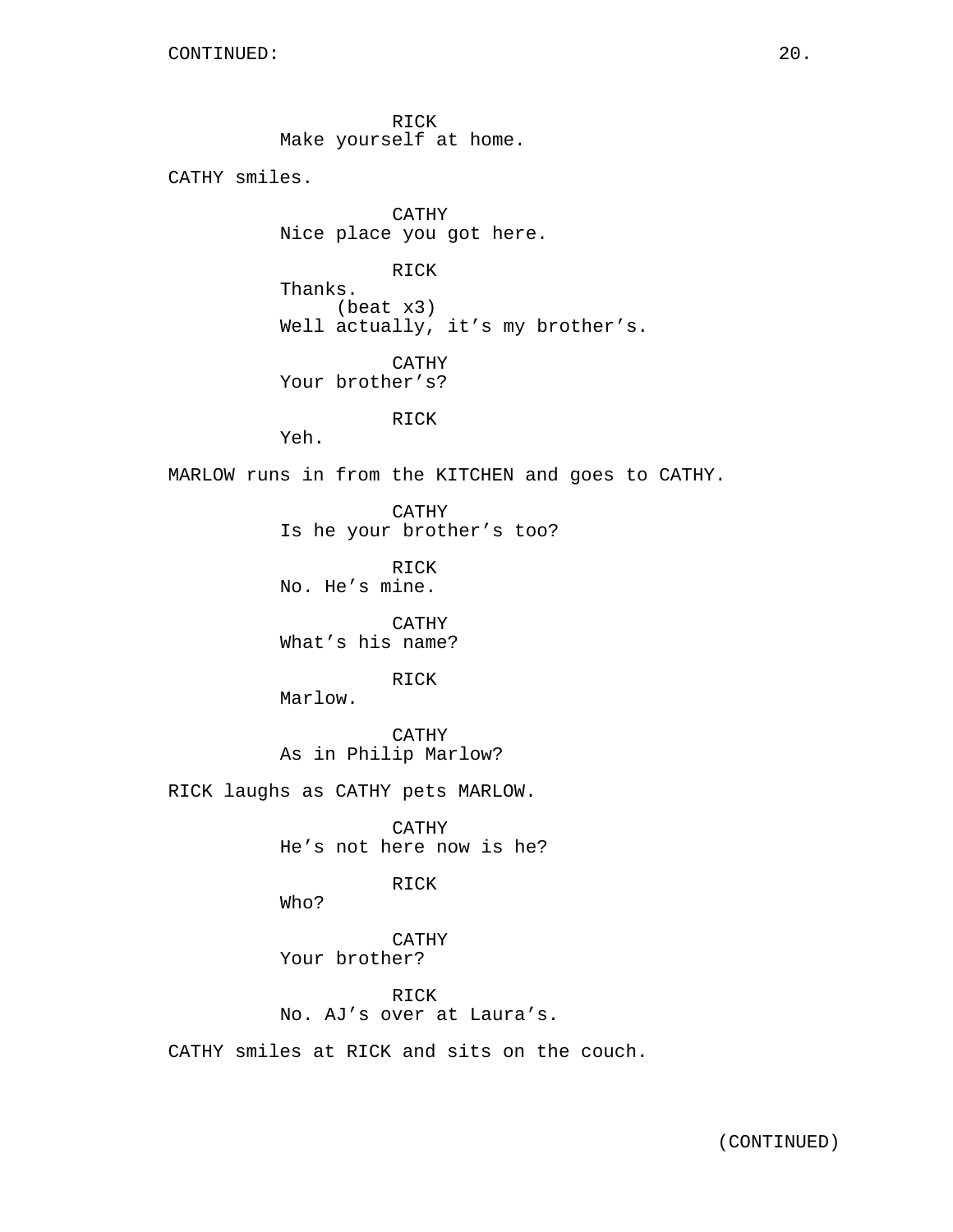CATHY Oh. So I guess that means I can't go back there.

RICK walks over to couch. CATHY smiles at him again. RICK sits on the couch.

> RICK What makes you say...

CATHY kisses him. The kiss lasts for about 3 seconds. RICK breaks it.

> RICK Why'd you come here?

CATHY Well... I... umm... Oh yeh, I came up with a name.

RICK A name? A name for what?

CATHY For who might want to kill Laura.

RICK Oh. Who's name did you come up with?

CATHY

Well...

CATHY yawns.

CATHY Can't it wait till morning, I'm awfully tired.

RICK

Sure.

RICK kisses her. The commercials end, and she rests her head on his shoulder. They watch whatever he was watching.

CUT TO: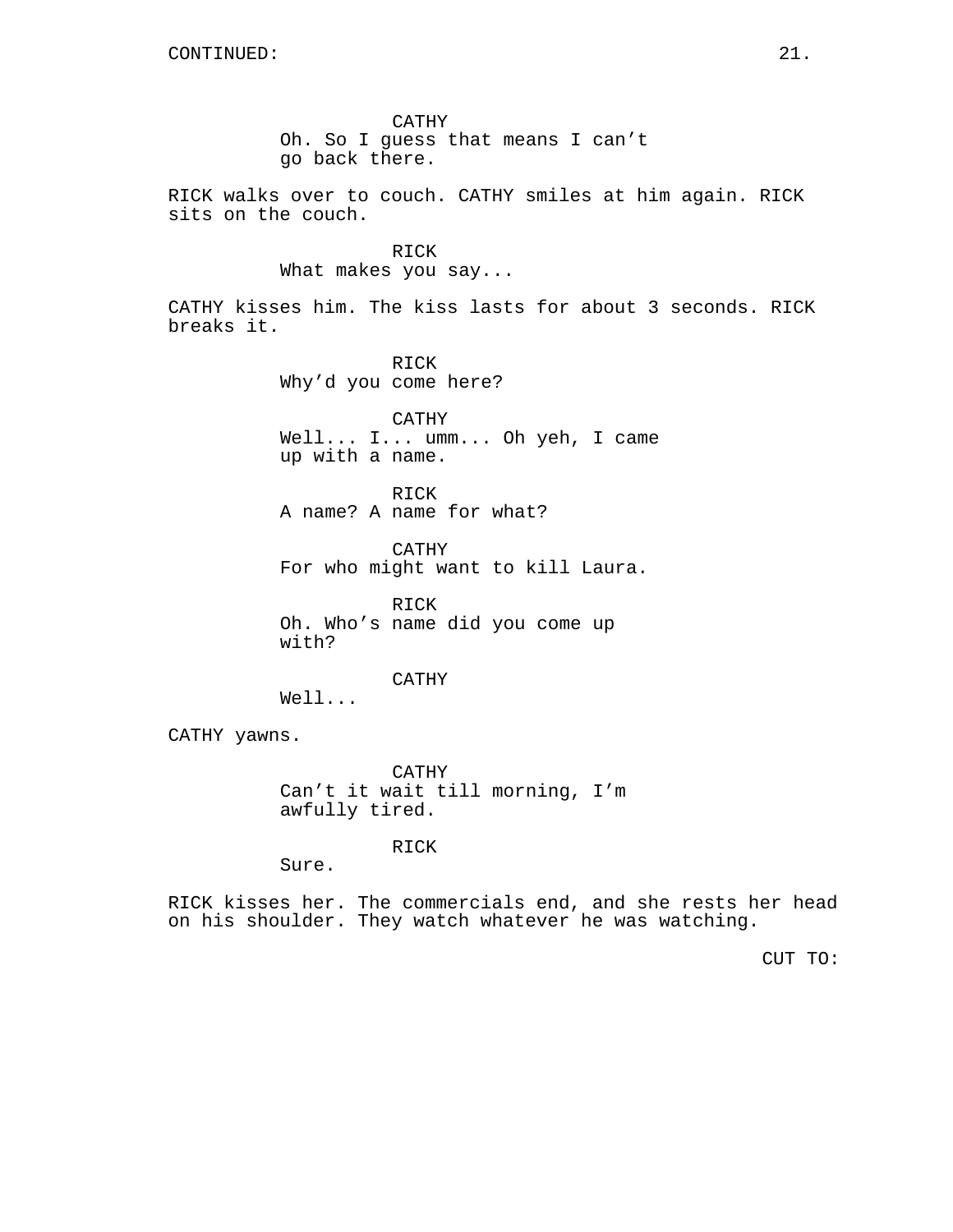INT: LAURA'S APARTMENT - BEDROOM (DAY 3: 9:00AM)

LAURA wakes up, and AJ's not there. She says his name sleepily.

LAURA

AJ.

She notices he is gone.

LAURA AJ. (Louder) AJ! AJ (VO)

I'm out here?

LAURA sits up.

LAURA Could you please come in here.

AJ (VO) I'll be there in a minute.

LAURA lays back down. AJ enters, with breakfast and a rose. LAURA looks at him. She smiles.

> LAURA You didn't have to...

**AJ** I wanted to.

AJ puts the tray on the bed, and kisses LAURA.

CUT TO:

INT: AJ'S PLACE - KITCHEN (10:00AM)

RICK and CATHY enter.

RICK Would you like a cup of coffee?

CATHY

Sure.

RICK goes to make the coffee, instant. CATHY sits at the table. RICK makes the coffee, then joins CATHY at the table.

(CONTINUED)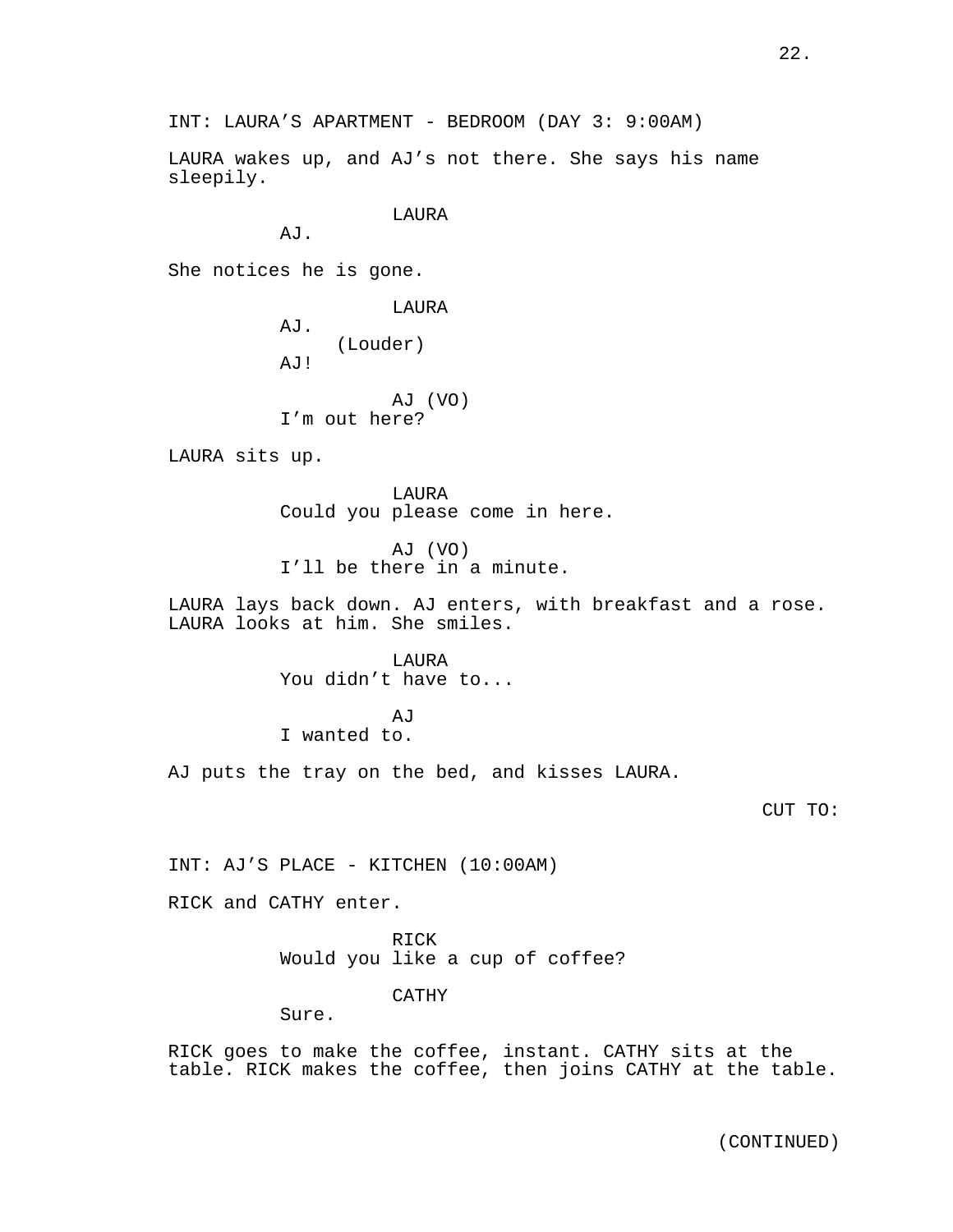RICK Well, I can't guarantee it will be the best. You see, AJ usually makes the coffee around here.

CATHY

AJ?

RICK My brother.

RICK hands CATHY her cup.

CATHY

Thanks.

CATHY takes a sip as RICK sits.

CATHY Umm, this is good.

RICK takes a sip of his coffee. She's right, it is good.

RICK

You're right. It is good.

They drink their coffee. CATHY leans over the table, and kisses RICK.

> RICK Last night, you said you had a name for us?

> > CATHY

Us?

RICK Yeh, us. (beat) My brother and I, are P.I's

### CATHY

Oh. (beat) T.P Murphy.

RICK Murphy? That name sounds familiar.

CATHY It should. He was convicted, about five years ago, for first degree murder.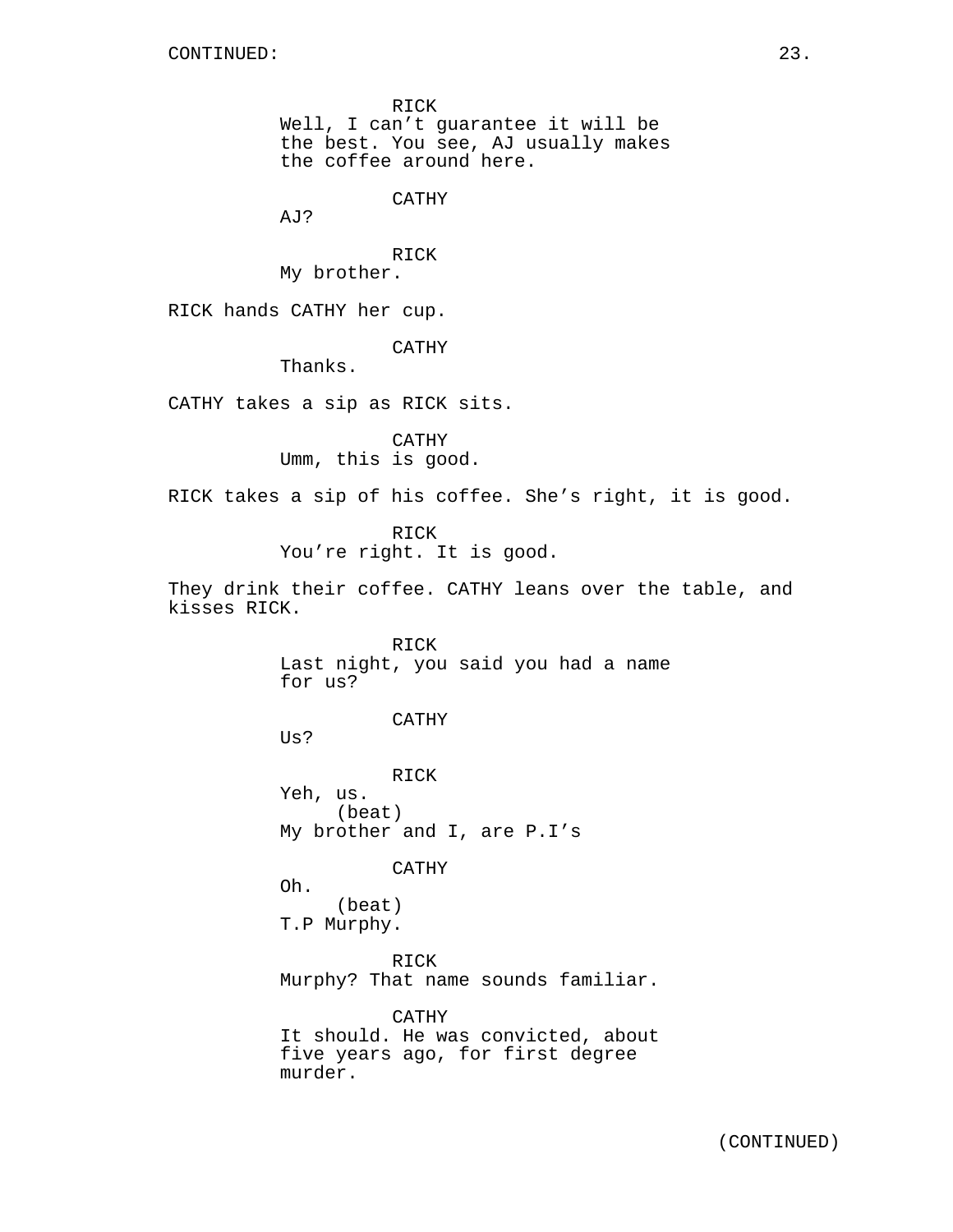RICK That's right. (beat) But what does this have to do with Laura? CATHY She was their number one witness, and... RICK She told them what she'd seen, or heard, or whatever... and he was sent to jail. And on the way out of the courtroom, he threatened to kill her if she was alive when he got out. Right? CATHY Something like that. He was released... RICK Three months ago. CATHY (surprise) How'd you know? RICK Wild guess. (beat) Actually, that's when Laura started getting those phone calls, and letters, and break-ins. CATHY (surprise) Break-ins! She never told me the apartment had been broken into! RICK She didn't? CATHY No. She didn't! RICK Oh. Well, you were always out of town when...

CATHY kisses him.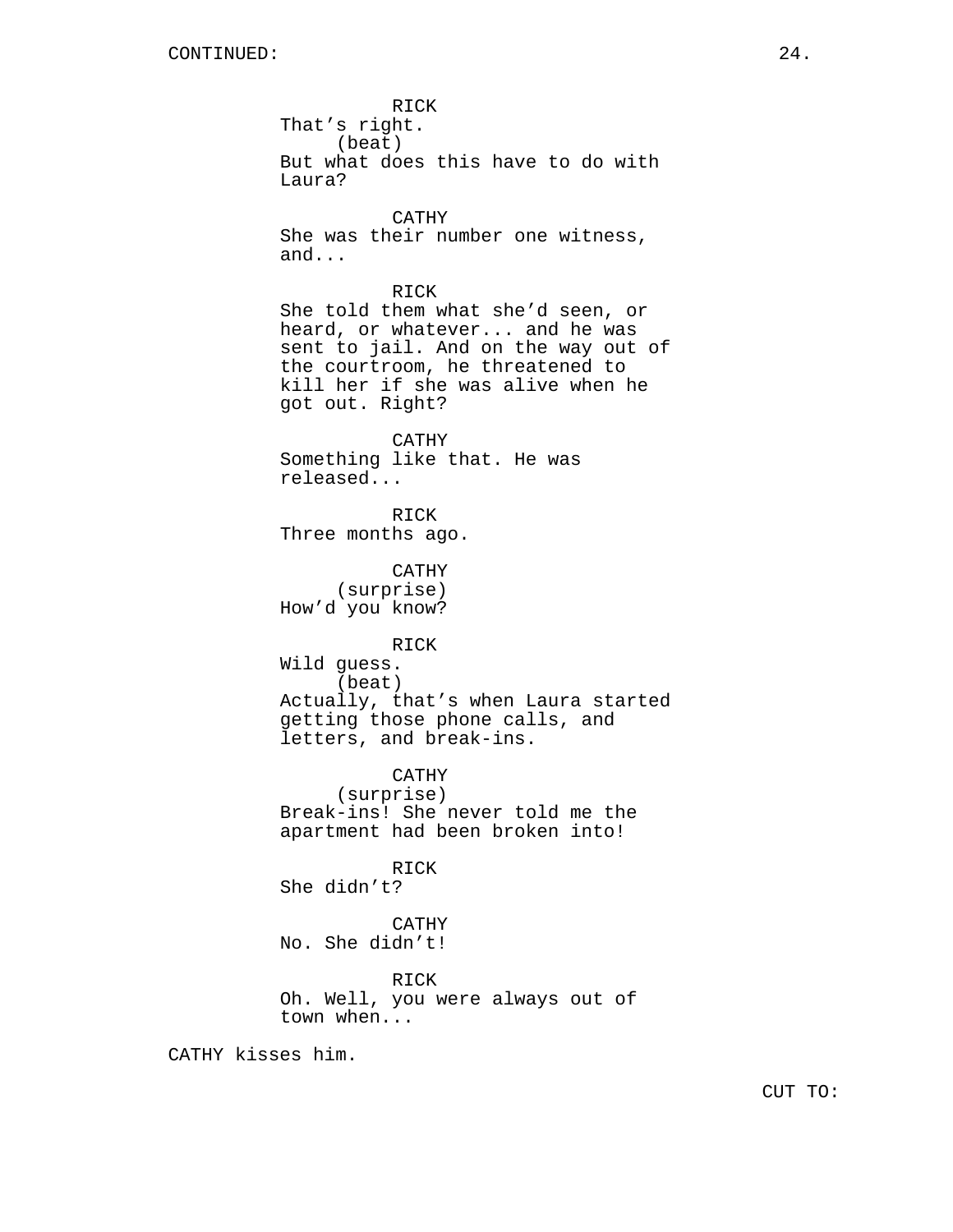INT: THE CAMERO - 11:00AM LAURA Are you sure Rick won't mind us dropping in on him like this? AJ Mind? Why should he mind? LAURA I don't know. AJ Here, are two good reasons he won't mind. First, it's my house, and second, he's probably not doing anything. Come to think of it... AJ glances at the car clock. AJ ...he's probably either still asleep, or working on his boat. NT: AJ'S PLACE - 11:05AM RICK is kissing CATHY. EXT: AJ'S - DRIVEWAY The camero pulls up in the driveway. AJ and LAURA get out of the car and walk to the door. INT: AJ'S

> CATHY Don't you think we should find your brother?

> > RICK

Why?

CUT TO:

PAN TO:

PAN TO: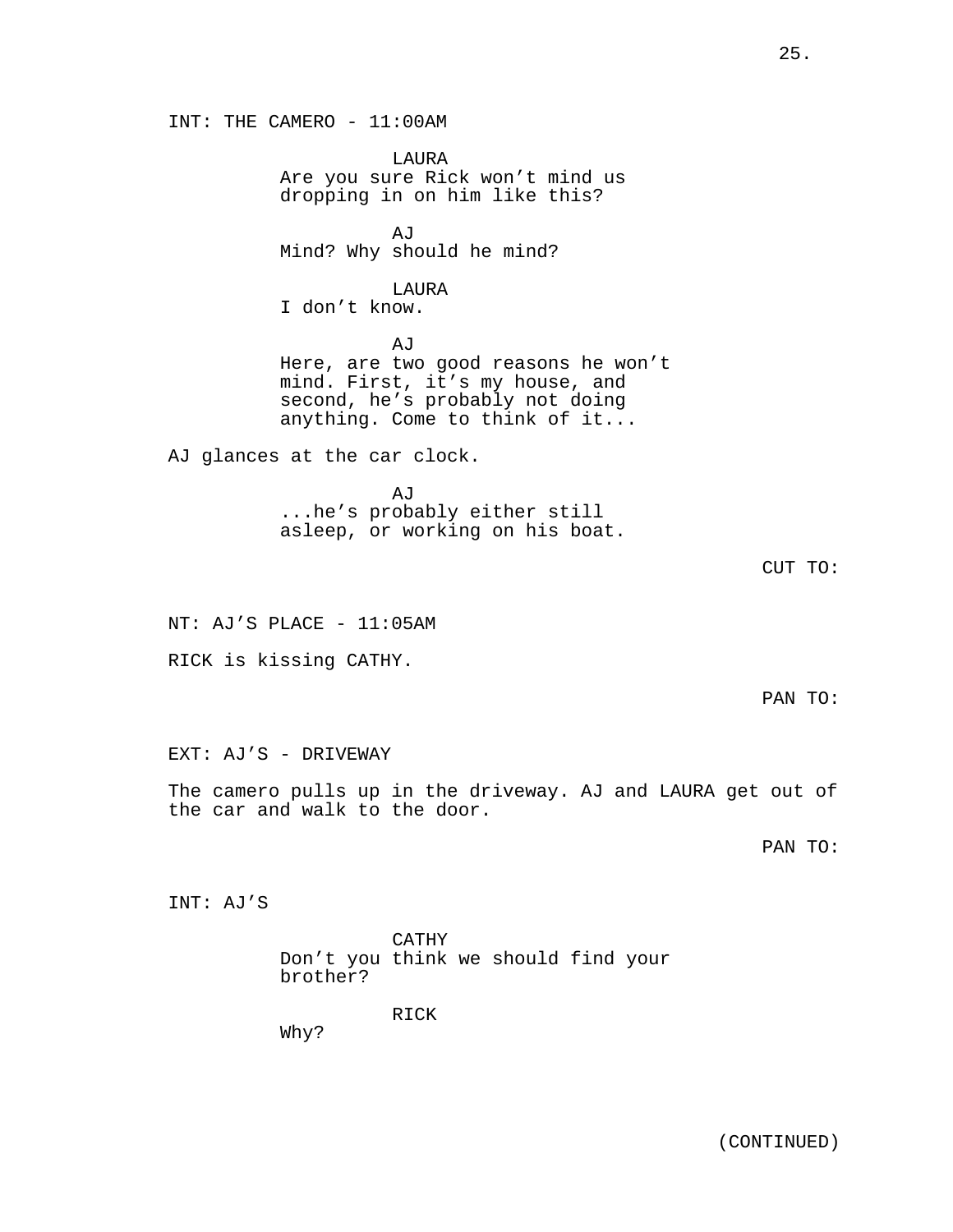CATHY To see if he's come up with anything yet? RICK Well, I... The door opens. AJ and LAURA enter. AJ I thought I heard voices. You must be Cathy. CATHY (sweet) And you must be AJ. RICK AJ... LAURA I see you found her. Get any information from her? RICK One name. T.P Murphy. Ring a bell? LAURA tries to remember where she has heard that name before. LAURA T.P Murphy... (beat) Murphy... (beat) T.P... (remembers) Oh no!! AJ You know him? LAURA Know him! I sent him to prison for murder.

(beat) I didn't even know he was out. When did he get...

RICK

Thr...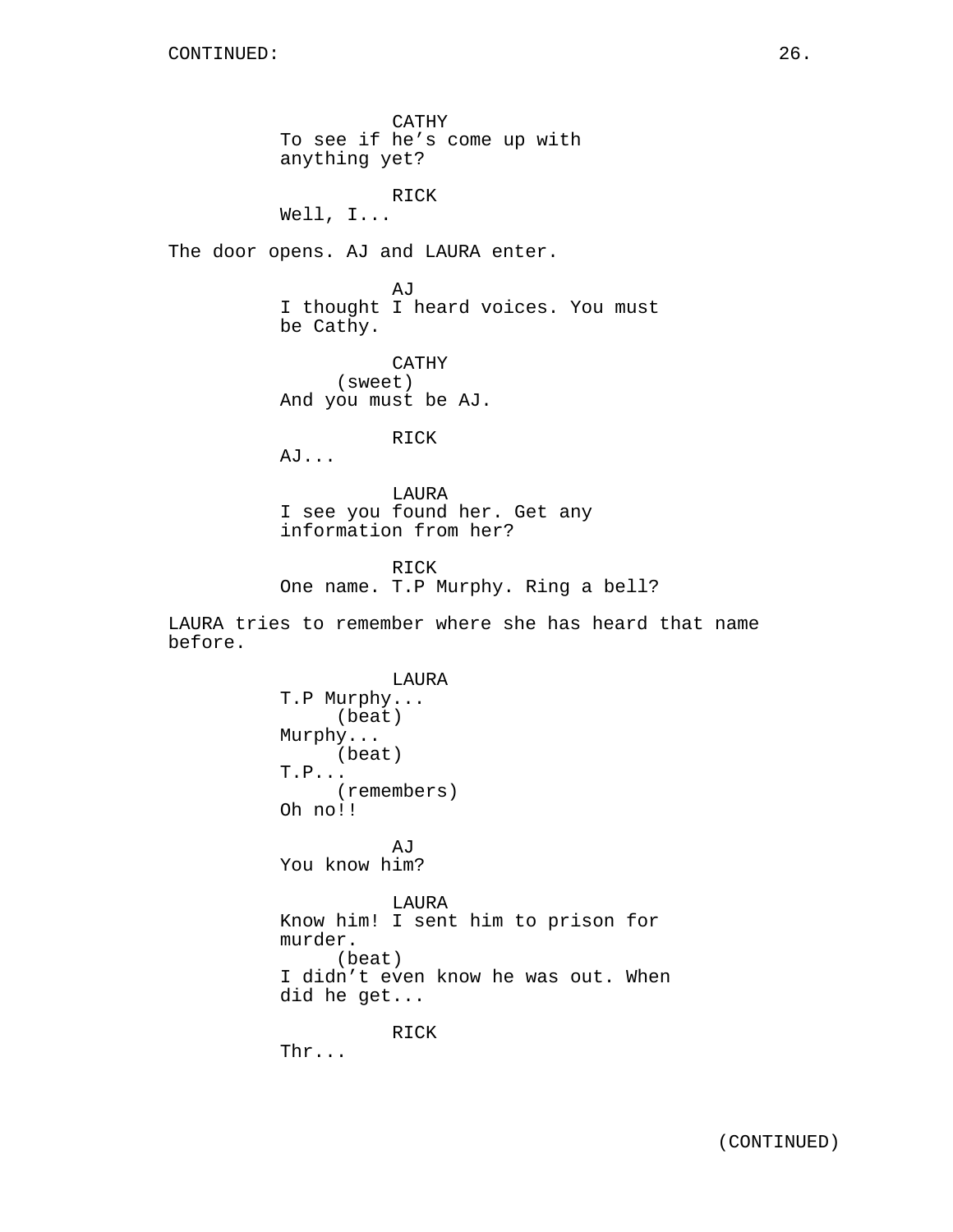LAURA Don't tell me. Three months ago, right? RICK Bingo. AJ Rick, what do ya say we start looking for this Murphy. Okay? RICK Okay. **AJ** (smile) And I know just the place to start. AJ heads for the door. RICK turns to the girls. RICK Come on, we'll drop you off on the way. They exit the house. JUMP TO: INT: JANET'S OFFICE (11:45AM) JANET enters with AJ and RICK behind her. JANET No way! RICK / AJ Come on, Janet. AJ It's just one name. RICK Have we ever disappointed you before? JANET Well... RICK Don't forget, you got us into this.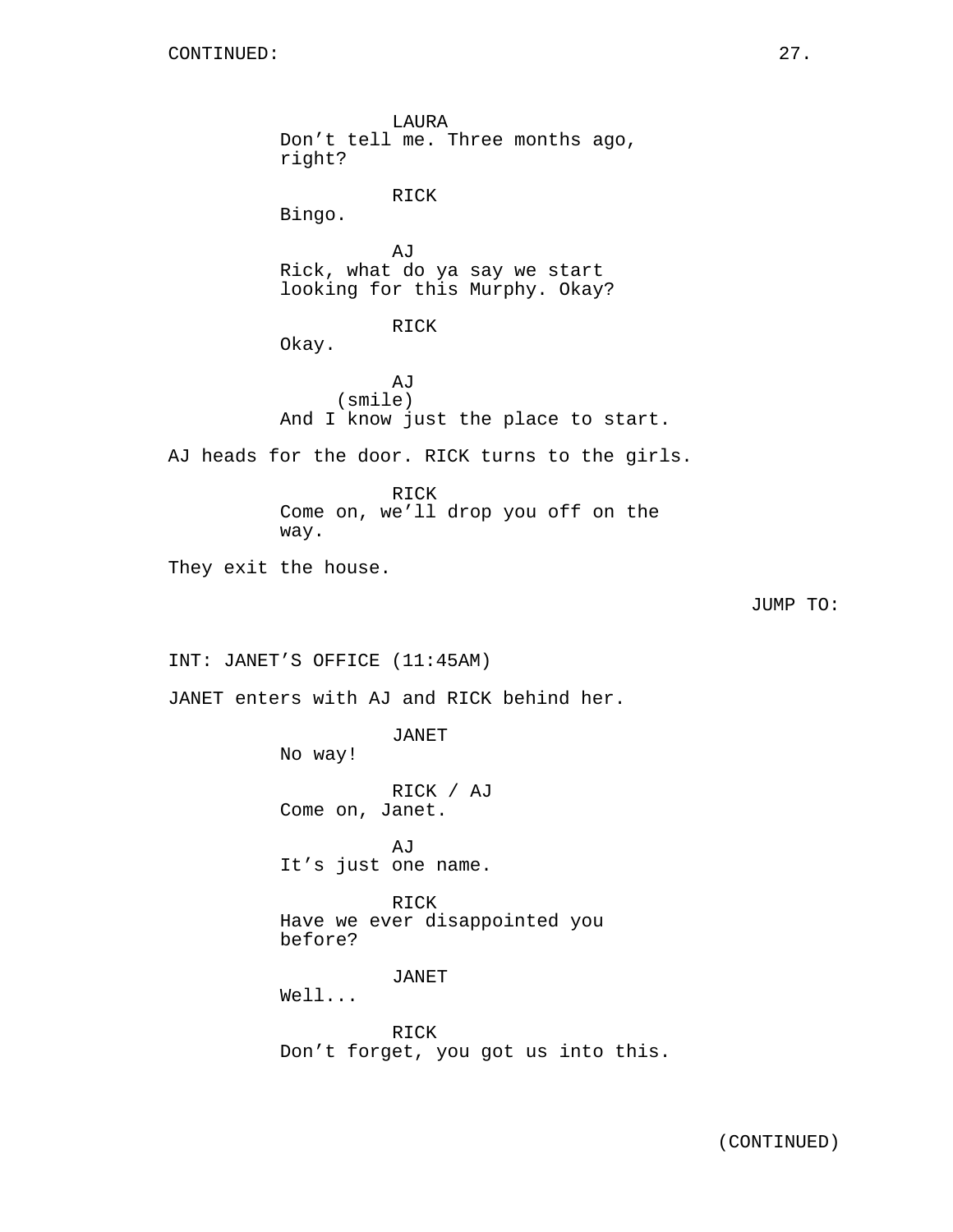AJ The least you could do, is help. JANET Look guys, I could... AJ Please Janet. JANET gives in. JANET Okay. AJ and RICK smile. JANET What was it you wanted again? AJ Everything on a T.P Murphy. JANET Murphy? Where have I heard that name before? RICK 5 yrs ago he was sent to prison for murder.

> AJ He was released 3 months ago.

JANET And you think he might be behind what's happening to Laura?

AJ / RICK

Right.

JANET I'll see what I can find.

AJ Thanks. Call us, at my place, if you come up with anything, okay?

JANET

Sure.

AJ / RICK

Bye.

They exit. JANET thinks of something.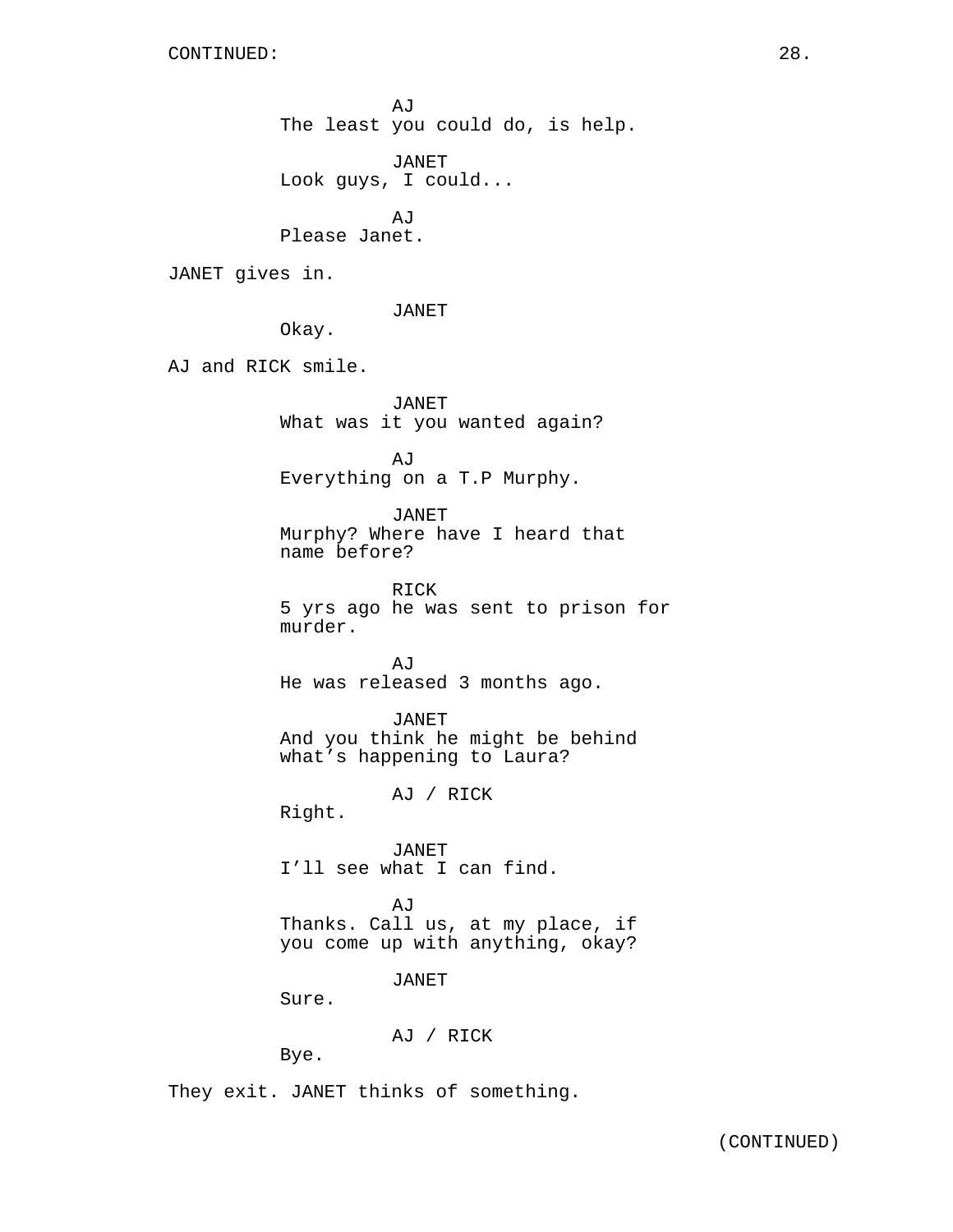JANET

Wai...

But they are gone.

JUMP TO:

EXT: FRED'S PIZZA PLACE (NOON)

RICK goes up to the counter. FRED, the guy behind the counter, takes his order.

> FRED May I help you?

RICK 1 medium pizza and 2 large cokes.

FRED Coming right up. (beat) You can go sit with your girlfriend. I'll have Sam...

FRED points to another guy behind the counter.

FRED ...bring it over.

RICK

Thanks.

RICK goes to join CATHY.

JUMP TO:

INT: AJ'S - LIVING ROOM (12:30PM)

AJ and LAURA are sitting on the couch, eating a wonderful lunch, and drinking champagne. AJ kisses her, and the phone rings. AJ breaks the kiss.

> AJ That must be Janet.

AJ answers the phone.

AJ

Hello.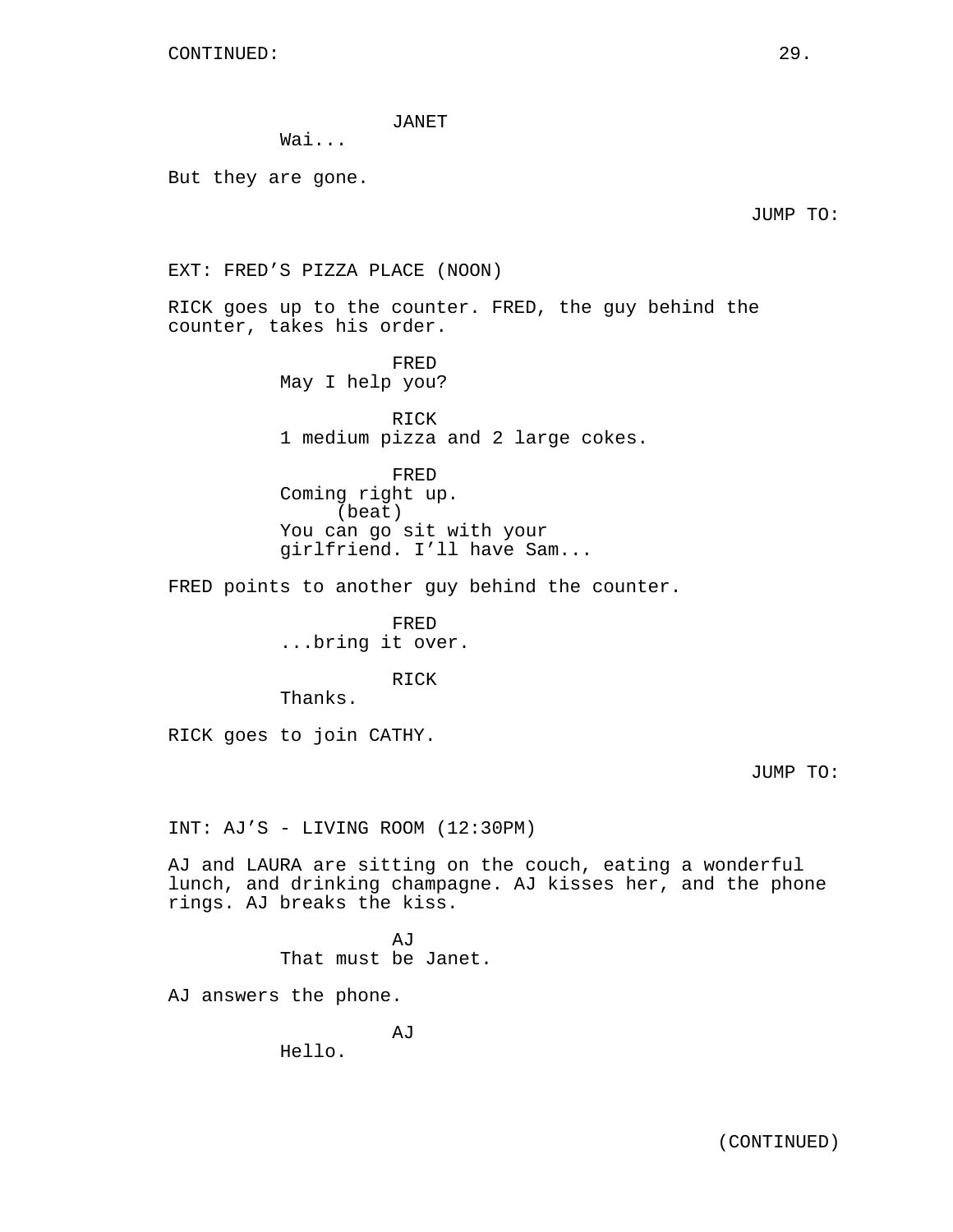JANET (VO) Hi AJ. I have some ... bad news. AJ What is it? JANET (VO) It's Murphy. AJ What about him? JANET (VO) He was never released. A<sub>I</sub>T He wasn't? Why not? JANET (VO) He's dead. AJ So much for our theory. (beat x2) When did he die? JANET (VO) Last year. AJ Anything else on him? JANET (VO) Well, I don't know if this is gonna do any good ... but before he went to prison he was engaged to a girl by the name of Cathy Sno, and... AJ Cathy? JANET (VO) Yes. Why? AJ Hang on a minute Janet. That might be more important than you think. AJ puts JANET on hold, and turns to LAURA. AJ

Cathy's last name wouldn't happen to be, Snow, would it?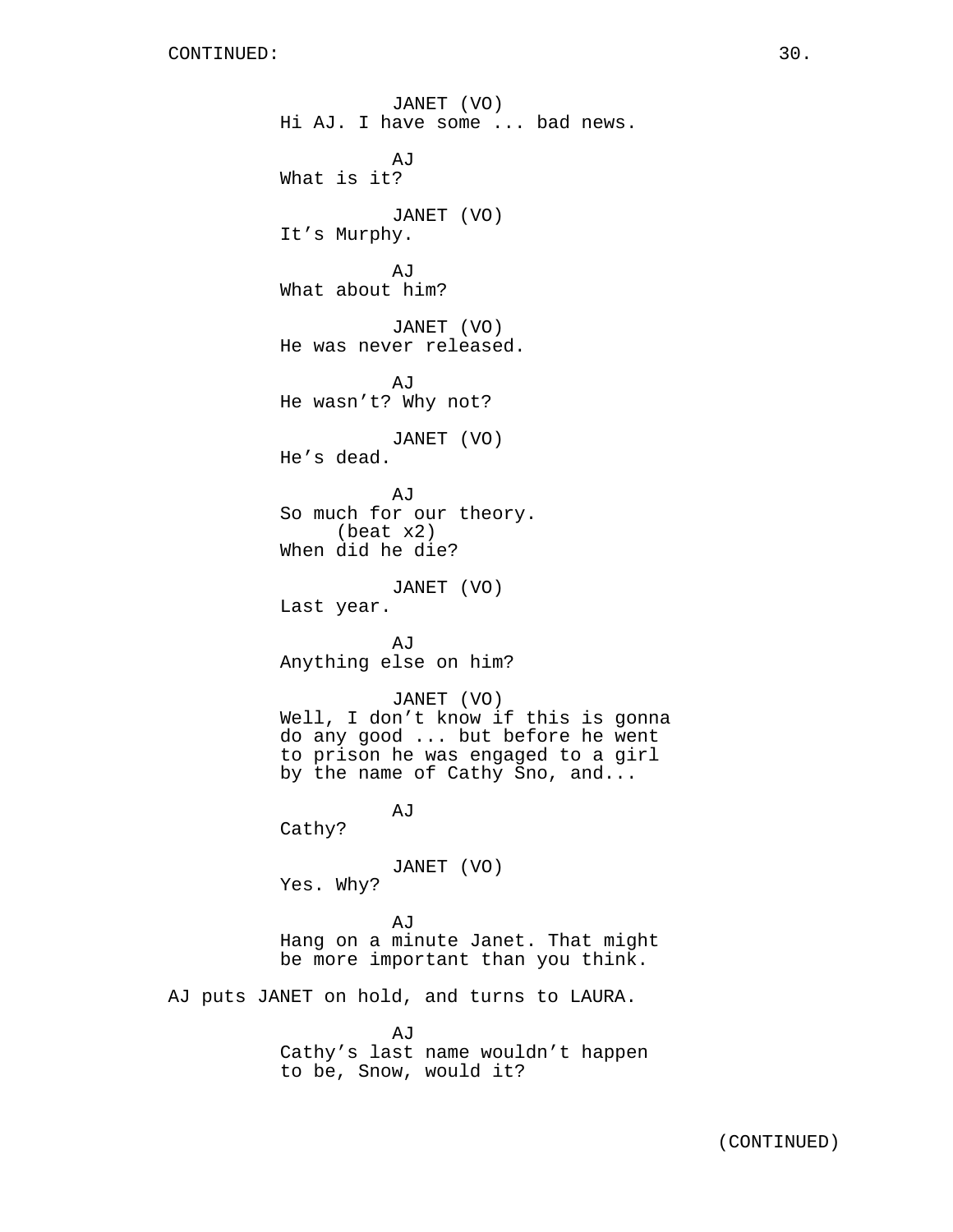LAURA As a matter of fact it is. Why? AJ releases the hold button, and addresses JANET. **A**<sub>I</sub> Thanks Janet. That's another one we owe you. JANET (VO) A... AJ hangs up, cutting JANET off, and turns to LAURA. AJ How long have you known Cathy? LAURA About 4 yrs. Why? AJ Well your not going to believe this but, before Murphy was sent to prison, he was engaged to her. LAURA ENGAGED! To be married? AJ Yeh. LAURA (semi-mad) Cathy became my friend just so he could keep track of me. (beat) So that's how he knew my address. AJ Well, not really. LAURA What do mean? AJ He wasn't released. LAURA He wasn't? Why not? **AJ** He died. In prison. Last year.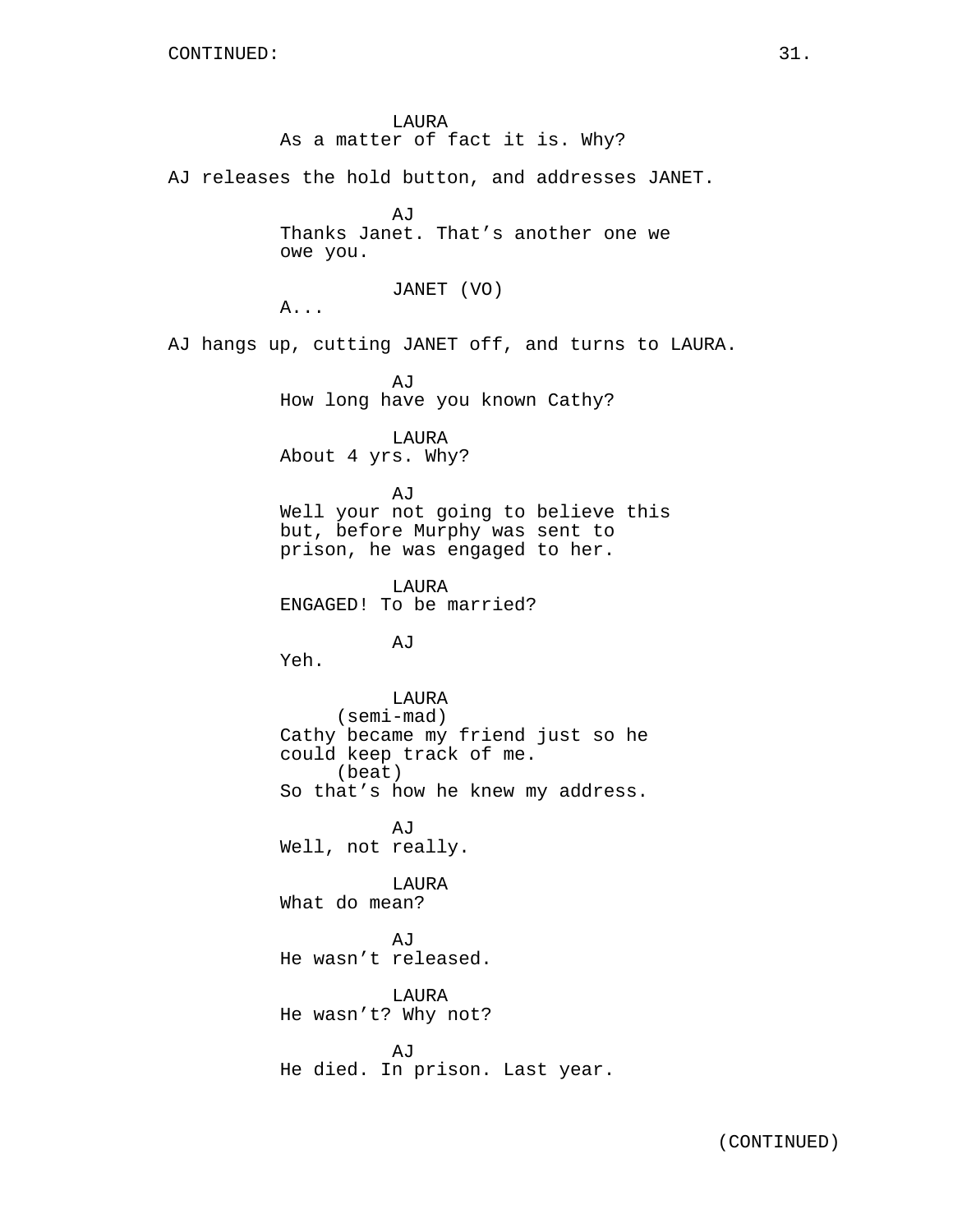LAURA Oh. (beat) Wait, what about Rick? AJ What about him! LAURA Well, I think Rick likes Cathy. And, if I'm right, he's not gonna like what I have to say about her. AJ You're right. (beat) Not only is he not going to like it, he won't believe it. CUT TO: INT: AJ'S PLACE (7:30PM) AJ is pacing, waiting for RICK to come home. After about 30 seconds, the door opens, and RICK enters. AJ Rick, I have something to tell you. RICK Oh. Good or bad? **AJ** That depends. RICK On what? AJ On how you feel about Cathy? RICK Cathy? What's she got to do with this? AJ Well, I... Momentary pause.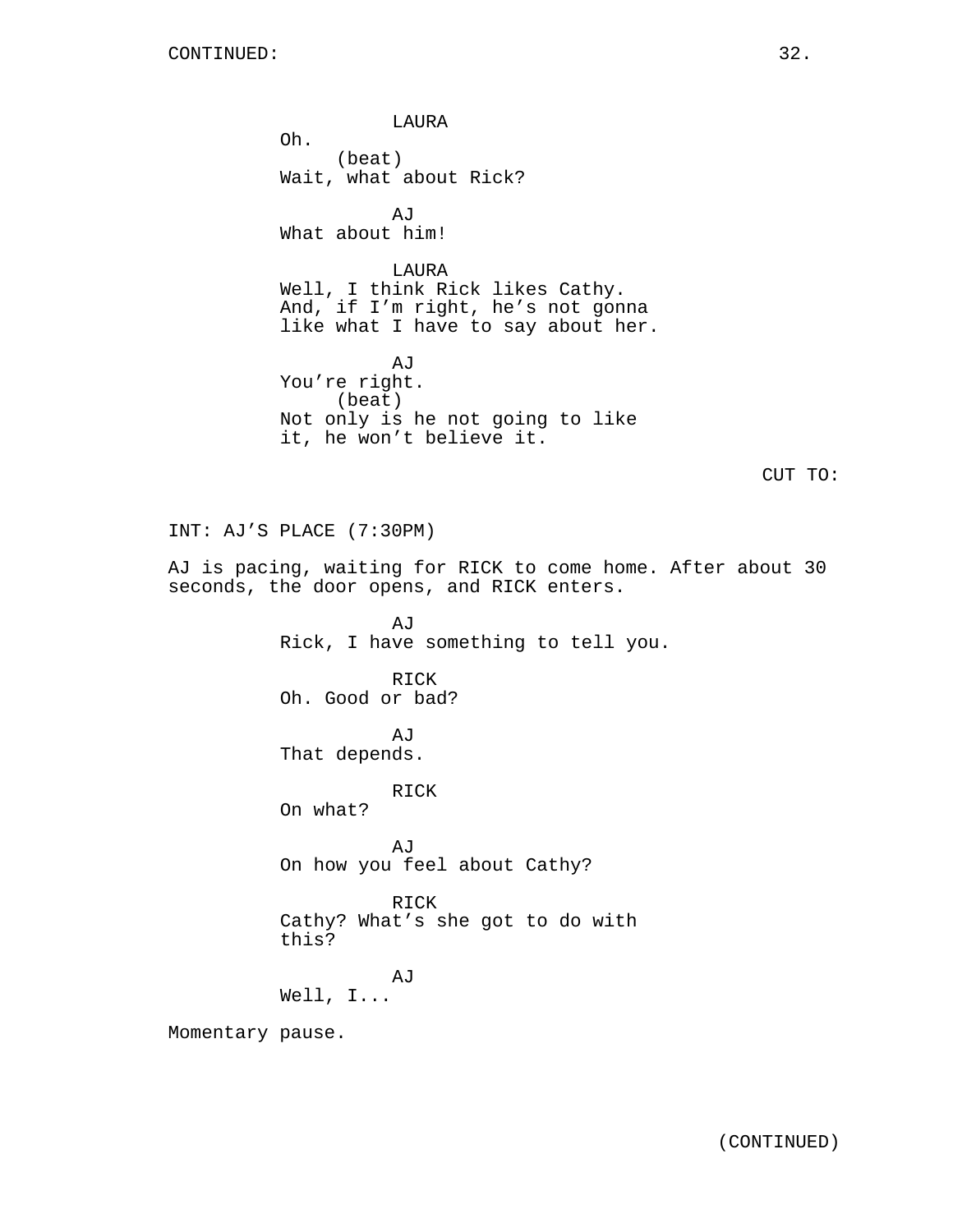RICK AJ, tell me. AJ Okay. But I think you better sit down first. RICK sits on the couch. AJ Before Murphy was sent to prison, he was engaged to her. RICK Alright AJ, enough with the jokes. Now what did you really want to tell me? AJ Rick, this is no joke. I'm serious. RICK AJ, even if it was true, that was 5 yrs ago, and... AJ Rick, Murphy's dead!! ... Laura sent him to prison, and since Cathy was engaged to him, she probably holds Laura responsible for his death. RICK jumps up off the couch, mad. RICK AJ, listen, I... AJ No, you listen!!! If this was any other case, Rick, and any other person, you'd see the connection! RICK Well, this isn't anyone else. It's Cathy. And I for one, don't think she's involved. AJ Rick, I... RICK AJ, the only way I'm gonna believe you is if you have proof.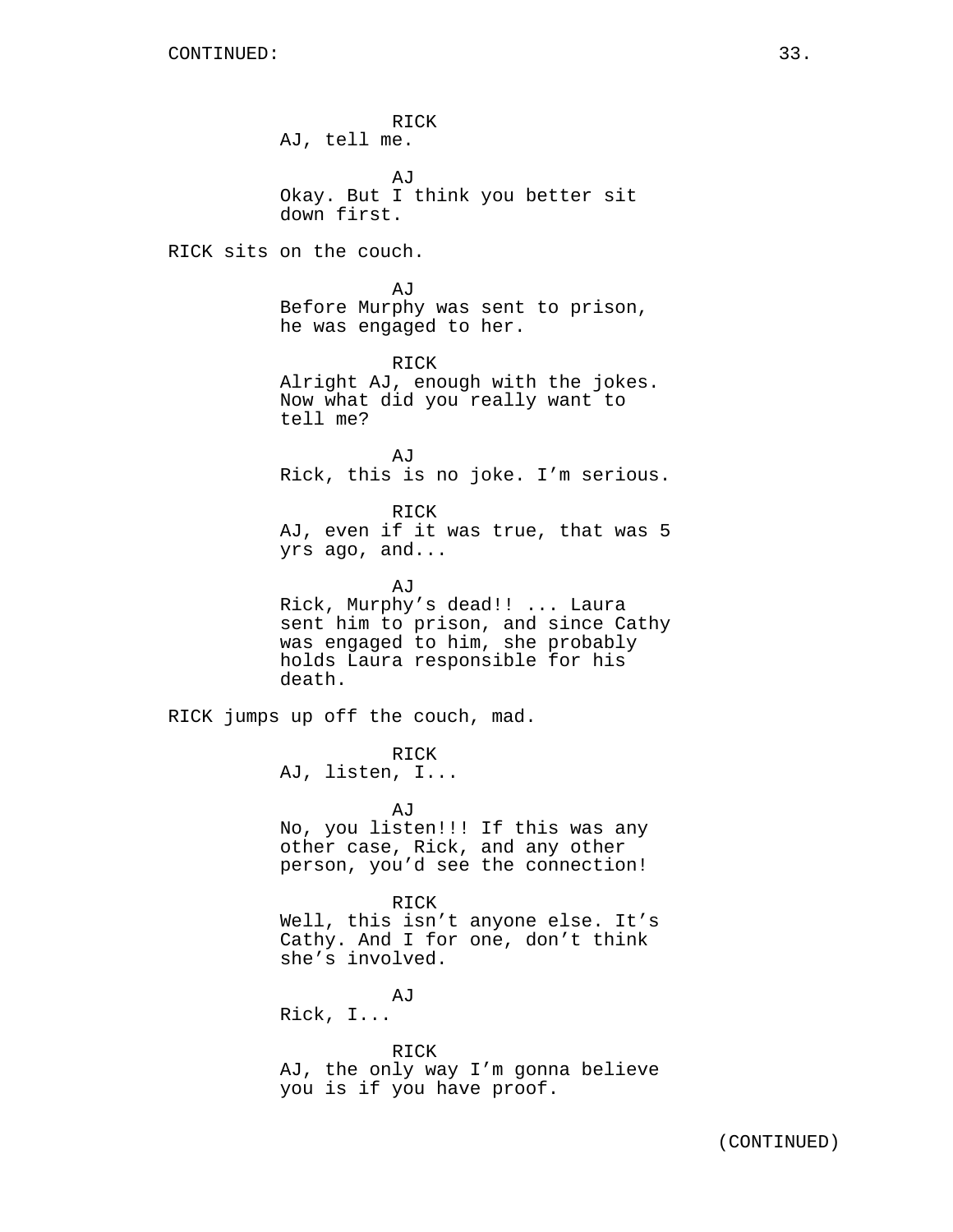AJ is getting mad. AJ Proof! You want proof! AJ picks up the phone. AJ Here's the phone. AJ hands RICK the receiver. AJ Call Janet yourself. RICK takes the receiver. RICK All right little brother, I will. RICK dials JANET's number. RICK She better be there. JANET's phone rings. Twice. JANET (VO) Hello. RICK Janet, it's Rick. JANET (VO) If this is about Murphy, I ... RICK I know. I just want to verify something you told AJ. JANET (VO) Sure. What is it? RICK You told him that Murphy was engaged to a Cathy Sno. JANET (VO) That's right. RICK Could you spell her last name?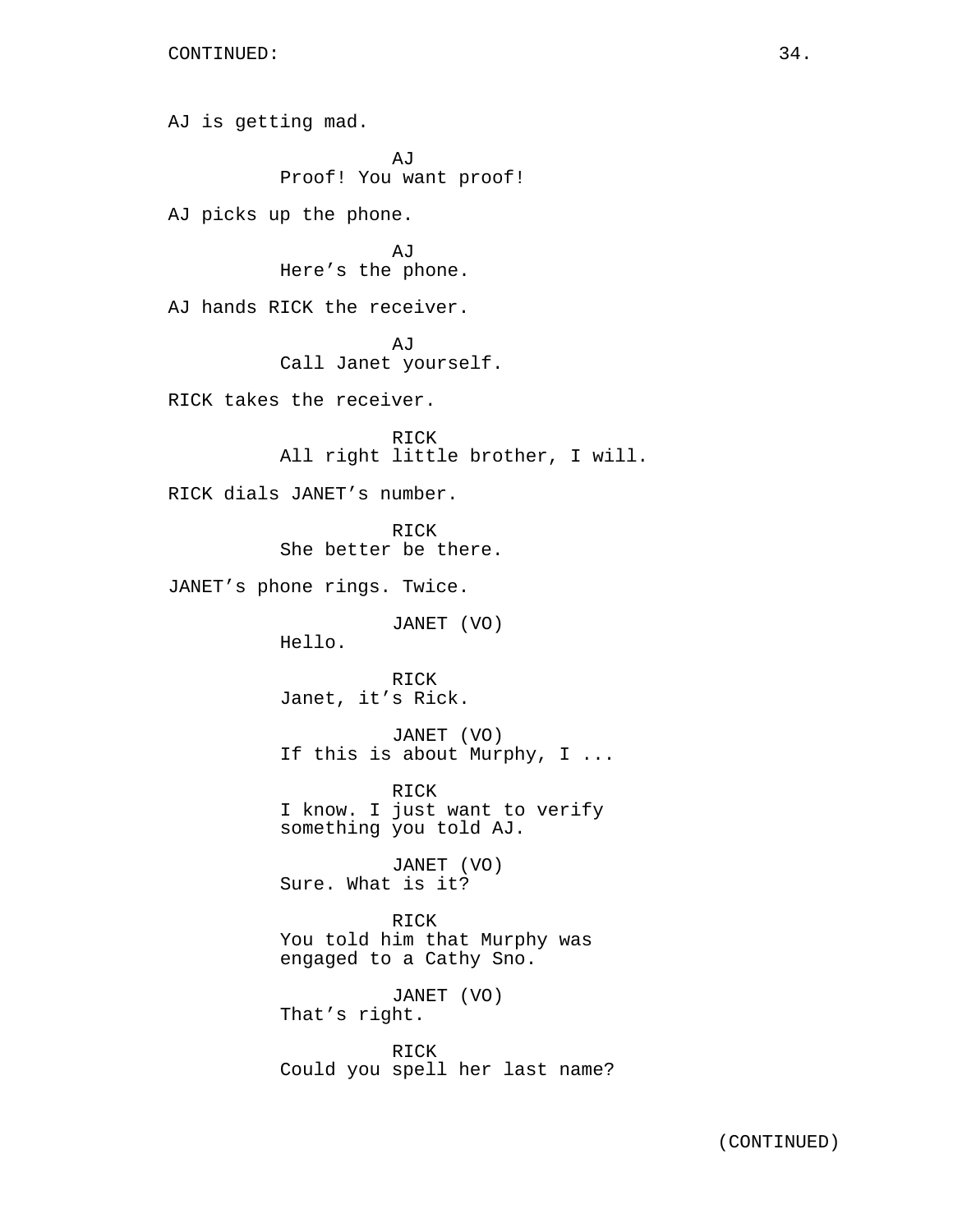JANET (VO) Sure. (beat)  $S-N-O.$ 

RICK looks disappointed.

RICK Would you happen to have a picture of her?

JANET (VO) I don't know but, I could check.

RICK Could you check now please? This is important.

JANET (VO) Okay. Hang on.

(Off screen JANET looks for a picture.)

AJ Rick, why'd you ask her to spell..

RICK looks at him.

RICK How do you think it's spelled?

# AJ

 $S-N-O-W$ .

RICK Wrong. There's no W. At first I thought it was S-N-O-W, but...

(Off Screen JANET returns.)

JANET (VO)

Rick?

RICK

Yeh.

JANET (VO) I found a picture of her.

RICK

I'll come around and get it.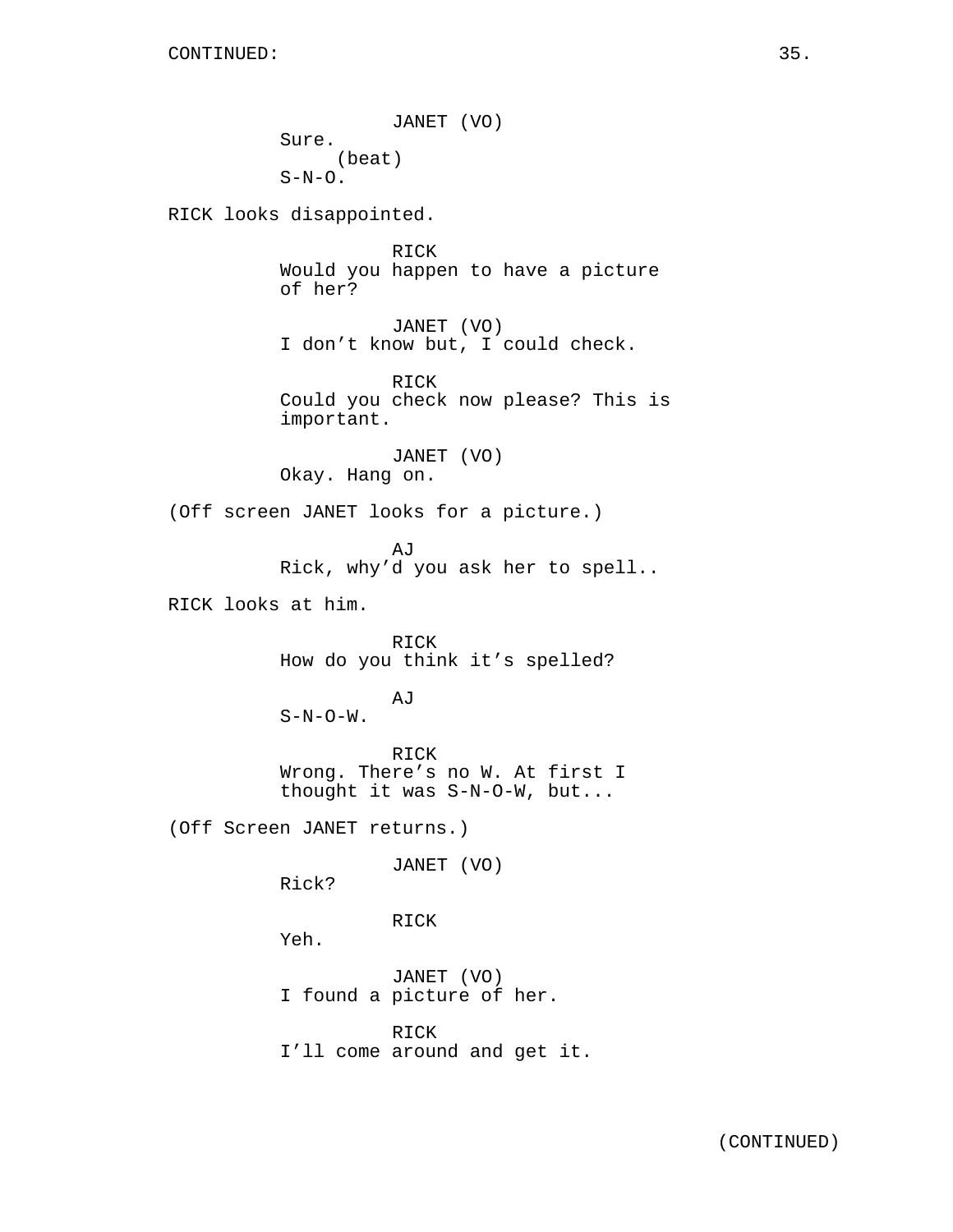JANET (VO) No wait, I'm going that way, so I'll bring it over.

RICK Thanks. See ya in a while then.

JANET (VO)

Okay. Bye.

RICK

Bye.

RICK hangs up the phone, and turns to AJ.

RICK Well, we'll see in a minute, if it's the same Cathy Sno.

FADE TO:

INT: AJ'S PLACE - KITCHEN - 8:00PM

There is a knock on the side door. AJ rises from the table, and yells.

> AJ I'll get it.

AJ answers the door. It's JANET.

AJ Hi Janet, come on in.

JANET

Thanks.

JANET enters and AJ closes the door.

JANET

Where's Rick?

AJ

In the living room.

AJ and JANET head to the living room.

CONTINUE TO: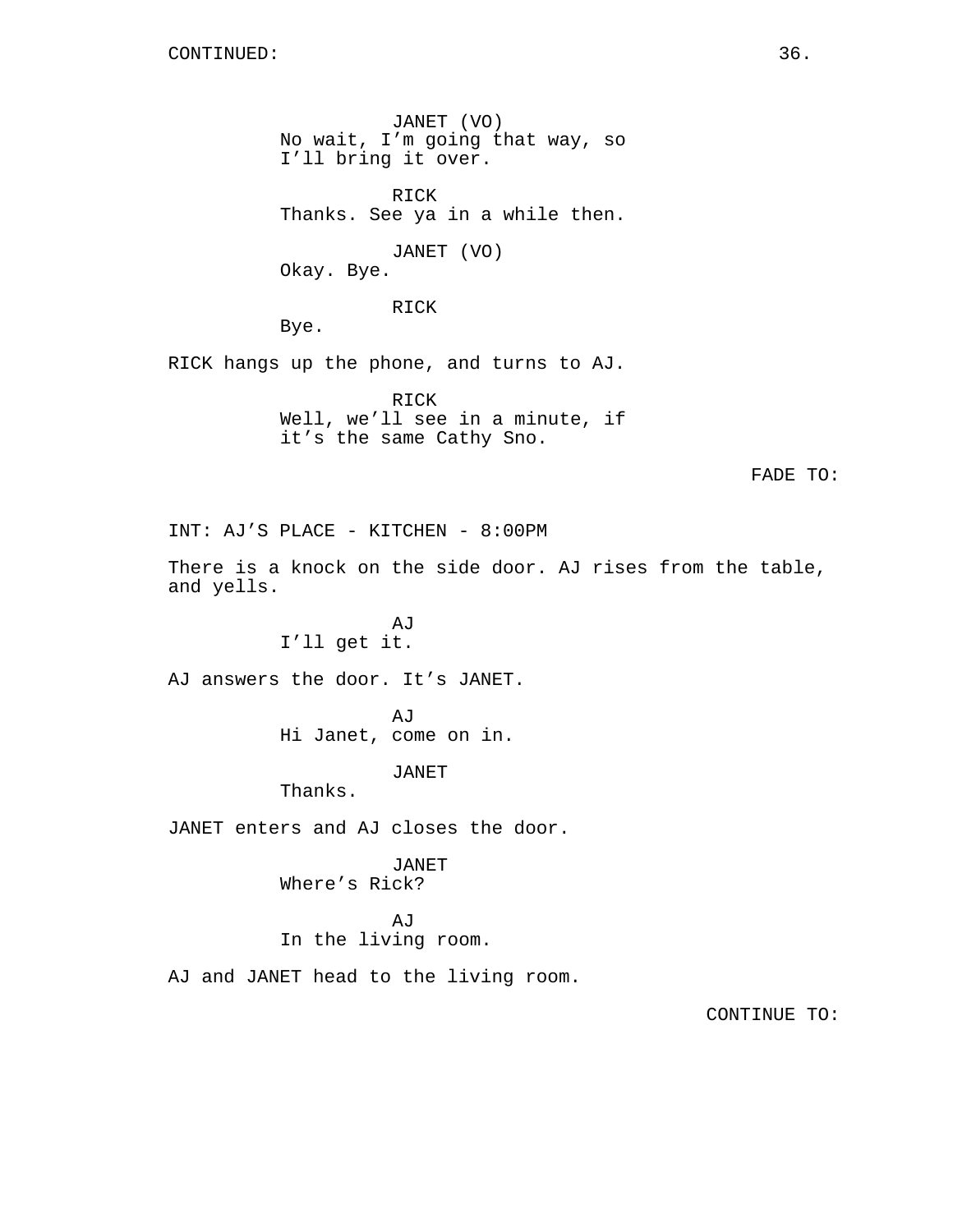AJ and JANET enter the living room.

JANET Here's that picture you wanted Rick.

JANET hands RICK the picture.

RICK

Thanks.

RICK takes it and looks at it. It's CATHY. RICK storms out of the house.

> AJ Rick. Rick. Rick, come back here. Rick.

AJ and JANET run after RICK.

CONTINUE TO:

EXT: AJ'S PLACE

AJ and JANET exit only to find RICK driving off.

AJ Rick. Rick. RICK!

RICK's gone. JANET turns to AJ.

JANET What's the matter with Rick?

AJ and JANET go back into the house.

CONTINUE TO:

INT: AJ'S PLACE

AJ It's Cathy. You see Ri...

JANET Oh. I'm sorry AJ, I had no idea.

**AJ** It's not your fault.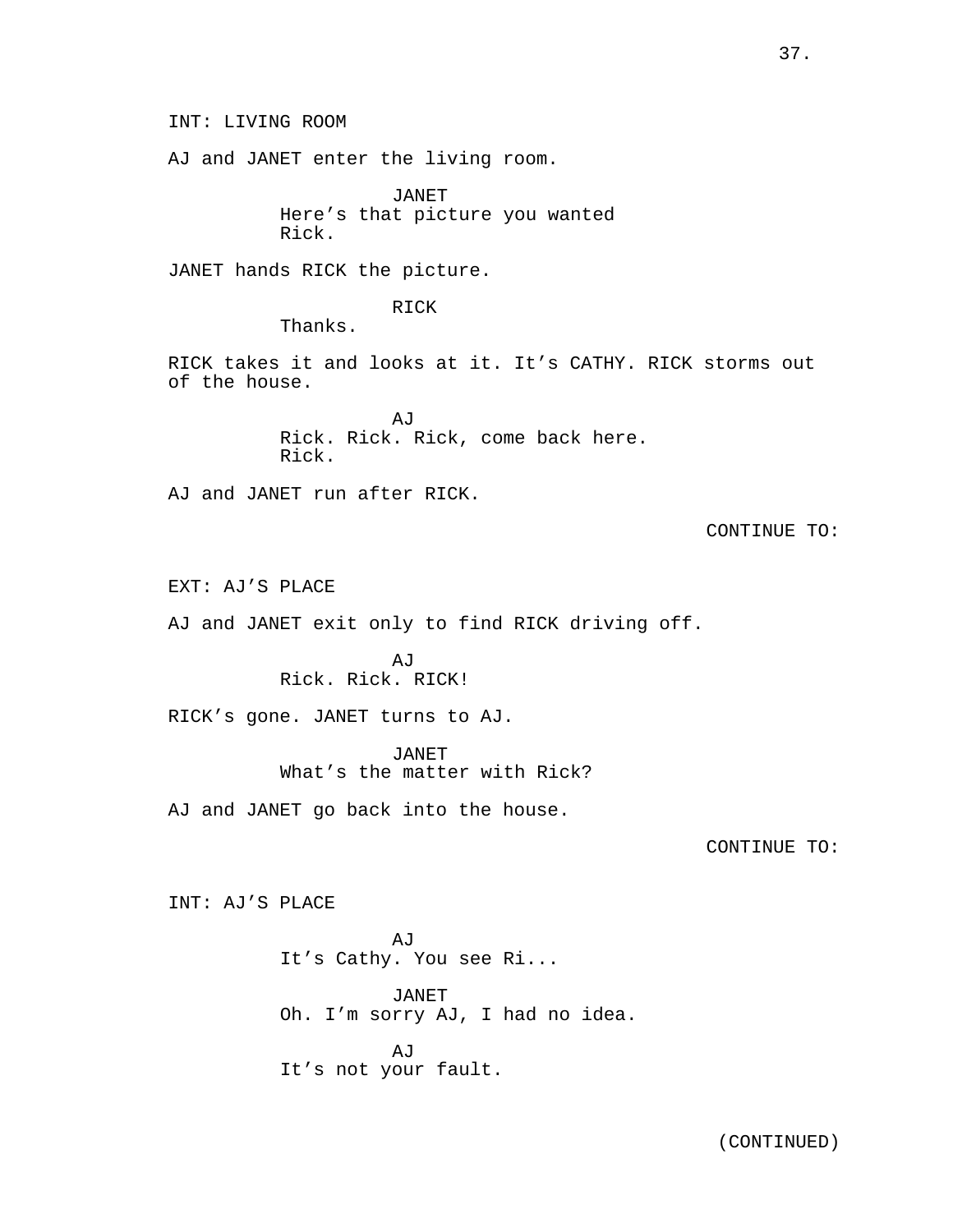JANET Rick must feel terrible. JANET's eyes focus on a clock. JANET I'm really sorry, I wish I could stay, But... AJ It's okay, Janet. You go on to your meeting. I'll see you later. JANET Yeh. (beat) AJ, I'm ... AJ It's okay. I'm alright. Really I am. JANET See ya. JANET gives him a friendly kiss on the cheek. AJ Bye. JANET exits. AJ I hope I'll see Rick again.

(beat)

Alive.

FADE TO:

TIME FLIES

AJ is sitting on the couch, reading. He can't concentrate on the book, so he starts pacing, and looking at his watch every five minutes.

CONTINUE TO: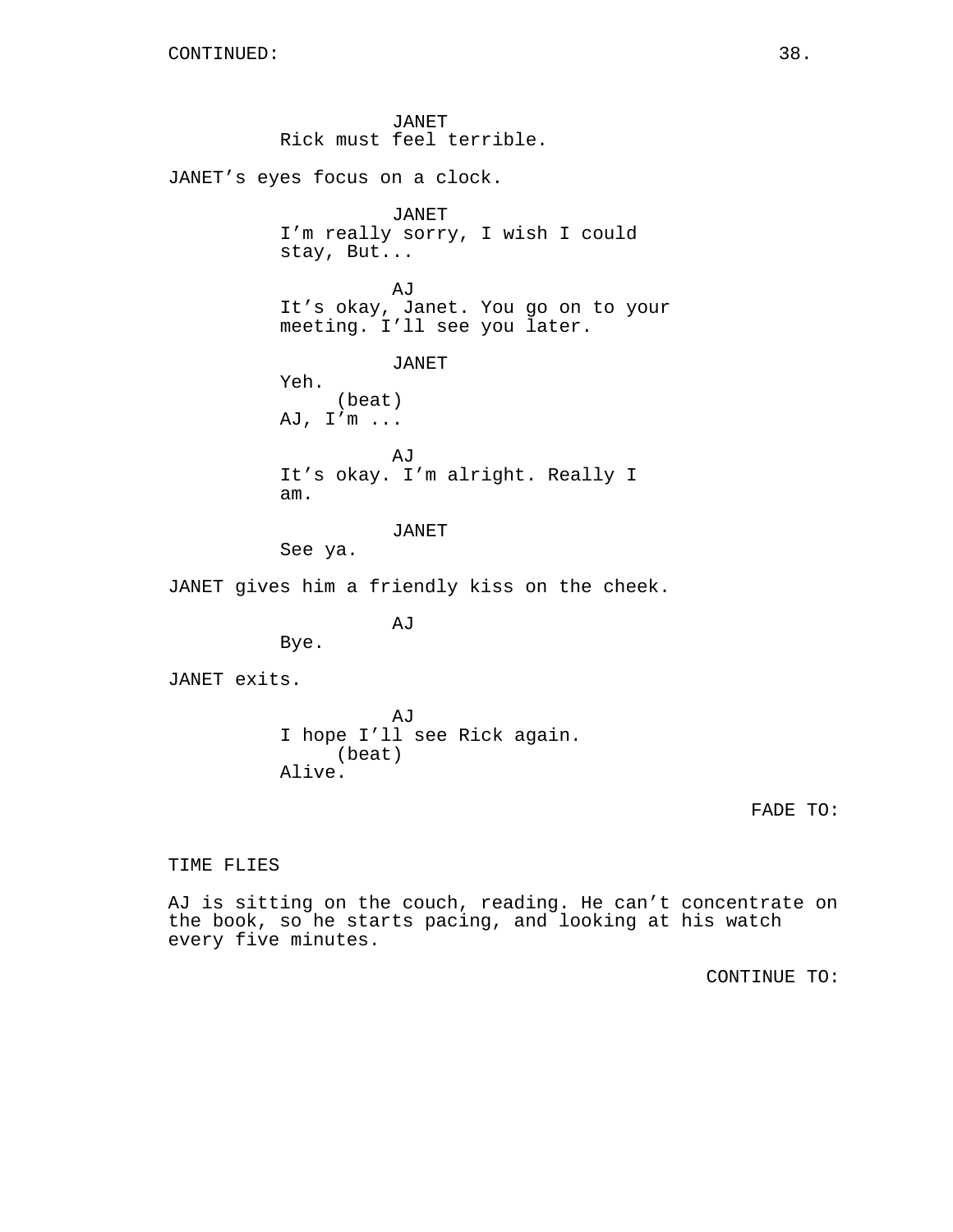TIME RESUMES (9:00PM)

The phone rings. Thinking that it might be RICK, AJ dashes on the phone.

AJ

Rick!

LAURA (VO) Sorry. It's Laura.

AJ looks disappointed.

AJ

Oh.

LAURA (VO) What's wrong?

AJ

When Rick found about Cathy, he stormed out of here. I haven't heard from him since.

LAURA (VO) You alright?

AJ I'm fine.

LAURA (VO)

If you want, I'll come over and stay with you till Rick gets back?

AJ Sure. But, don't let Cathy know you're coming over, okay?

LAURA (VO) But that's impossible. She's watching a movie, and the door is in perfect view, from the set. She's bound to ask me where I'm going.

AJ Oh. (beat) Wait, I've got a plan.

FADE TO: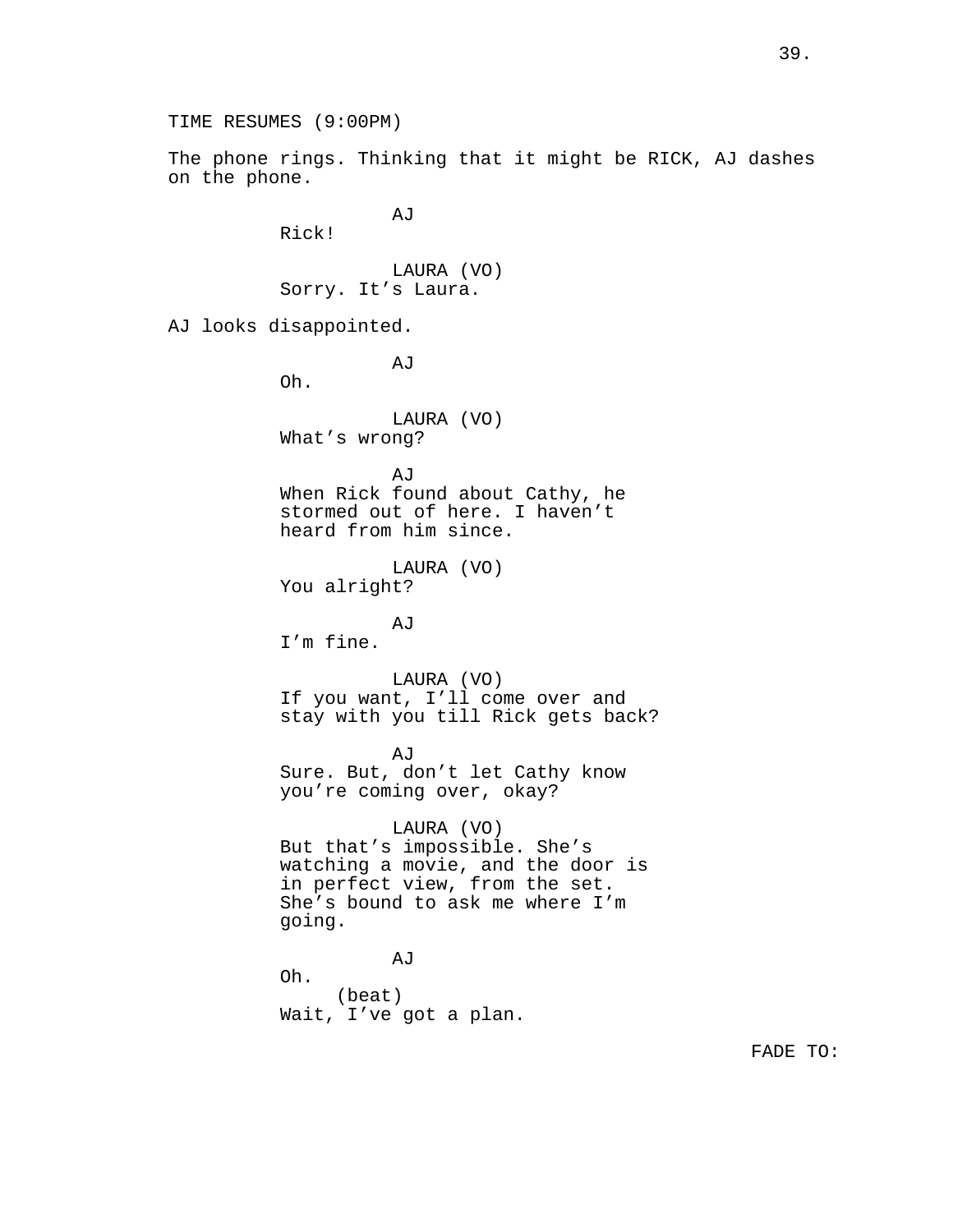CATHY is watching a movie. She turns around, and notices that LAURA's not coming back to watch the movie. LAURA is heading towards her room, when CATHY calls her.

> CATHY Laura? LAURA Yes. CATHY Where are you going? LAURA To bed. CATHY So early? Aren't you gonna finish watching the movie with me? LAURA Well, Andrew... CATHY Andrew? LAURA Sorry, AJ. CATHY Oh. LAURA He's got something special planned for tomorrow. CATHY See you in the morning then. Good night. LAURA Night.

LAURA goes to her bedroom and closes the door.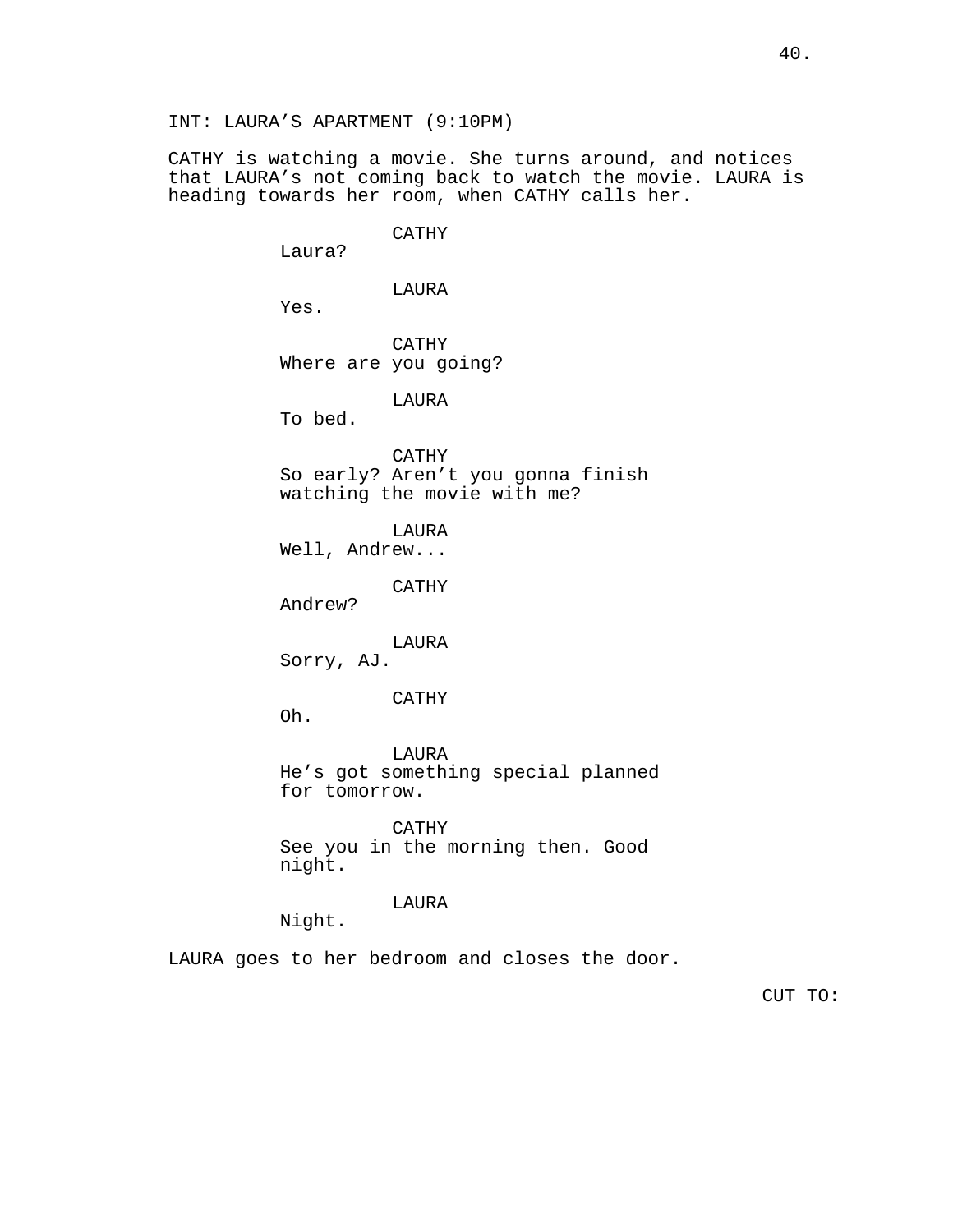INT: AJ'S PLACE (10:00PM)

AJ's watching a movie, the same one as CATHY is watching. There is a knock on the door. Thinking it might be RICK, he races to the door. He opens the door.

> AJ Ri... Hi Laura.

LAURA "Hi Laura." Is that all I get?

AJ

Sorry.

AJ kisses her.

AJ Come on in.

LAURA enters and AJ closes the door. They go to the living room and sit on the couch.

> LAURA Rick still isn't back?

AJ No. And I'm really starting to worry about him.

LAURA Look, Andrew, I...

AJ (raise an eyebrow) When did you start calling me Andrew?

LAURA That is what the A stands for, isn't it?

#### AJ

Yes.

LAURA I think that Andrew is a nice name. It suits you.

LAURA kisses him.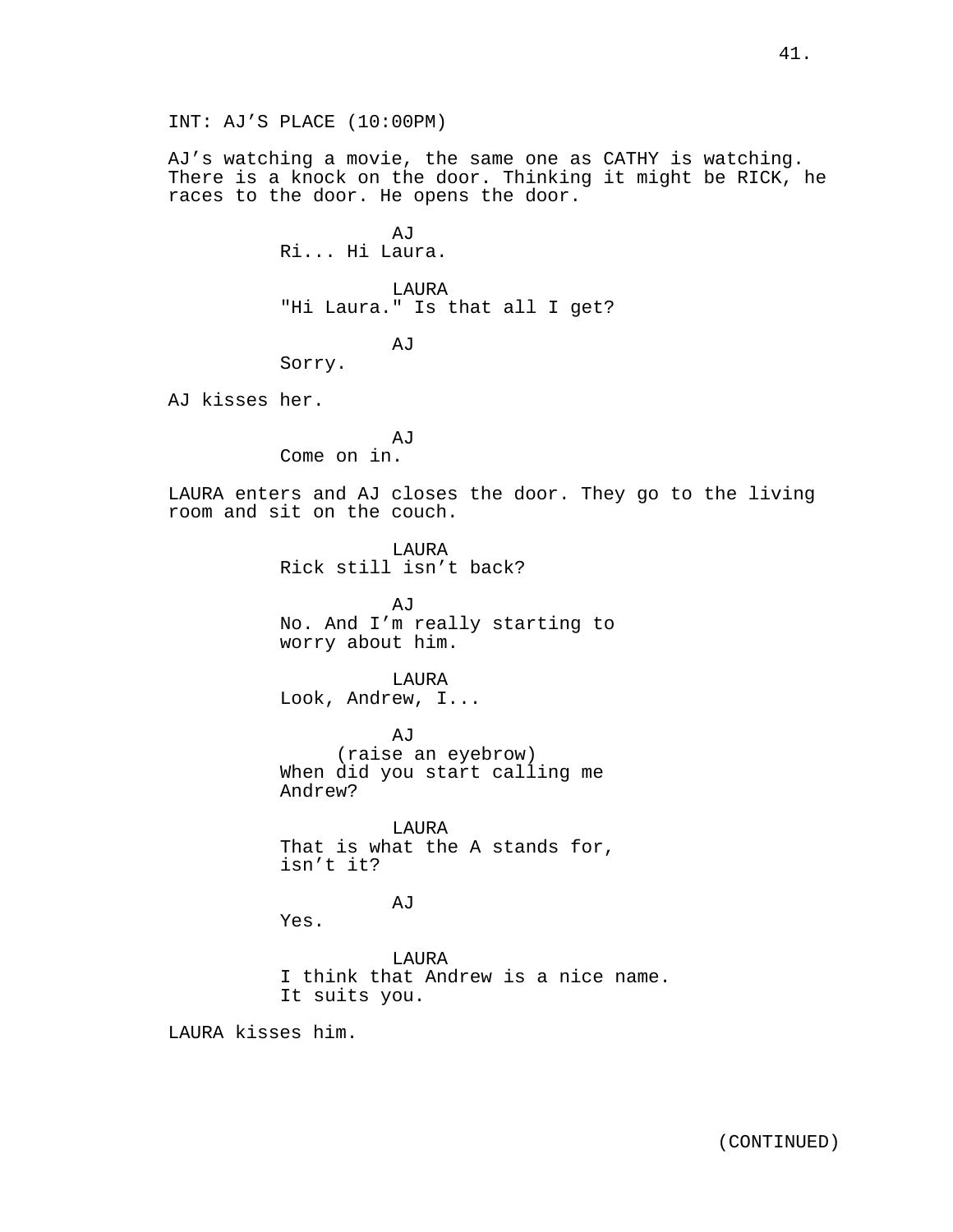AJ I hope I hear from Rick soon. LAURA Stop worrying. I'm sure nothing's gonna happen to him. Besides, Rick's not a child, he can take care of himself. AJ I suppose you're right. AJ kisses her and the phone rings. AJ Oh no. AJ answers the phone. AJ Hello? TOWN (VO) AJ? AJ Yes. TOWN (VO) It's Town. AJ What can... TOWN (VO) It's Rick. AJ Where is he? TOWN (VO) Here. At the station. We found his truck in a ditch. He just missed a tree. AJ Is he alright? TOWN (VO) He is now. You better come down and get him.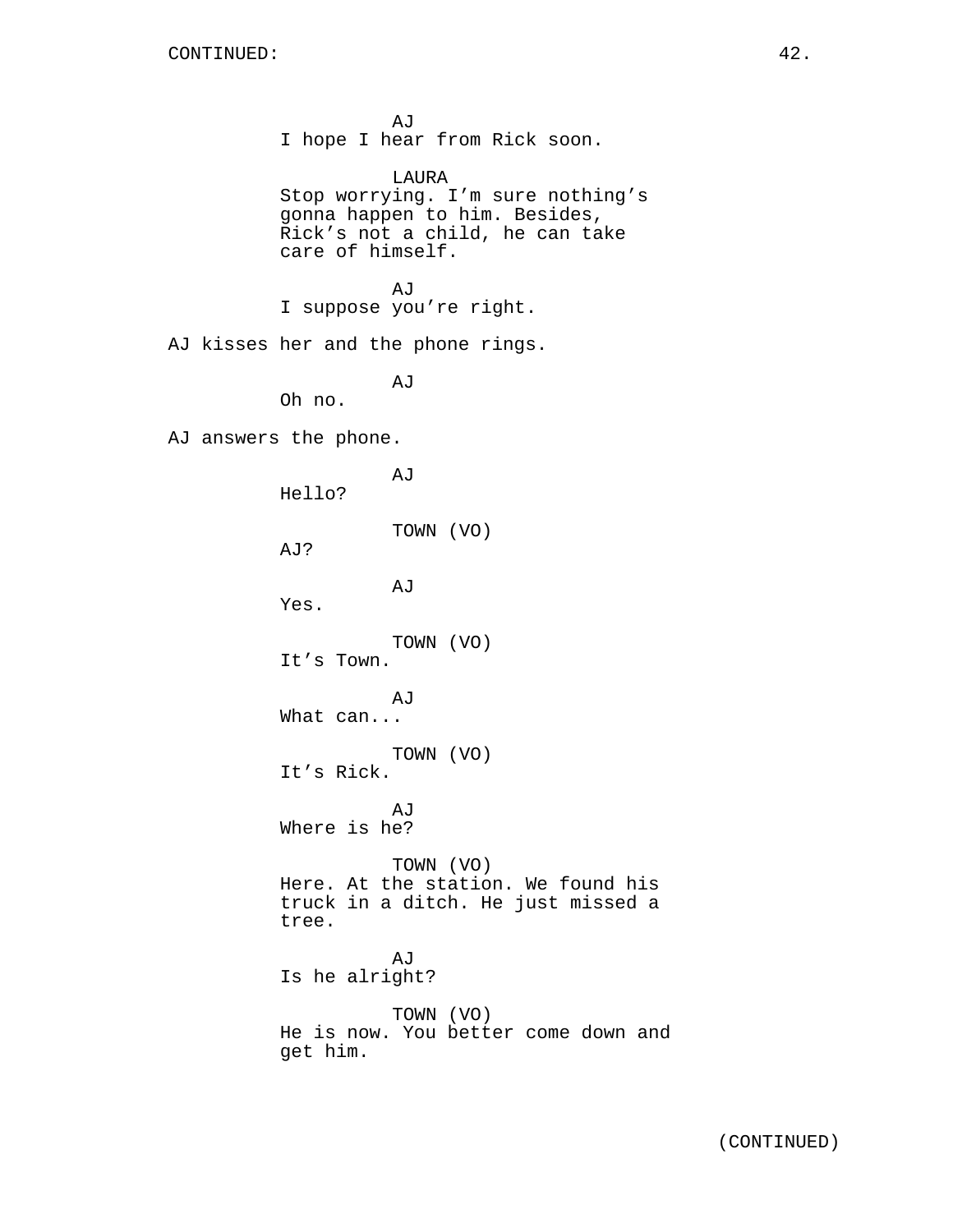AJ I'm on my way. TOWN (VO) I'll leave your name with Allen. AJ Thanks for calling Town. Bye. TOWN (VO) See ya. AJ hangs up the phone. LAURA What's wrong? AJ It's Rick. They've got him at the station. I'm going to get him. Coming? LAURA Yeh. They start to walk toward the door. LAURA stops. LAURA On second thought, I don't think I should go. AJ Why not? LAURA Rick might get upset if he saw me. After all, Cathy is my friend. AJ I see your point. But, you can't go back to the apartment, and I don't want to leave you here alone. LAURA Why not? AJ If Cathy finds out you're not at the apartment, this is the first place she'd look for you.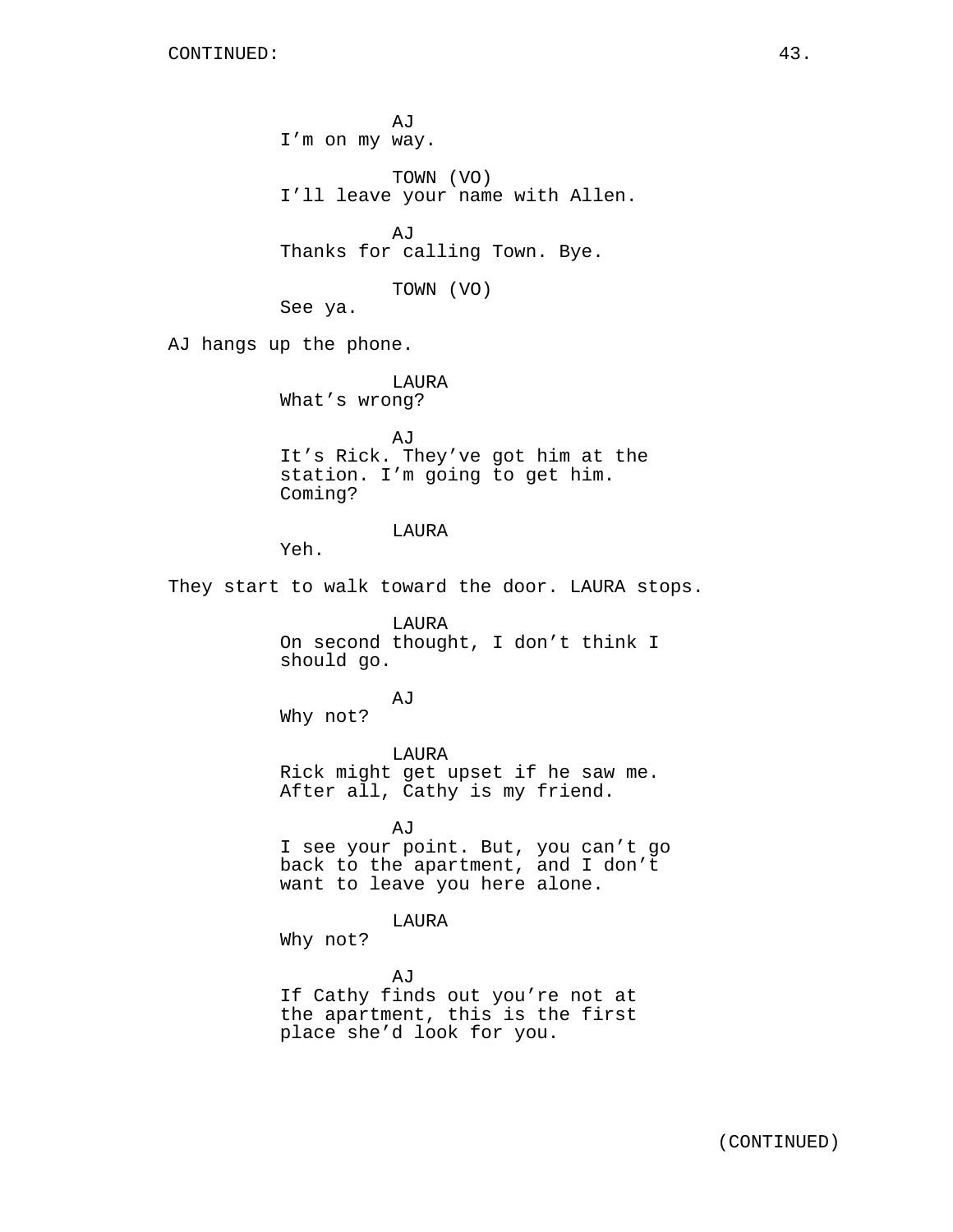LAURA You're right. I'll come.

AJ and LAURA exit.

CONTINUE TO:

EXT: AJ'S PLACE

They get into the Camero, and drive off.

CONTINUE TO:

EXT: POLICE STATION (10:30PM)

AJ parks the car.

CONTINUE TO:

INT: CAMERO

LAURA I'll wait here.

AJ turns to her, and kisses her.

AJ

Okay.

LAURA Don't be long.

AJ flashes her a smile.

AJ I'll be back before you know it.

AJ gets out of the car. LAURA watches him walk to the station entrance.

CONTINUE TO:

INT: STATION

AJ enters, and goes to the front desk.

AJ Officer Allen?

(CONTINUED)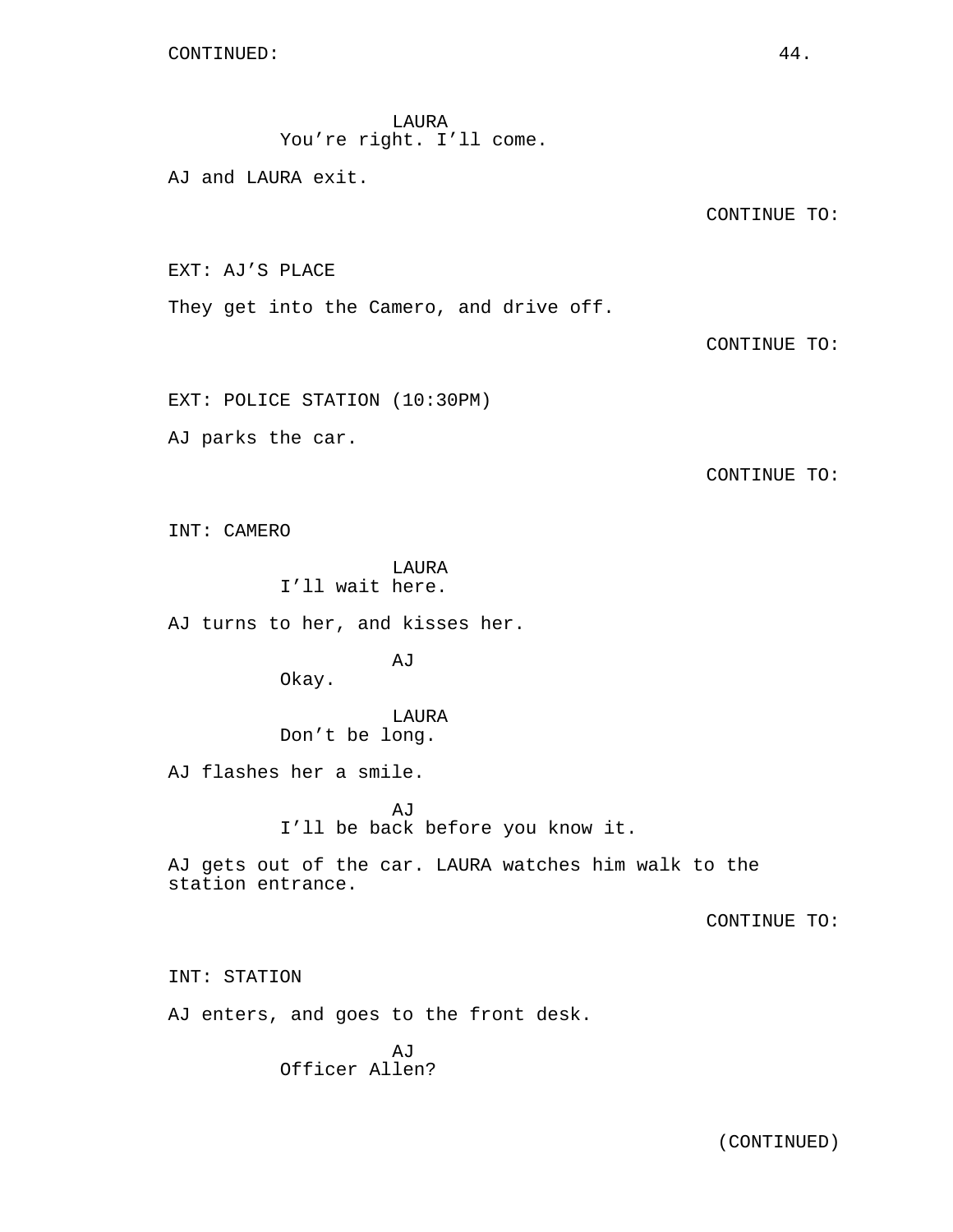ALLEN

AJ

Yes.

A.J Simon. Town... Lt. Brown said I'd be here to pick up my brother Richard Simon. ALLEN Right this way. ALLEN takes AJ to RICK. AJ Rick, thank god your alright. I was starting to worry about...

> RICK AJ, just get me out of here.

AJ Officer, would you mind opening this cell.

#### ALLEN

Not at all.

ALLEN starts to open the cell. AJ stops him.

AJ

On second thought, maybe I'll just leave him here overnight, and pick him up in the morning. A night in jail might do him some good. Okay?

ALLEN looks at AJ. AJ gives him a signal that it's only a joke. ALLEN plays along.

> ALLEN Sure. No problem.

AJ and ALLEN start to leave. RICK, thinking AJ is seriously considering leaving him here all night, tries to stop AJ.

$$
\tt{RICK}
$$

AJ. AJ. A-A-J. A-A-A-A-A-A-J-J-J-J.

AJ turns around.

Yes.

(CONTINUED)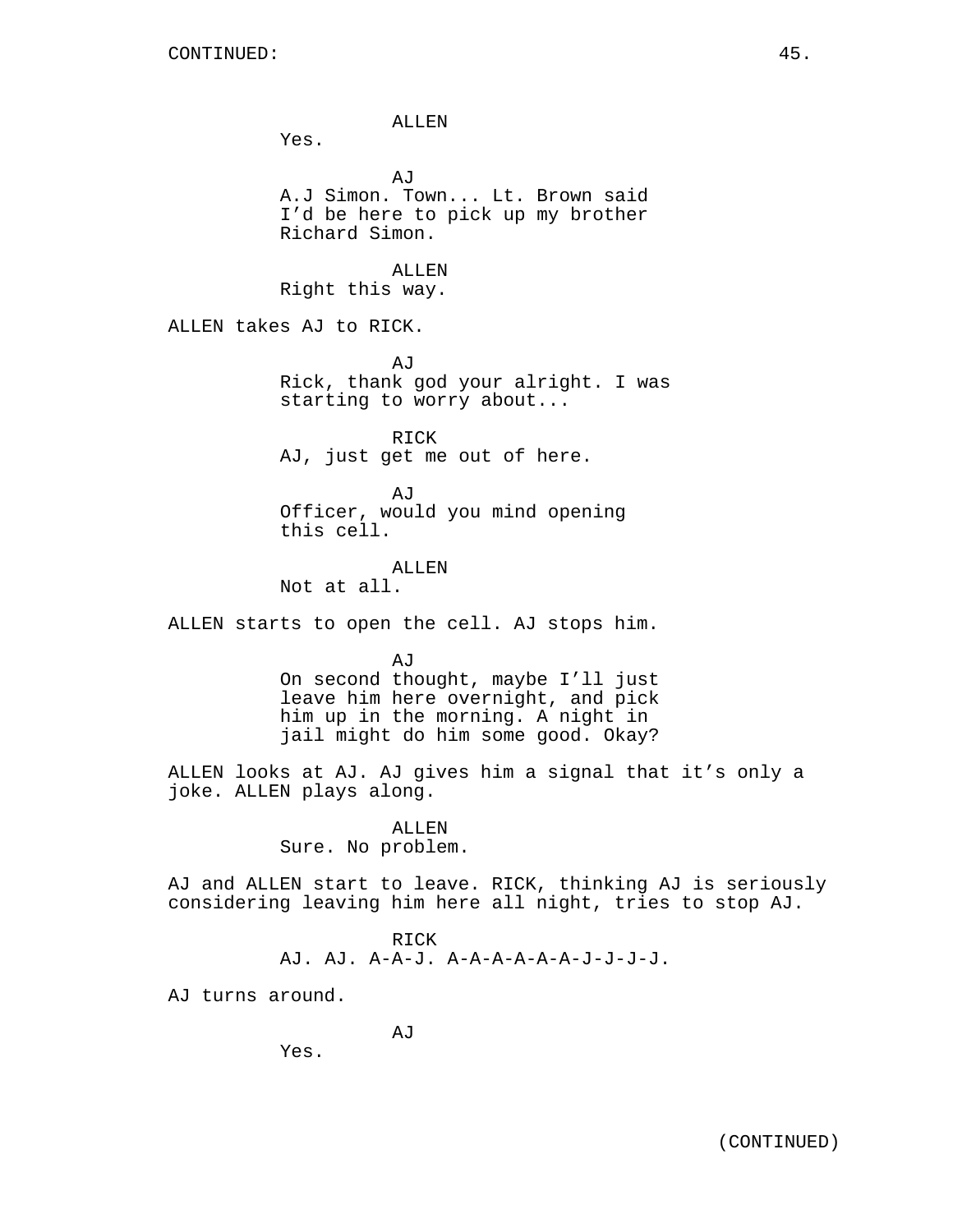RICK Please get me outta here. I want to go home.

AJ pretends to be thinking about it.

AJ Well....... RICK AJ! AJ Oh, alright. Officer.

ALLEN

Sure.

ALLEN opens the cell. RICK tries to walk out of the cell, only he can't keep his balance. AJ helps him. AJ and RICK are heading for the door, when ALLEN stops them.

> ALLEN Wait a minute, sir.

They stop.

ALLEN Mr. Simon doesn't leave here, unless these papers are signed.

AJ

Of course.

CONTINUE TO:

TIME FLIES

AJ and RICK go to the desk. AJ signs the papers. Then they exit. AJ takes RICK to the car, and they drive home. When they get home, AJ and LAURA help RICK in.

CONTINUE TO:

INT: AJ'S PLACE

They enter the house. RICK, seems to be able to stand on his two feet.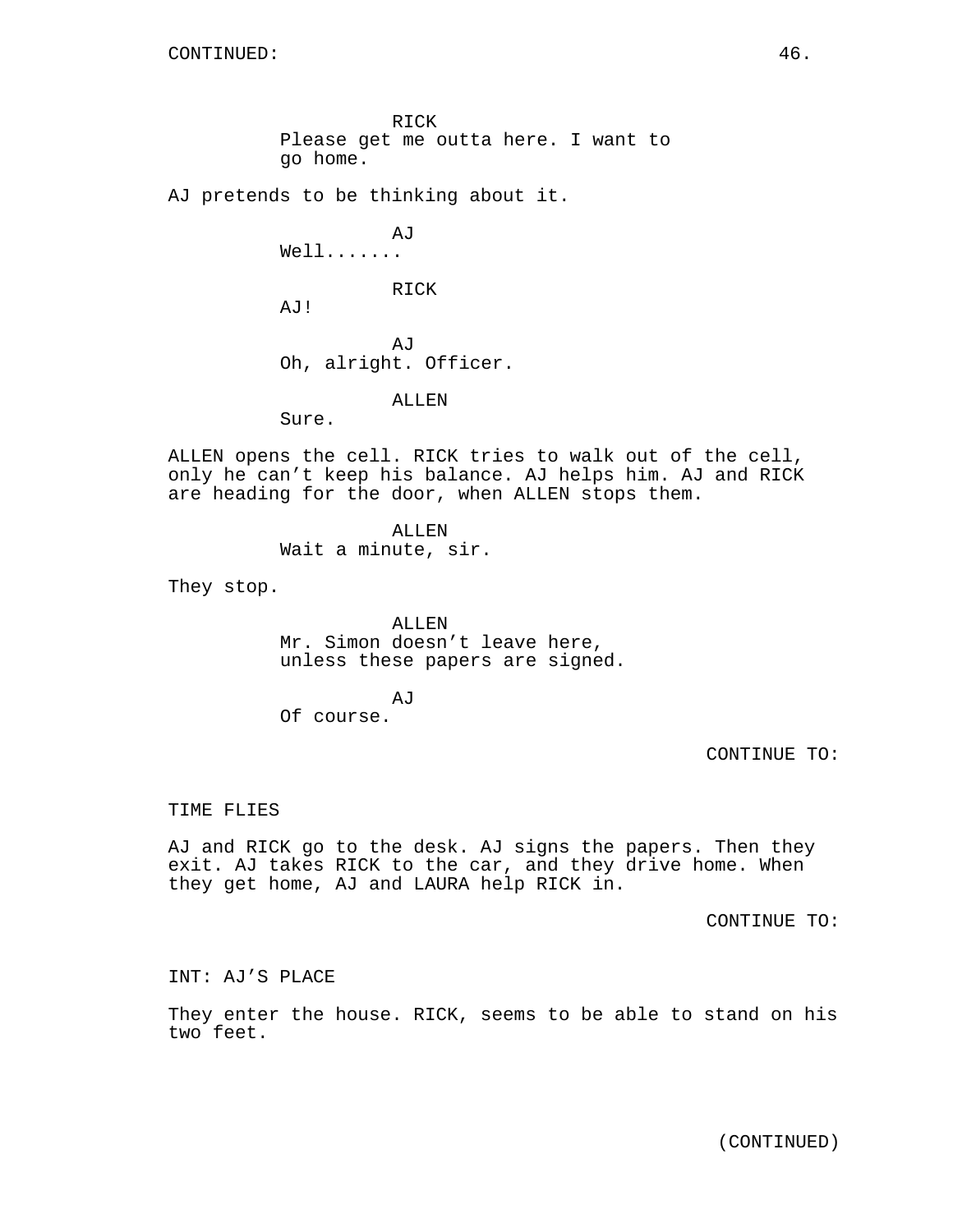AJ / LAURA Night Rick.

RICK Night. See ya in the morning.

RICK goes to his room, leaving AJ and LAURA alone in the living room. LAURA walks over to the patio doors, and looks out, at the moon.

> LAURA Oh AJ, isn't it beautiful?

AJ It sure is.

They walk out.

CONTINUE TO:

EXT: PATIO

They look up at the full moon glistening on the water. LAURA kisses him.

JUMP TO:

INT: AJ'S PLACE - RICK'S ROOM (DAY 4: NOON)

RICK wakes up, with a splitting headache.

RICK Oh, my aching head.

RICK gets up, and exits his room.

CONTINUE TO:

INT: BATHROOM

RICK opens the medicine cabinet, and removes a bottle of Aspirin. He opens the bottle, and takes out two. He swallows them, with a glass off a water. AJ enters.

> AJ Morning Rick.

> > RICK

Morning.

(CONTINUED)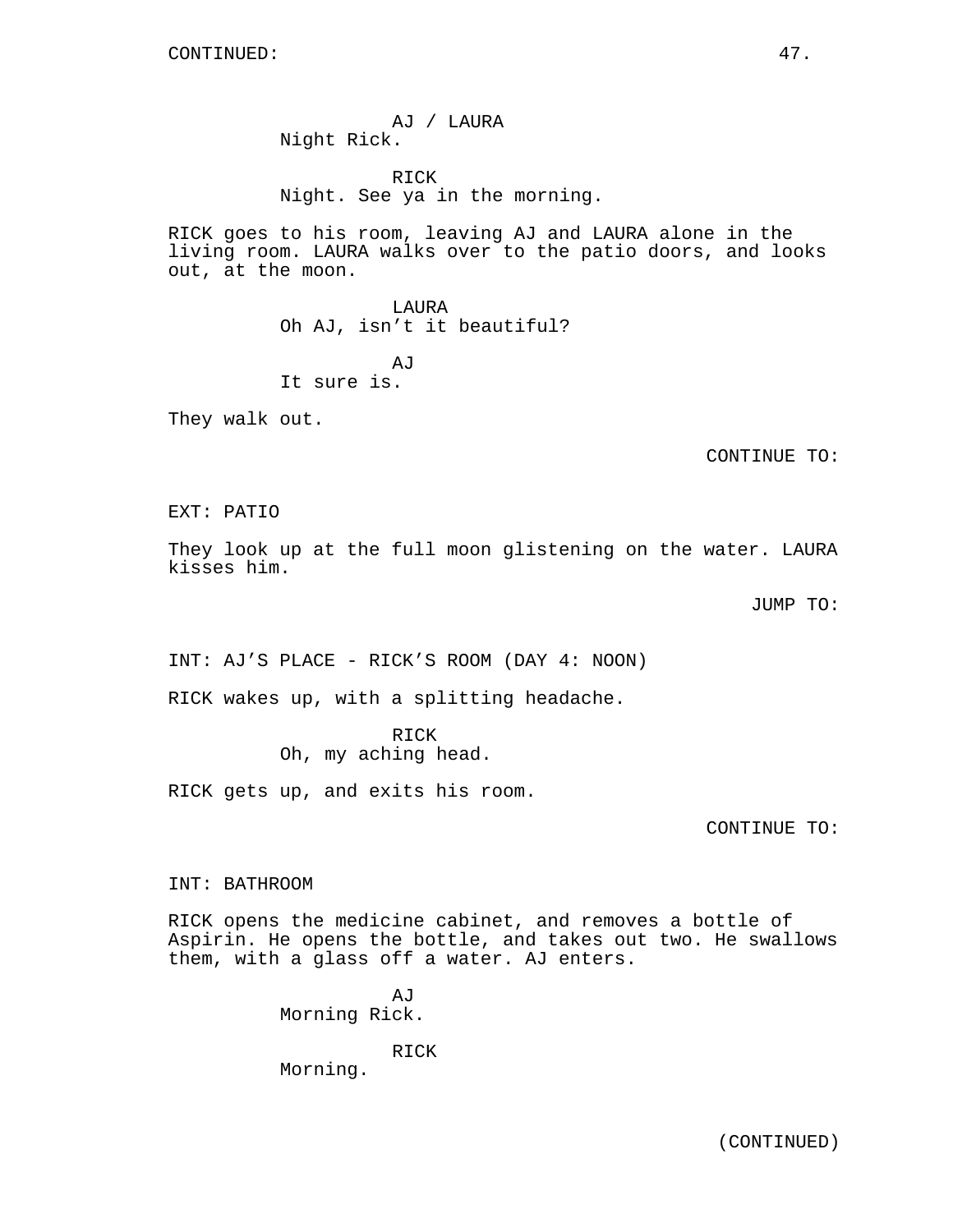AJ Or, should I say afternoon? (beat) How are you feeling? RICK Fine. (beat) Just, keep your voice down, please. AJ My voice isn't loud. It just sounds that way, because your head's thumping. Serves you right for drinking so much. RICK exits. AJ follows him. CUT TO: INT: KITCHEN AJ and RICK enter. LAURA is making lunch. RICK looks at her, as he is sitting at the table. He turns to AJ. RICK What's she doing here? AJ In case you've forgotten, Rick, she is our client. AJ sits at table. FADE TO: TIME FLIES

They eat lunch and talk a bit.

CONTINUE TO:

TIME RESUMES

RICK finishes his lunch, and decides to call CATHY, to straighten things out.

> RICK I think I'll call Cathy.

> > (CONTINUED)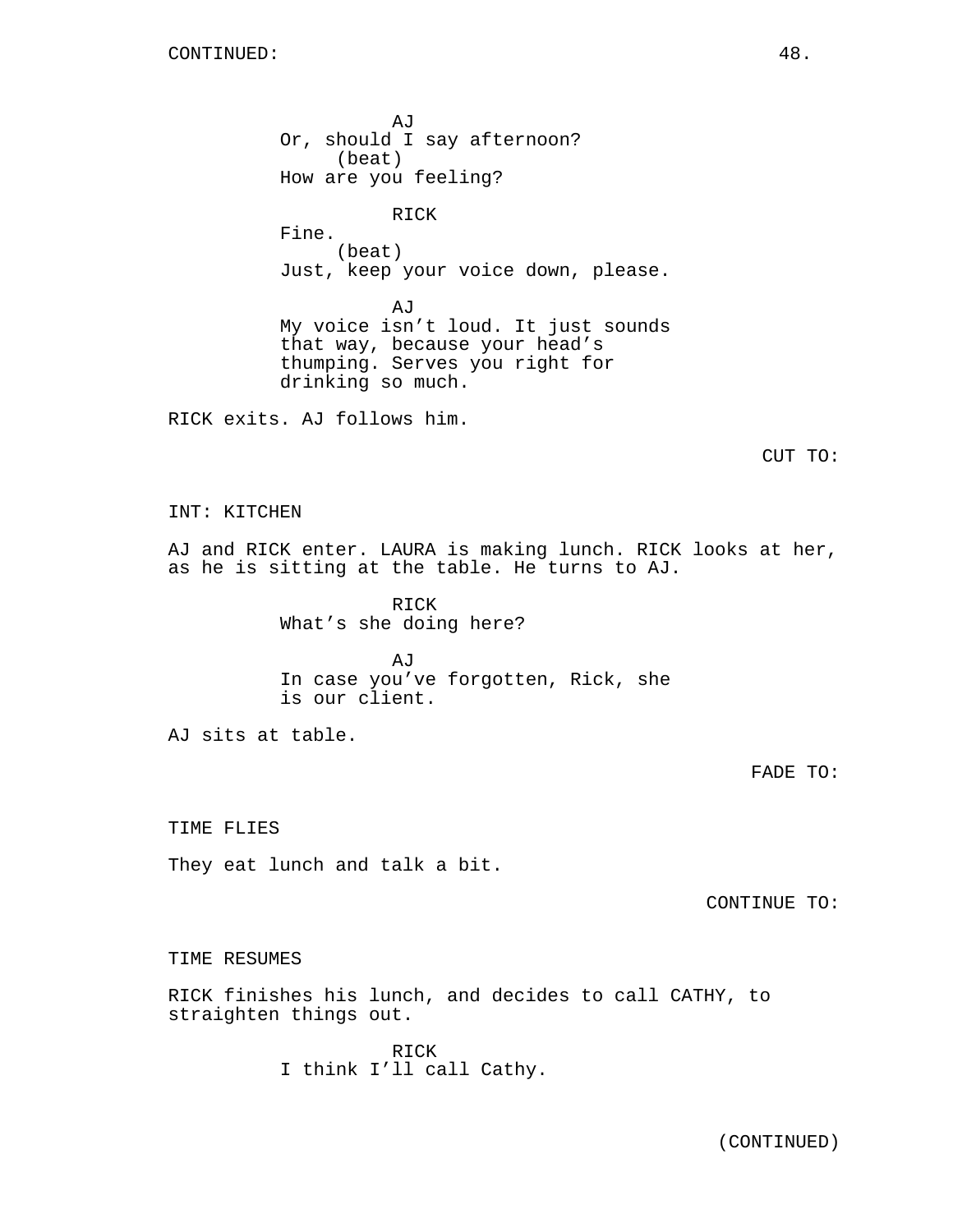AJ You sure you want to that?

RICK

I have to.

RICK goes to the phone, and calls CATHY. LAURA kisses AJ. FOCUS on RICK. He calls the number, and the phone rings, and rings, and rings. RICK hangs up and tries again. Still no answer. RICK goes back to table.

> RICK Your number is 555-2353, right?

LAURA Yes. Why, is something wrong?

RICK heads for the door.

RICK I don't know, but there's no answer to the phone, and Cathy said she'd be there all day.

AJ Wait for us, Rick.

They exit.

CONTINUE TO:

EXT: AJ'S PLACE

They get into the Powerwagon, and head for LAURA's.

FADE TO:

INT: LAURA'S APARTMENT (1:00PM)

LAURA opens the door. The apartment is a mess. They start looking for CATHY.

> AJ / RICK / LAURA Cathy! (beat) Cathy! (beat) Cathy!...

There is no answer. They continue looking for her. LAURA finds CATHY's body, in the bath tub, with three stab wounds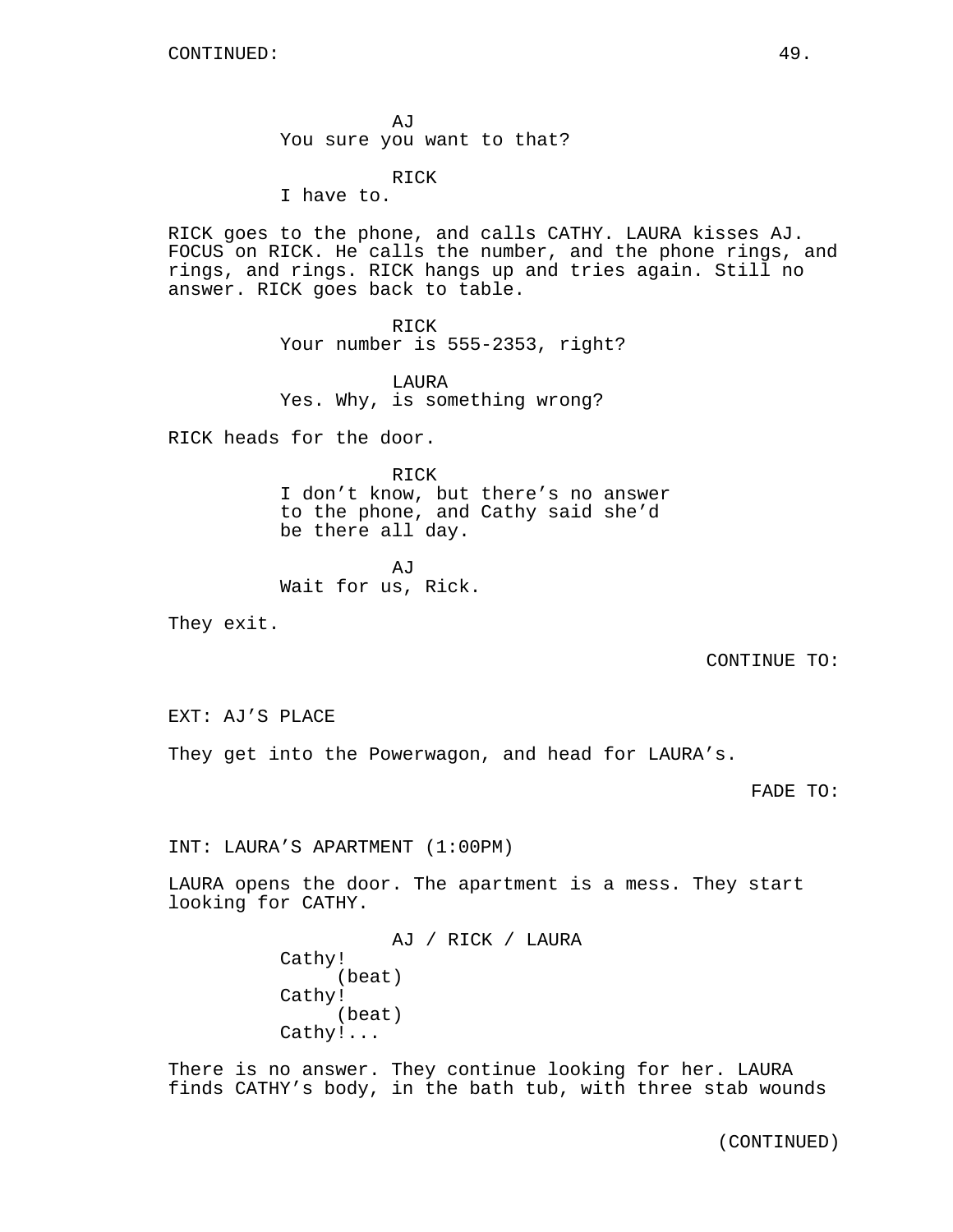around her heart. LAURA screams. AJ and RICK go running to her. AJ takes LAURA in his arms and tries to comfort her, while RICK walks over to the tub to investigate. LAURA starts crying. AJ and LAURA say their lines simultaneously.

AJ Sh ... sh. It's okay, Laura. It's okay.

LAURA It's not fair AJ. It's just not fair.

I know.

RICK Well now we know that Cathy wasn't the one trying to kill Laura.

AJ lifts LAURA's head, and looks her in the eye.

AJ

AJ

Laura did you do what I told you to do, last night?

LAURA

Yes. Why?

AJ Follow me.

They go to LAURA's room, only to find the door is locked.

LAURA Wait, I could have sworn I left the door open. And unlocked.

AJ Do you have a spare key for this room?

LAURA I think so.

LAURA goes to the KITCHEN, and gets the key. She returns, and gives it to AJ. AJ opens the door, and they find the room covered in blood.

> **AJ** I was right.

RICK Mind sharing your thoughts with us.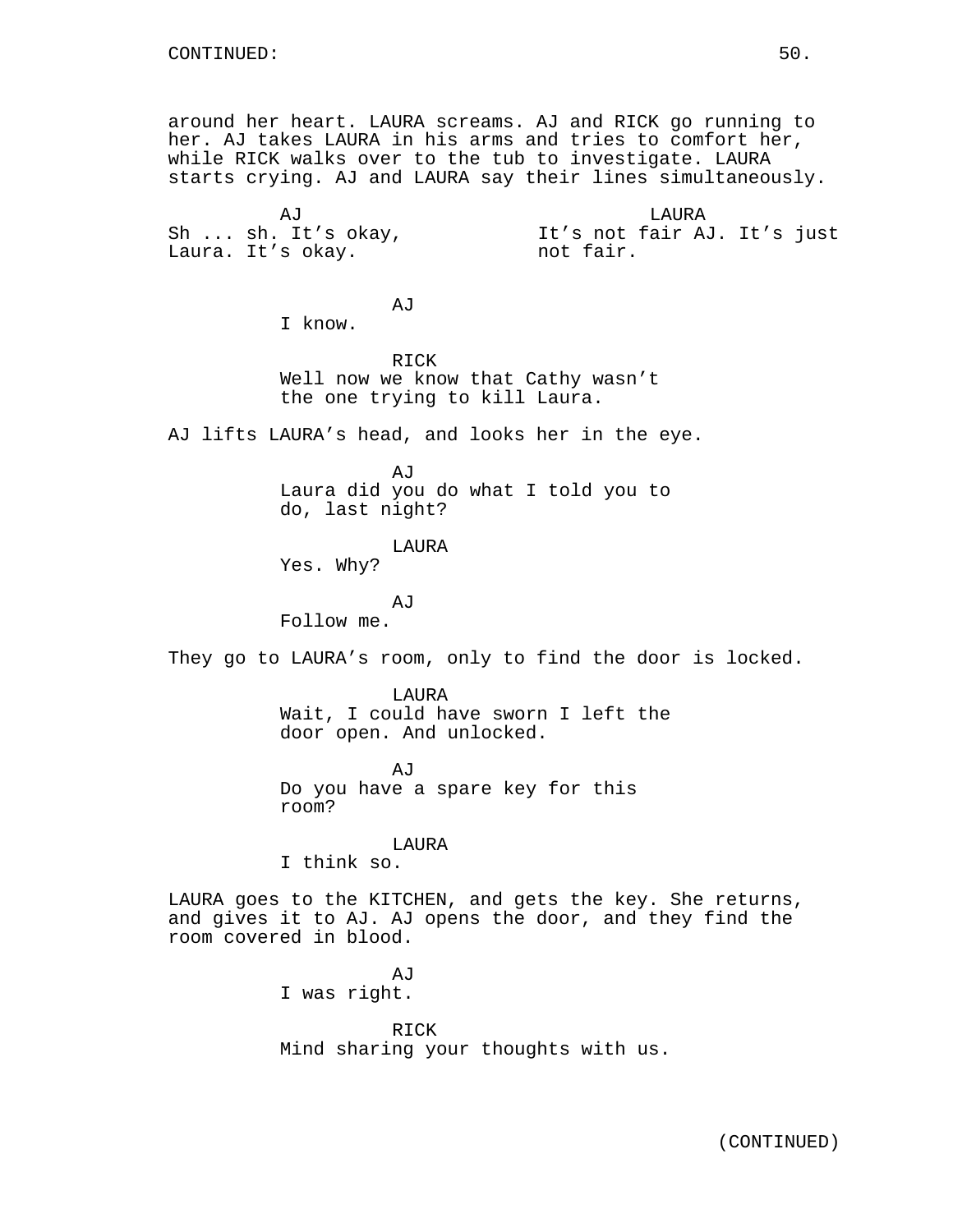AJ Don't you see it? RICK See what? AJ Cathy wasn't the intended victim. RICK She wasn't? AJ No. (turns to Laura) You were. LAURA Me? AJ Cathy probably came in here last night, and the murderer was waiting for you. When Cathy came in, he thought she was you, and killed her. LAURA Then, why, was her body found in the bathroom. **AJ** The killer probably dragged the body to the bathroom. That would explain those tracks on the carpet. LAURA But why's the apartment in such a mess? RICK He probably wanted it to look like a burglary. And, that's what the police would believe... because you told them that the apartment had been broken into recently. LAURA But that still doesn't explain why he'd kill Cathy.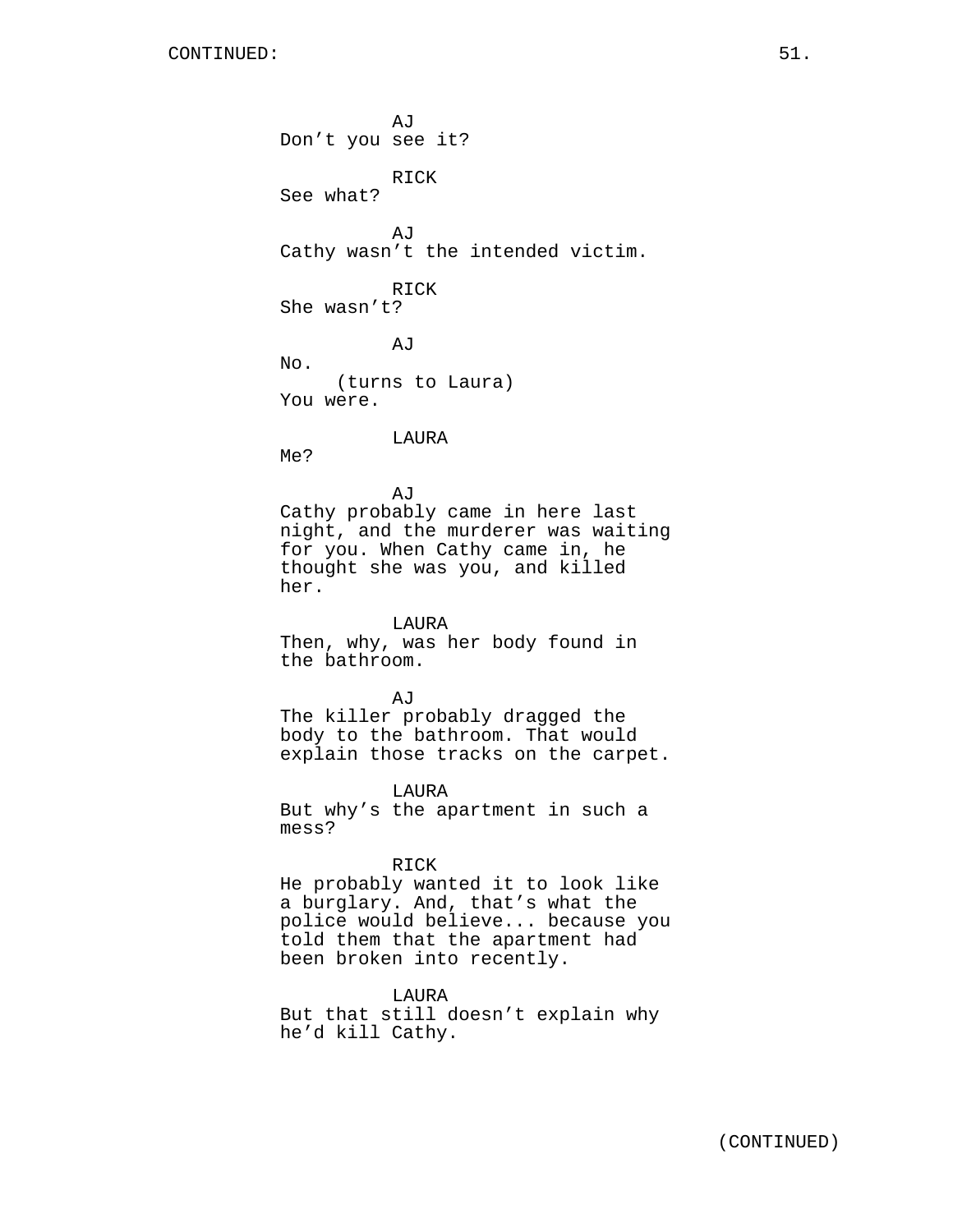AJ It would look like she accidentally stumbled onto him, and for fear of being recognized, he killed her.

RICK I think we better call the police.

RICK goes to the phone, and calls 911.

RICK Hello, I'd like to report a murder.

FADE TO:

INT: LAURA'S APARTMENT (A FEW MOMENTS LATER)

RICK, AJ, and LAURA, are all sitting on the couch. There is a knock on the door. RICK rises.

RICK

I'll get it.

RICK goes to the door, and opens it. Three cops are standing there. One of them, CLARK, recognizes RICK.

> CLARK Ah, Mr. Simon, right?

RICK Rick. Come on in.

CLARK

Thanks.

Sure.

The cops enter, and RICK closes the door. LAURA turns to AJ.

LAURA Can we go now?

AJ

AJ turns to CLARK.

AJ Well Officer, we'll just leave you to your investigation. If you come up with anything, let us know. Here's our number.

AJ hands CLARK their card. AJ, LAURA, and RICK, head for the door.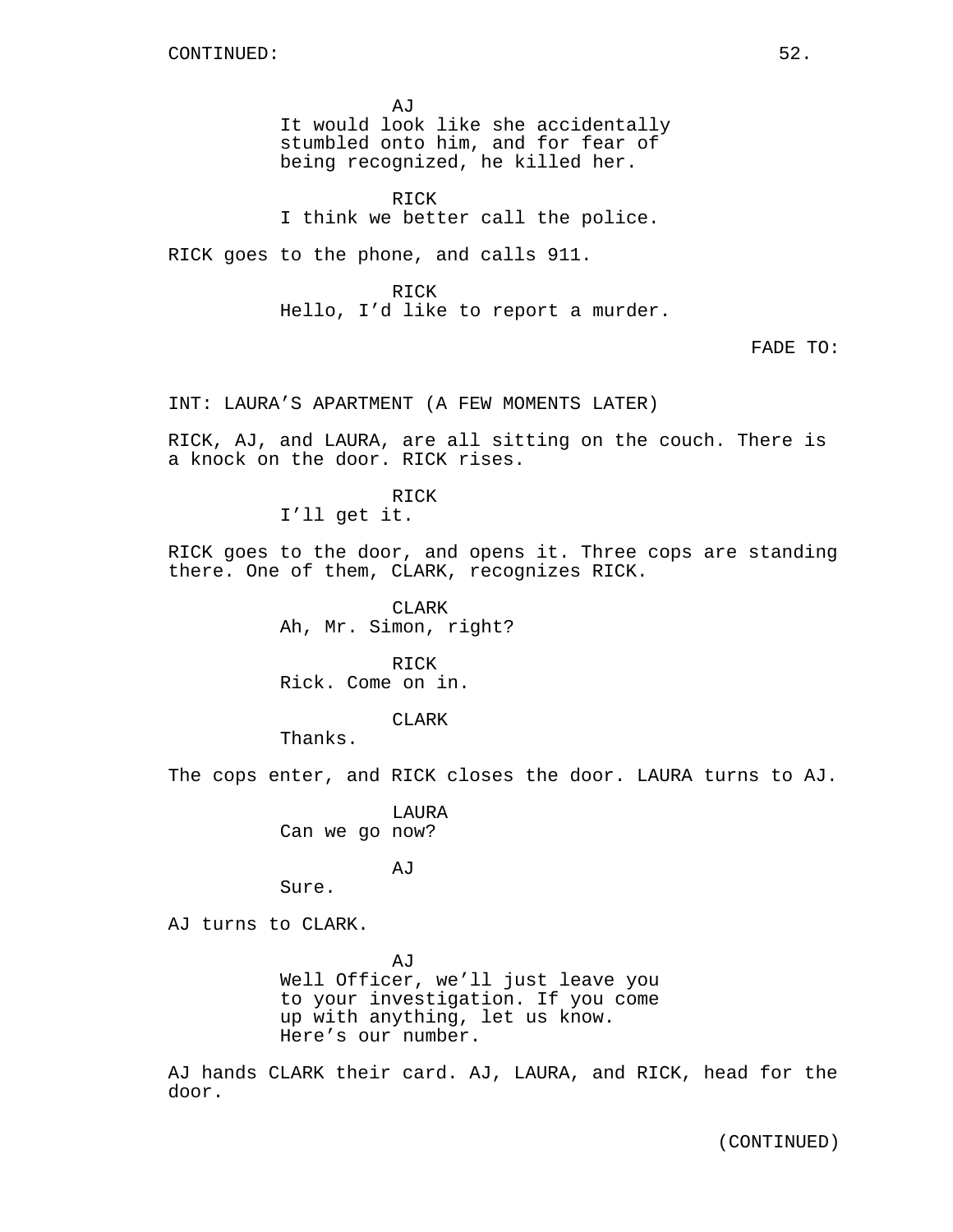CLARK Sure. By the way...

AJ Don't worry. Everything's the same as it was when we got here. Oh, her name is ... I mean was, Cathy. Cathy Sno.

CLARK looks shocked as CATHY's name is said.

# CLARK

That's C-A-T-H-Y S-N-O, right?

RICK

Right.

The cops start looking around as AJ, RICK, and LAURA, exit.

CONTINUE TO:

# EXT: APARTMENT

AJ, LAURA, and RICK, get into the Powerwagon, and drive off.

CONTINUE TO:

#### INT: POWERWAGON

No one notices, that they are being followed by a white Corvette.

> LAURA I shouldn't have told her.

AJ looks at RICK, RICK looks at AJ, both look at LAURA.

AJ / RICK Told her what?

LAURA That Murphy was dead.

AJ You told her he was dead!

LAURA Yes, but she told me that it wasn't true, because she'd spoken to him 2 days ago.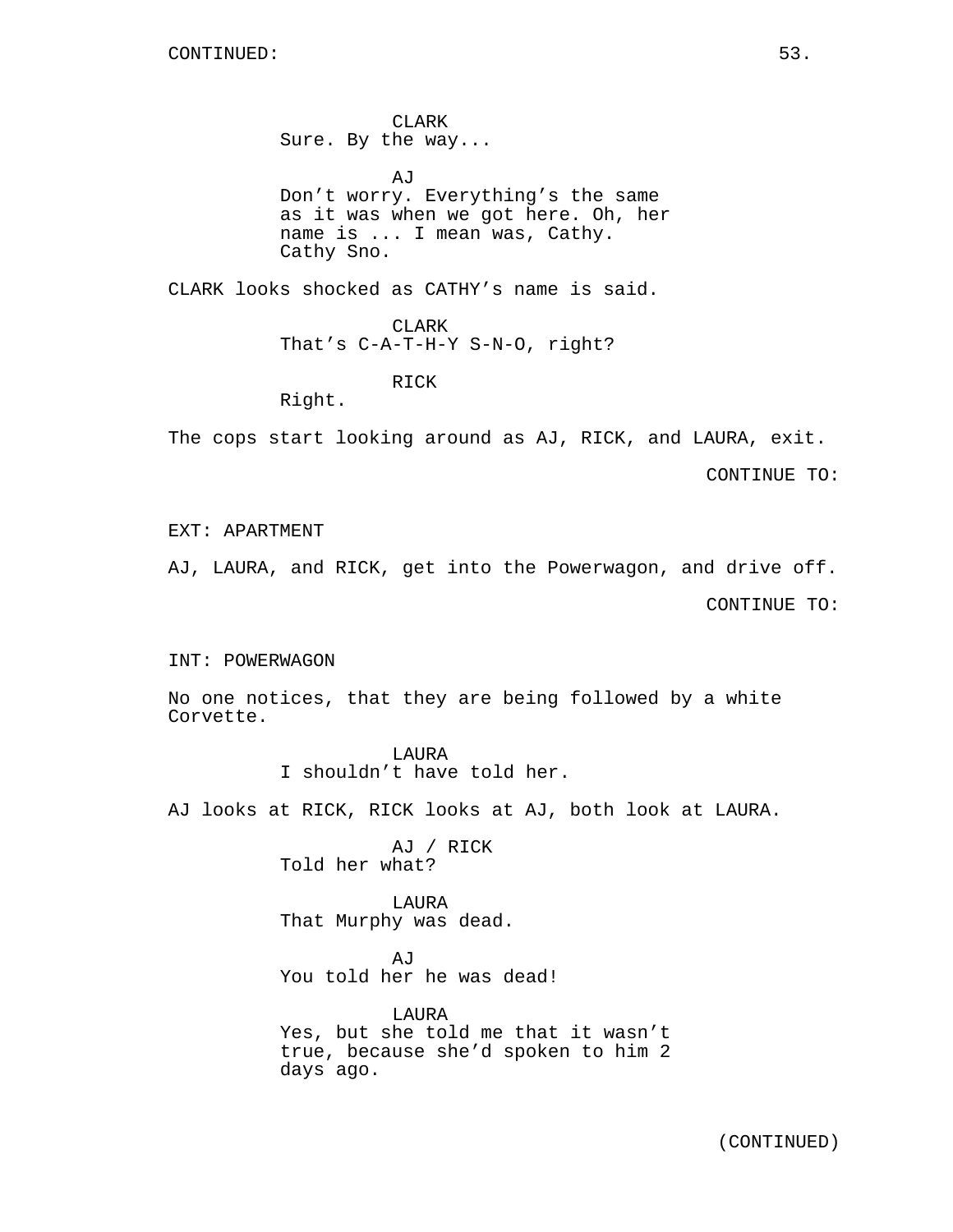AJ Wait a minute. Rick, wasn't Cathy the one that told us that Murphy had been released? RICK Yeh, and... RICK notices the Corvette. RICK AJ. ... See that car behind us? AJ (turn around to look) Yeh. What about it? RICK Well, it's been... A man from the Corvette, fires a gun at the Powerwagon. RICK ...been there since we left Laura's. The man fires another shot. AJ You think we could lose them?!! RICK We could try. The man fires another shot. LAURA turns around, and recognizes the car. LAURA That's impossible!!! The man fires another shot. AJ What's impossible? LAURA That car! The man fires another shot. RICK

What's wrong with it?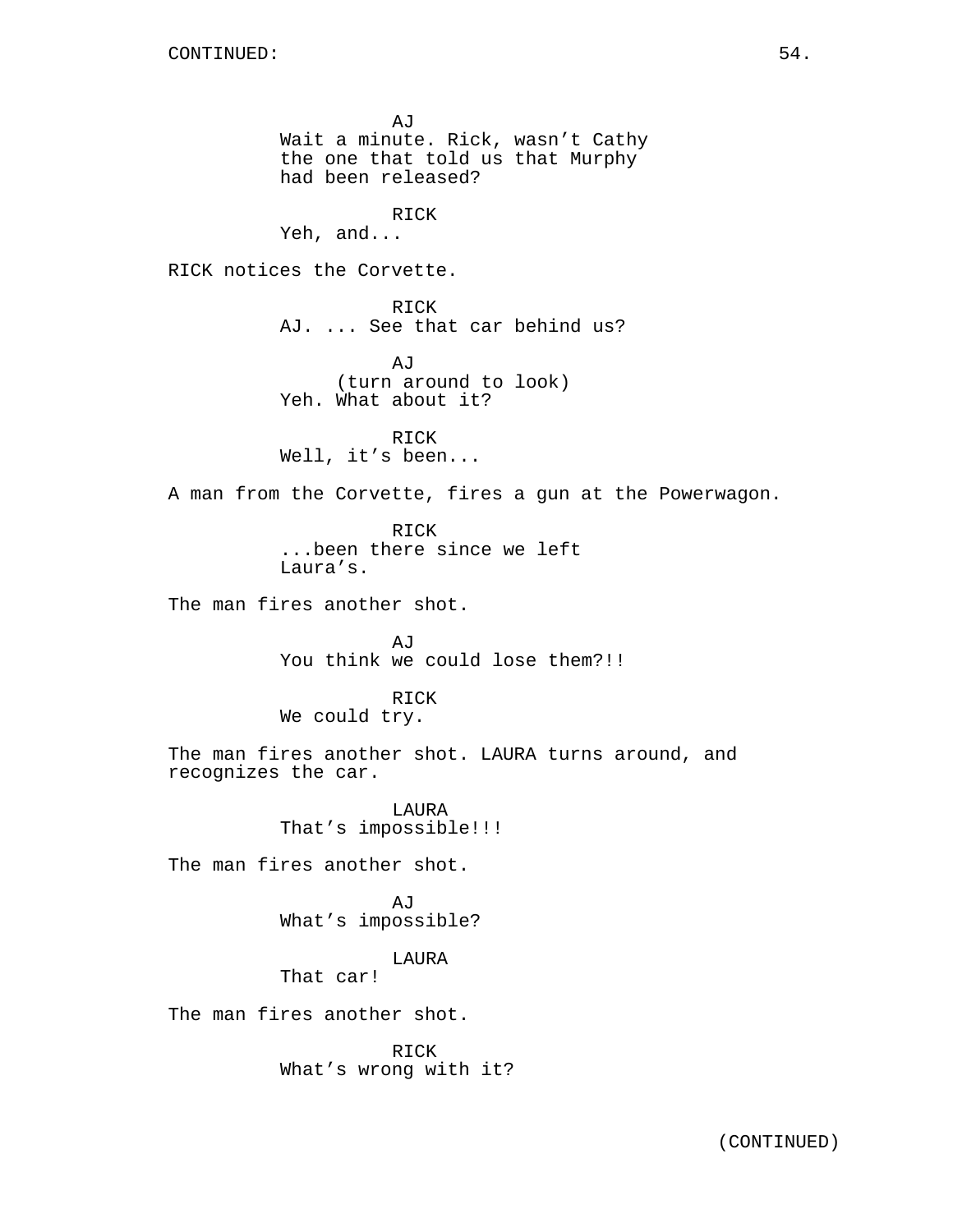AJ and RICK exchange a look. The man in the Corvette, fires another shot.

> AJ Rick. Turn in there, we might lose them.

The man fires another shot. The Powerwagon turns into the parking garage. After about a two minutes, they lose the Corvette. They all relax, as they exit the parking garage, and continue to AJ's.

> LAURA That was close.

AJ How about calling the office when we get back, and see if there are any messages on the machine.

RICK We haven't checked it in two days. There might be something important on it.

AJ And I have a feeling there is.

CUT TO:

INT: AJ'S PLACE (2:00PM)

As AJ, LAURA, and RICK enter the house, the phone rings. AJ answers it.

Hello.

CLARK (VO) Mr. Simon?

AJ

AJ

Yes.

CLARK (VO) This is Officer Clark.

AJ signals RICK to pick up the extension. RICK picks it up.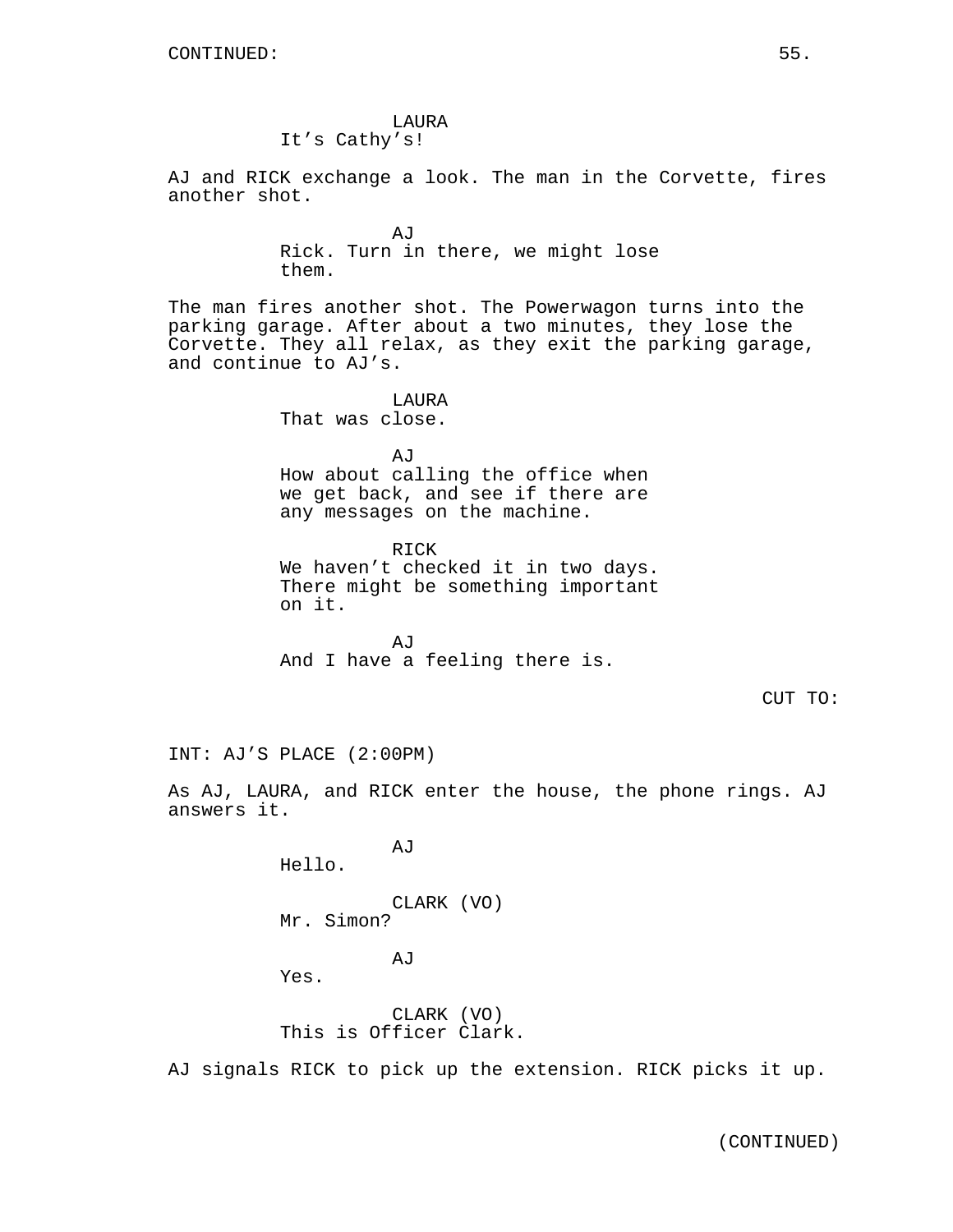AJ Did you come up with anything officer?

CLARK (VO) Well, I think you should come down to the station.

AJ We'll be right there.

AJ and RICK hang up the phones and head for the door.

LAURA Where are we going?

AJ The station.

They exit house.

CONTINUE TO:

EXT: AJ'S PLACE

They walk toward the Camero.

LAURA Did Clark find something?

RICK

He must have. And whatever it was, he wanted to show us it in person.

They get into the Camero, and drive off.

# JUMP TO:

INT: POLICE STATION (2:30PM)

AJ, RICK, and LAURA, enter the station, and go to the front desk.

> AJ Hello, I'm A...

ALLEN Right this way.

AJ, RICK, and LAURA, follow ALLEN to a room.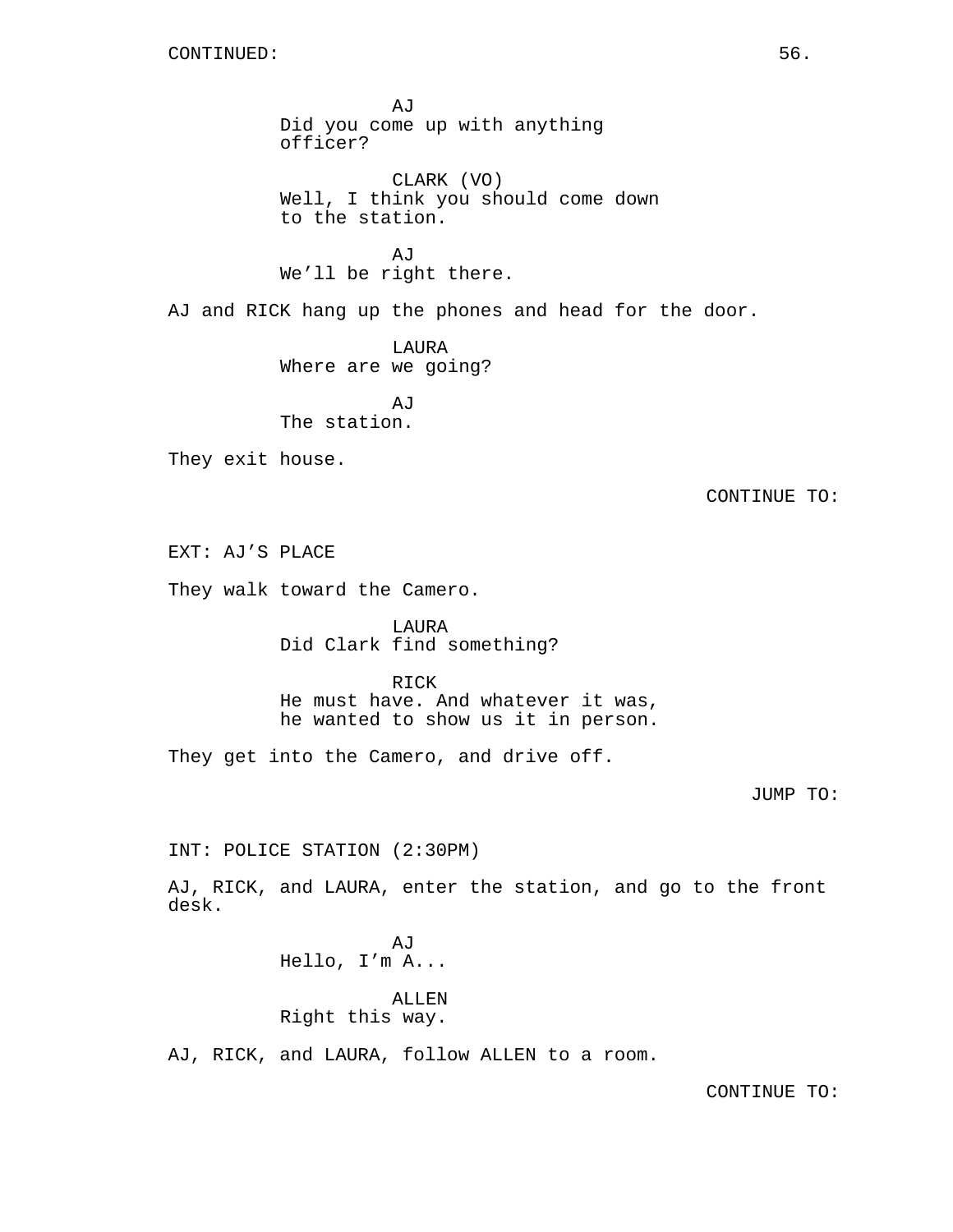INT: ROOM

In the room, is CLARK. He is sitting at a desk, facing the wall.

# CLARK

Ah, Mr. Simon.

CLARK turns around and LAURA recognizes him. She must have been to upset earlier to notice.

> CLARK I've been expecting you.

LAURA tries to get AJ's attention. She quietly calls his name till he hears her.

> AJ Well, what is it you found?

> > CLARK

Well, I ...

AJ hears LAURA.

AJ One moment.

AJ walks over to LAURA. They have the following conversation, in whispers.

> AJ What is it?

LAURA That's not Officer Clark!

**A**<sub>I</sub>T It isn't? Then who is it?

LAURA

If I hadn't found a recent picture I wouldn't have known. I must have been too upset earlier to notice.

AJ Noticed what?

LAURA He's Murphy!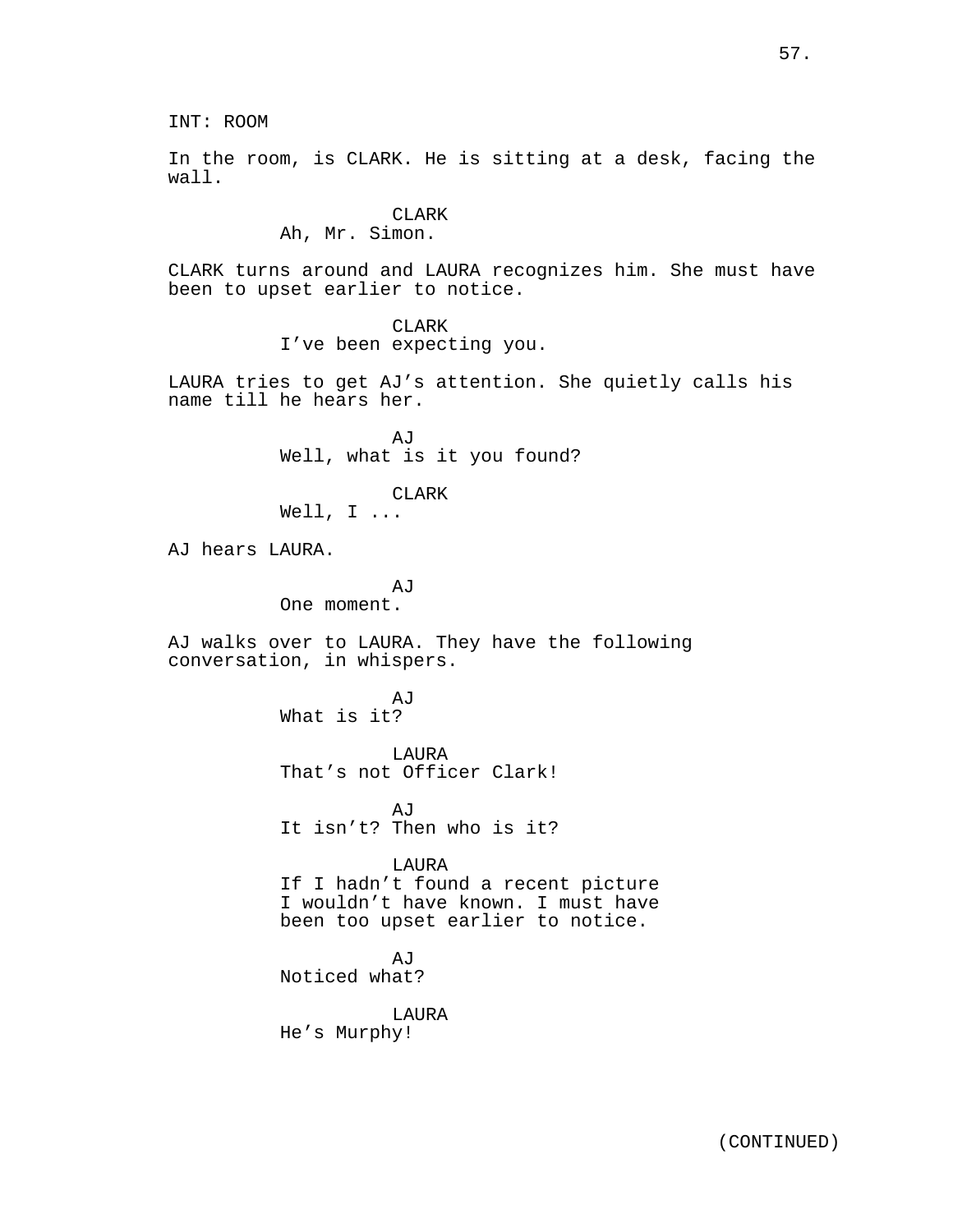AJ Are you sure?

RICK walks over and reaches them as AJ says his last line.

**RTCK** Sure about what?

AJ Laura says that he is Murphy!

RICK Are you sure?

LAURA

Look.

LAURA takes a photo out of her jacket pocket. Written on the back, is To my darling Cathy. Love T.P XOXO.

> **A**<sub>I</sub>T Where'd you...

LAURA In Cathy's room, when...

CLARK Hey!!! Are you guys interested in what I ... we, found. Or not?

A<sub>I</sub>T Of course. Sorry.

CLARK takes a knife, covered in blood, out of the desk drawer. The knife is in a clear evidence bag. RICK whispers to AJ.

> RICK If that was there before, why didn't we find it?

AJ Would you mind telling us where that knife was found?

CLARK

I...

AJ I suppose you've already dusted it for prints?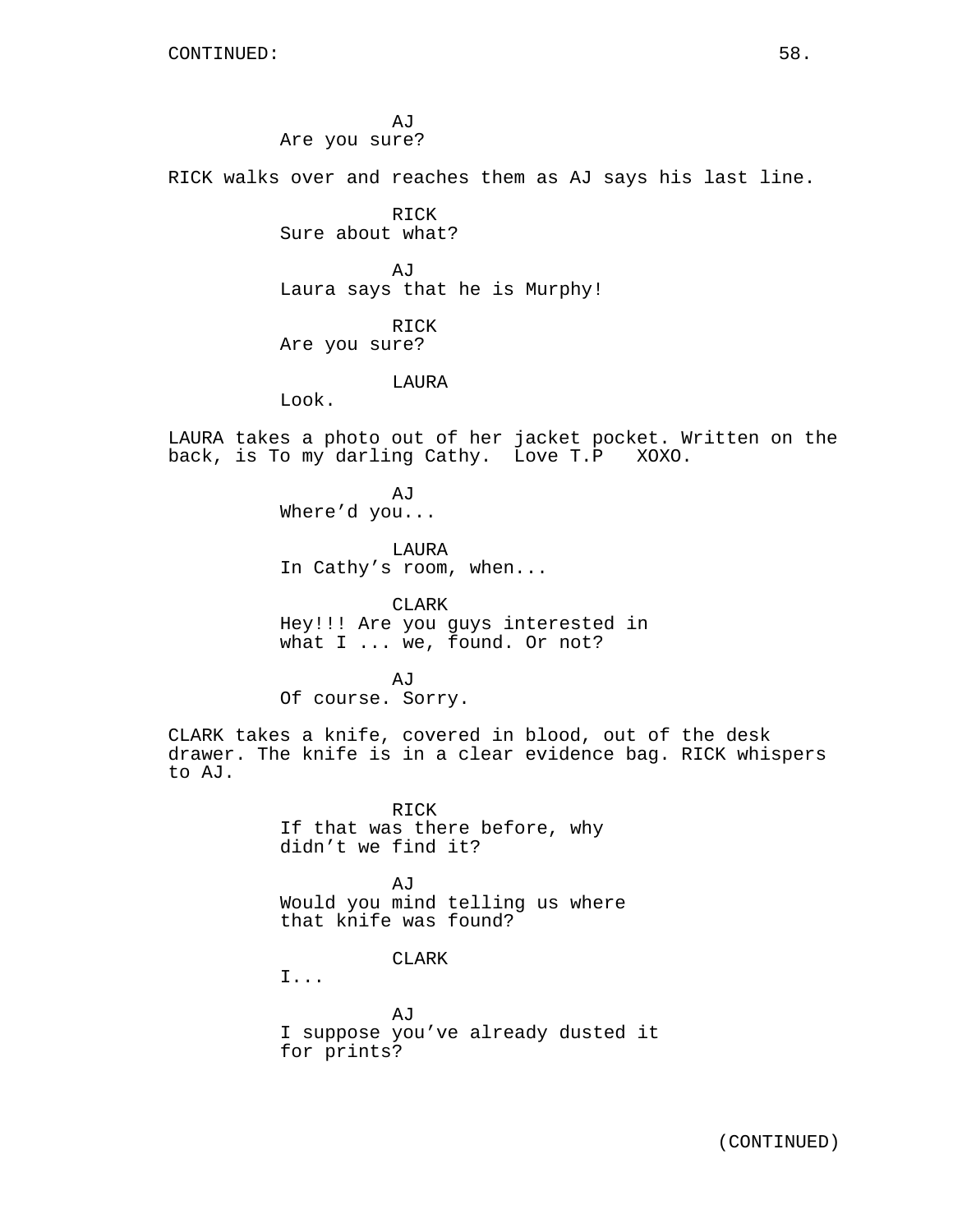CLARK Yes. I did. And do you know who's prints I found?

RICK whispers to AJ.

RICK Spiderman's.

AJ laughs to himself.

AJ

We could stay guessing all day, but that wouldn't do any good, would it. So, why don't you just tell us?

CLARK Okay, but you won't believe this. I know I didn't. The prints, belonged to Cathy Sno.

All look shocked as CATHY's name is said.

**AJ** You mean suicide?

CLARK Looks like it.

THE CAMERO (3:00PM)

AJ

Cathy could have been the last one to use that knife. And, if the killer was smart, he could have worn gloves. So...

RICK That would mean his prints wouldn't appear on the knife.

## AJ

Right. Or, he could have put the knife back in Cathy's hand, to get her prints on it, then put it wherever they found it.

LAURA Janet was right. You guys are the best.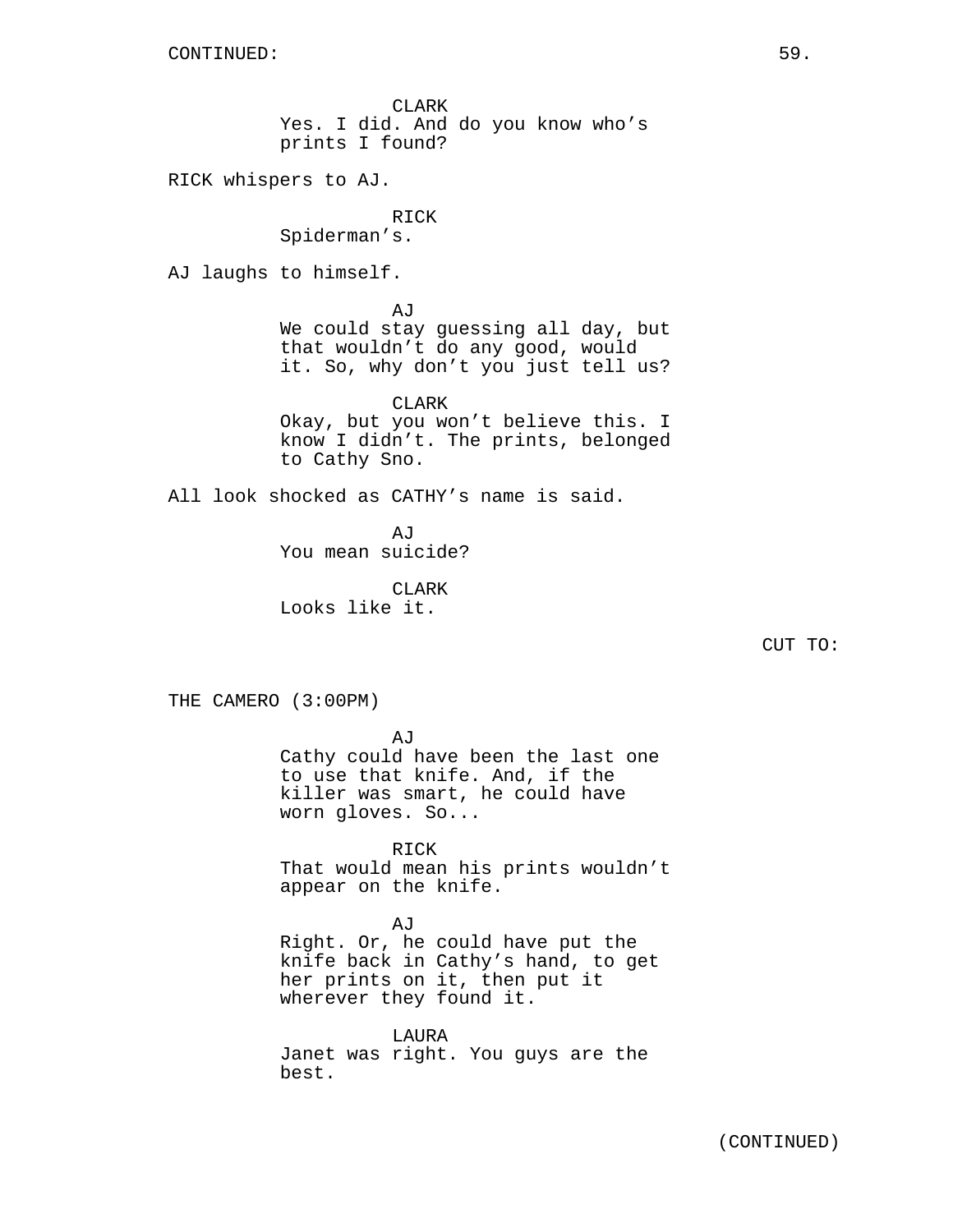AJ / RICK

Thanks.

INT: JANET'S OFFICE - 3:30PM

AJ, RICK, and LAURA, enter. JANET is at her desk.

JANET Hi guys. Hi Laura.

AJ / RICK / LAURA

Hi.

JANET I suppose you want me to check a name or something?

AJ Janet, why do you always think we're here for business? Can't we just drop in for a friendly visit?

JANET Not "The Simon Brothers". Besides if you're here to get a name, I...

AJ Janet ...

JANET

Look, I...

LAURA This concerns a certain officer, that they have reason to believe, is T.P Murphy.

JANET Murphy? Didn't he die in a prison escape last year?

AJ Escape? You didn't say anything about an escape!

JANET

I didn't?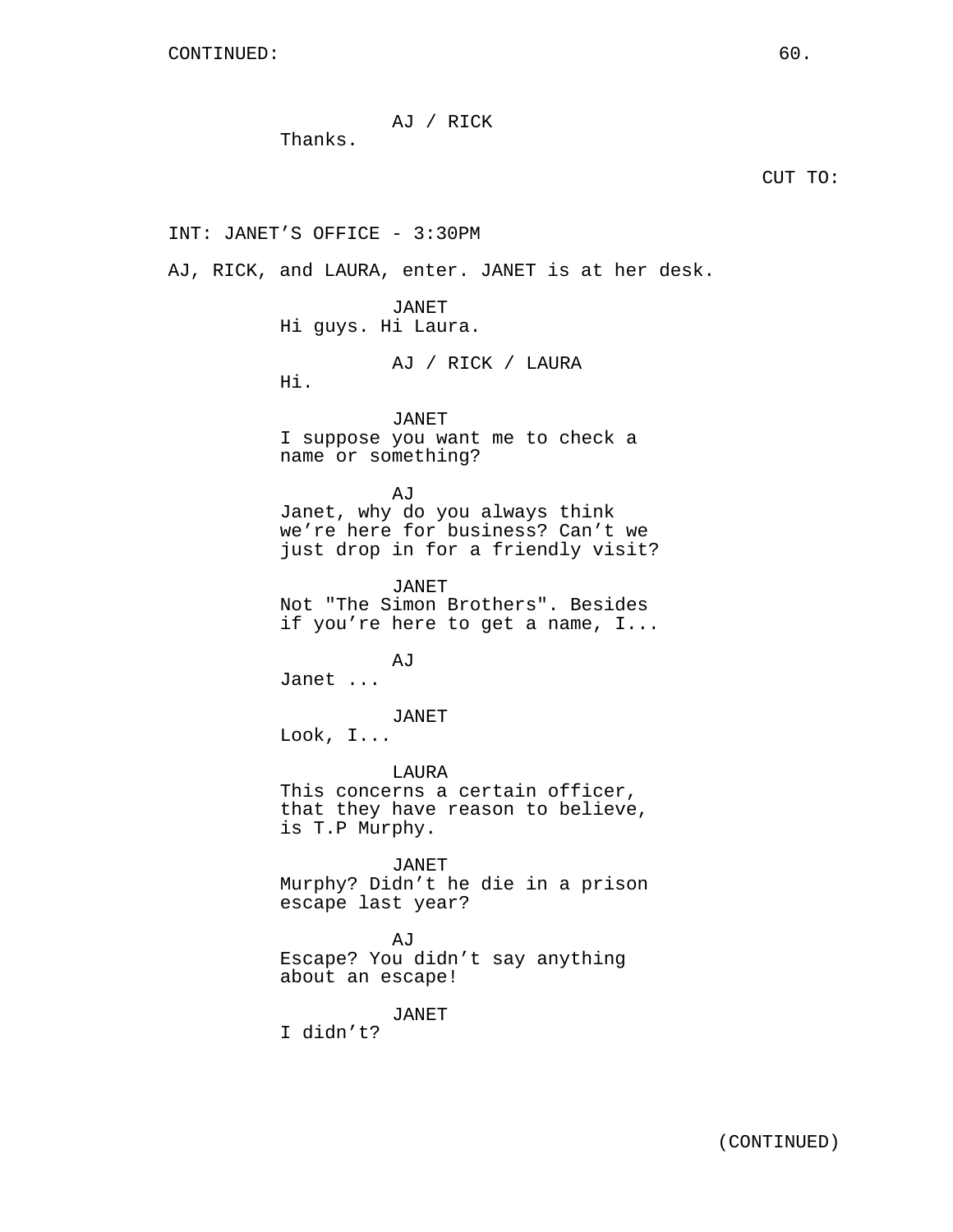AJ No, you didn't. JANET Sorry guys, I guess... RICK Who was on guard duty, the night Murphy escaped? JANET I'll check. JANET leaves. AJ turns to RICK. **AJ** What difference does that make? RICK Well, I just got an idea. How's this sound. (beat) Say the officer on duty was Clark ... and when Murphy escaped, he took Clark with him.

AJ

Okay.

RICK

Then, Murphy had a plastic surgeon change each of their appearances, so that Murphy was Clark, and Clark was Murphy. And then killed the real Clark, who everyone would believe was Murphy. Then Murphy, could replace Clark.

AJ That's amazing Rick. I think you're getting better at this.

RICK

Thanks!

JANET walks in with a file of papers. She goes to her desk, puts the file down, and looks through it.

> JANET The name of the guard was ... Here it is, Clark.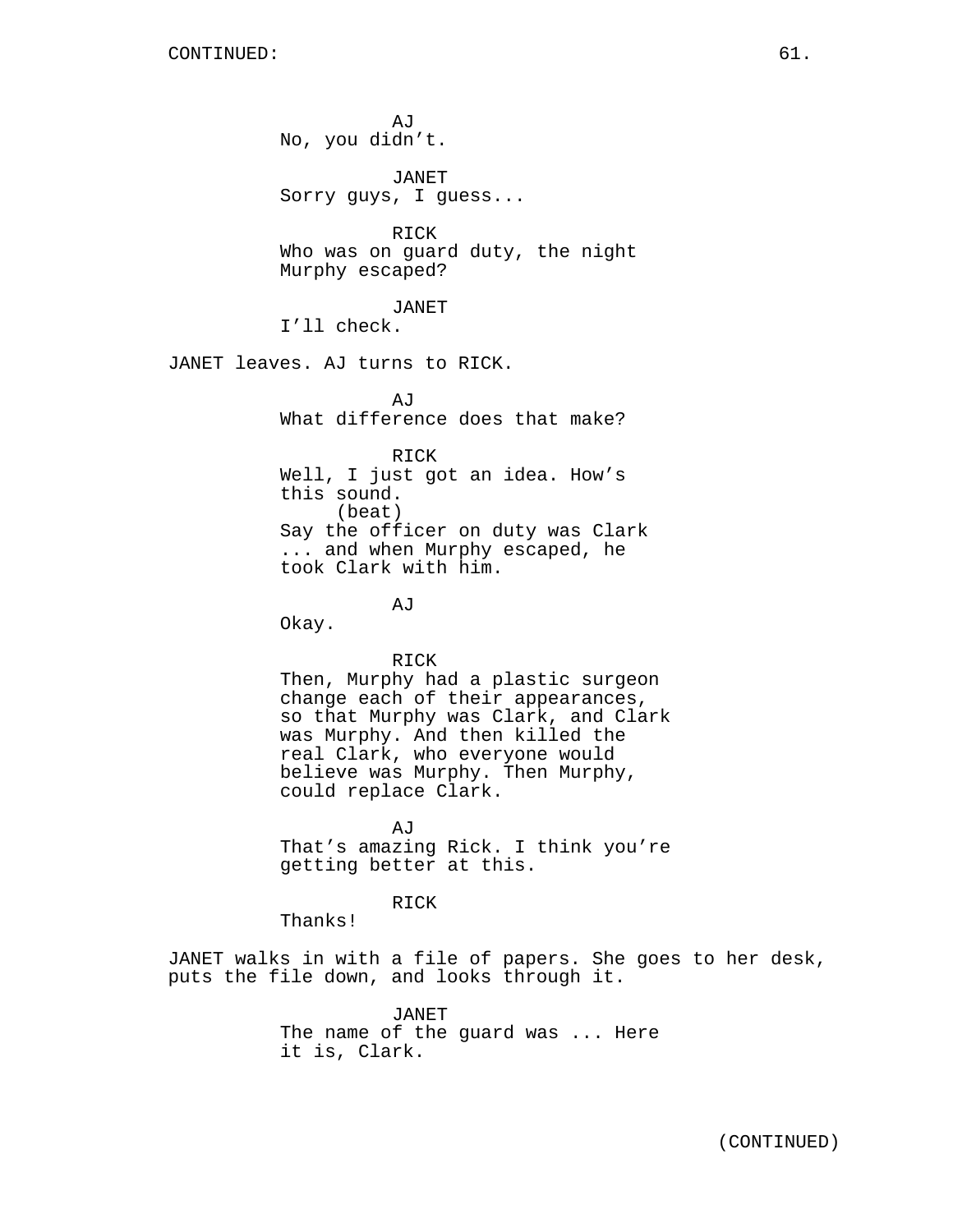AJ / RICK / LAURA Clark!!!! JANET You know him. AJ Is there anything in there about him being missing for a period of time? JANET reads some more of the file. JANET Yes. After Murphy escaped, Clark was missing for about 2 weeks. RICK How long before Murphy's body turned up? JANET reads some more. JANET About 2 weeks. AJ Doesn't that seem odd, ... how both showed up, at about the same time? No one says anything. AJ turns to RICK. AJ Well Rick, it looks like you might be right. JANET Rick, right? About what? RICK Well, it's nothing really. AJ Go on Rick, tell her your idea. RICK gives AJ a look.

FADE TO: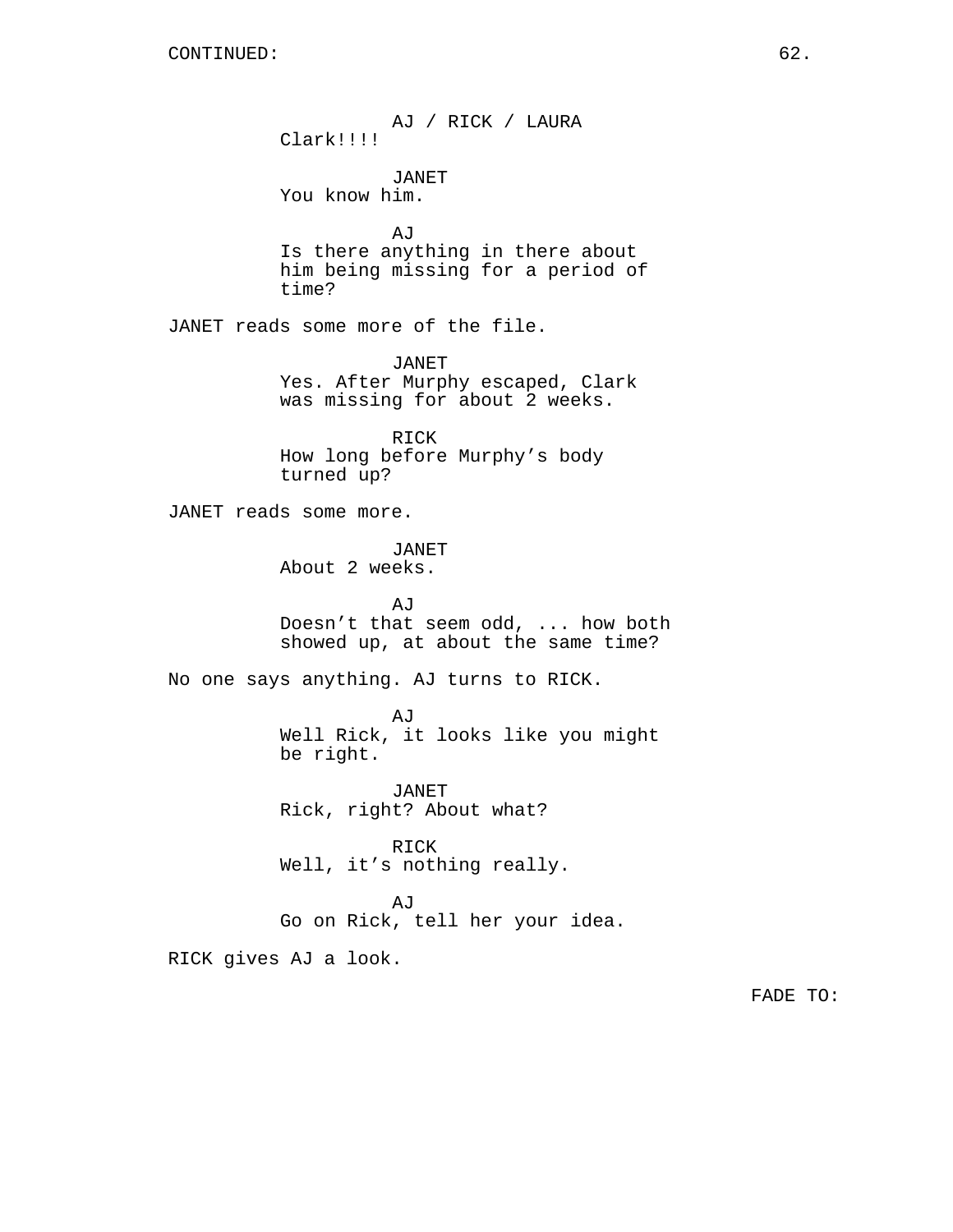INT: JANET'S OFFICE (A FEW MOMENTS LATER)

RICK has just finished telling JANET his idea.

JANET Are you sure this is Rick's idea?

AJ I was surprised myself. This case is turning him into a regular Sherlock Holmes.

LAURA

Would you happen to have a picture of Clark?

JANET I think there's one in this file somewhere.

JANET looks through file. LAURA takes out her picture of MURPHY. JANET finds a picture of CLARK. JANET takes the picture out of the file. LAURA puts her picture on the table, and JANET puts hers, beside it. They are the same.

> LAURA But, if Clark is Murphy, why'd he kill Cathy.

AJ Murphy probably hired someone to do it. And, when Cathy entered your room, he thought she was you, and killed her.

RICK turns to JANET.

RICK Mind if I borrow your phone?

JANET Not at all. Go ahead.

RICK picks up the phone.

AJ Who are you calling?

#### RICK

The office.

RICK calls the office and listens to the answering machine. He hangs up and redials.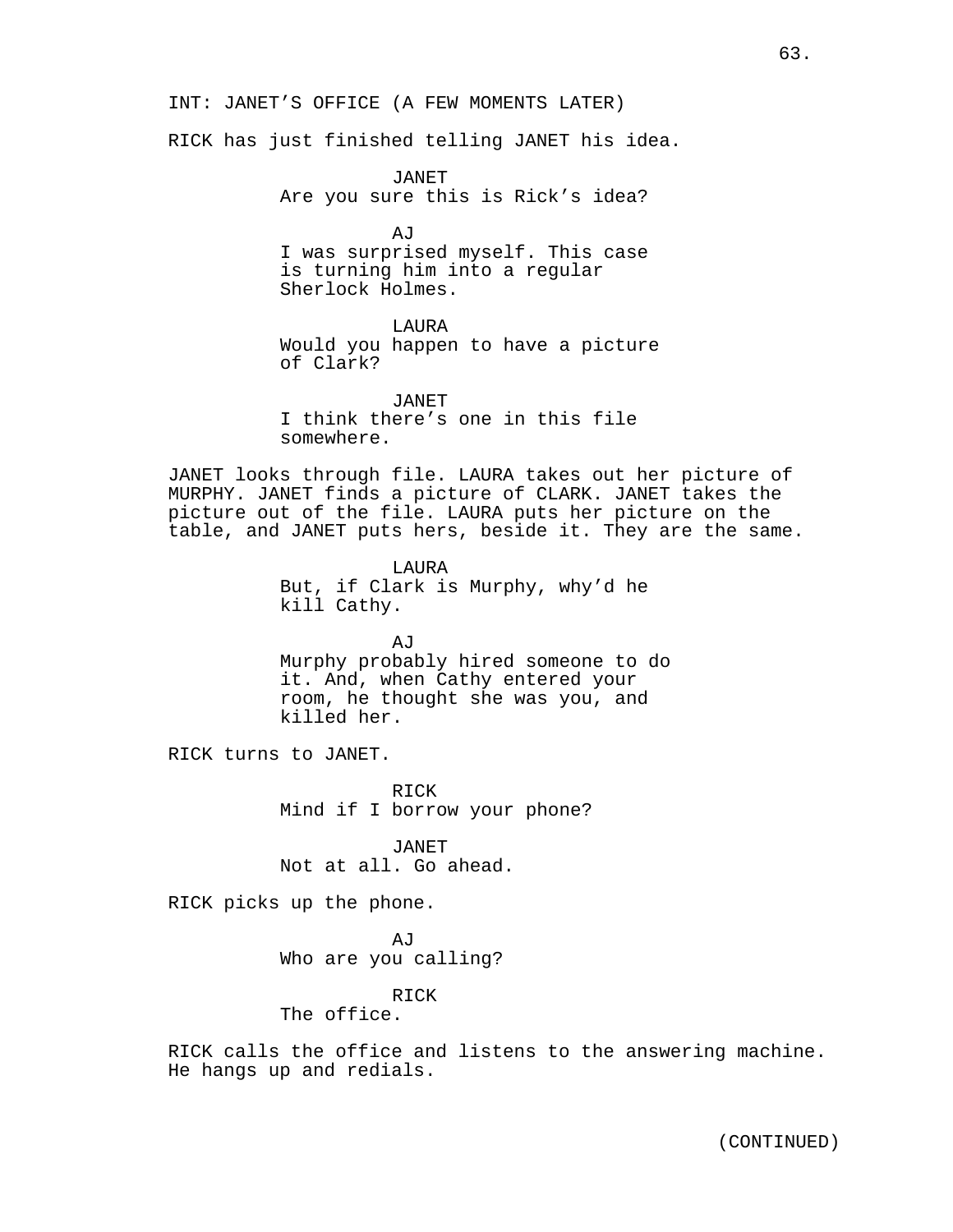RICK You guys have to hear this.

He puts the phone on speaker, and accesses the answering machine tape again.

### TAPE (VO)

Rick, it's Pete. You know that girl you were looking for? Well, I just overheard a conversation between her and an Officer Clark. That's not all she called him. She also called him T.P Murphy. It seems that a Laura White, sent him to prison 5 years ago. Talk to ya later. Ciao.

RICK hangs up the phone.

 $A,T$ You mean we had the answer to this 2 days ago?

LAURA

Well, there's your proof.

JANET Now all you have to do, is get Clark to admit that he's really Murphy!

AJ, RICK, and LAURA head for the door.

AJ / RICK / LAURA

Bye.

JANET

Bye.

CUT TO:

THE CAMERO (4:30PM)

AJ is driving. All's quiet.

**AJ** I just thought of something. (beat x3) Remember earlier at Laura's when I told Clark that the dead girl's name was Cathy Sno?

LAURA and RICK nod.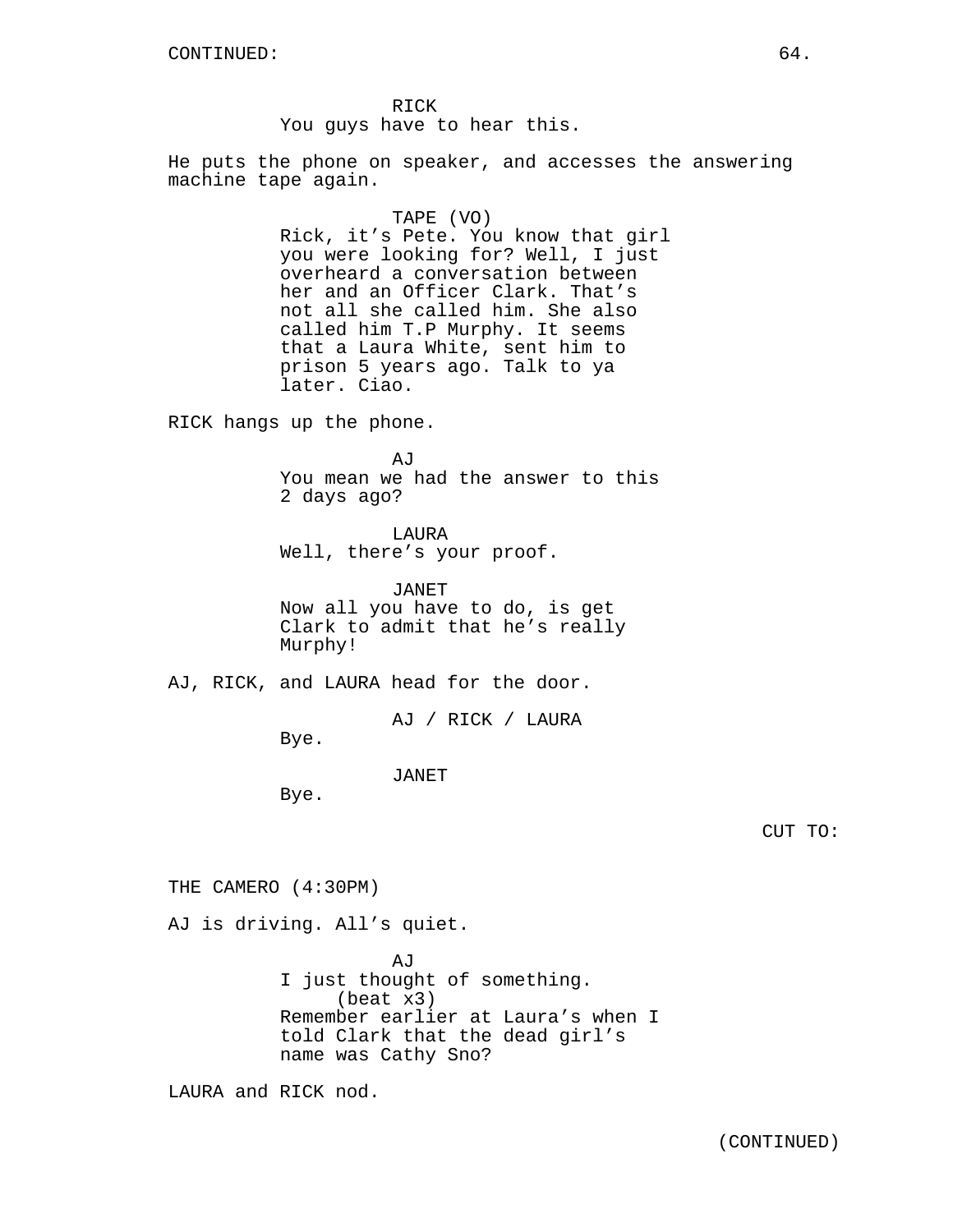MURPHY.

AJ Do you remember how he spelled Sno? RICK Yeh. S-N-O. LAURA What are you getting at? AJ I assumed Sno was spelled S-N-O-W, until Rick told me it was S-N-O. LAURA So? AJ Sooo... RICK The only way he'd know it was S-N-O, was if he... LAURA ...knew her! AJ Right. CUT TO: INT: AJ'S PLACE - LIVING ROOM (5:00PM) AJ, RICK, and LAURA, are trying to think of a way, to trap AJ I've got it.

(beat) Laura can call the station, and ask to speak to Officer Clark, then...

FADE OUT:

INT: AJ'S PLACE - LIVING ROOM (A FEW MOMENTS LATER)

FADE IN. LAURA has just dialed the station.

ALLEN (VO)

Hello.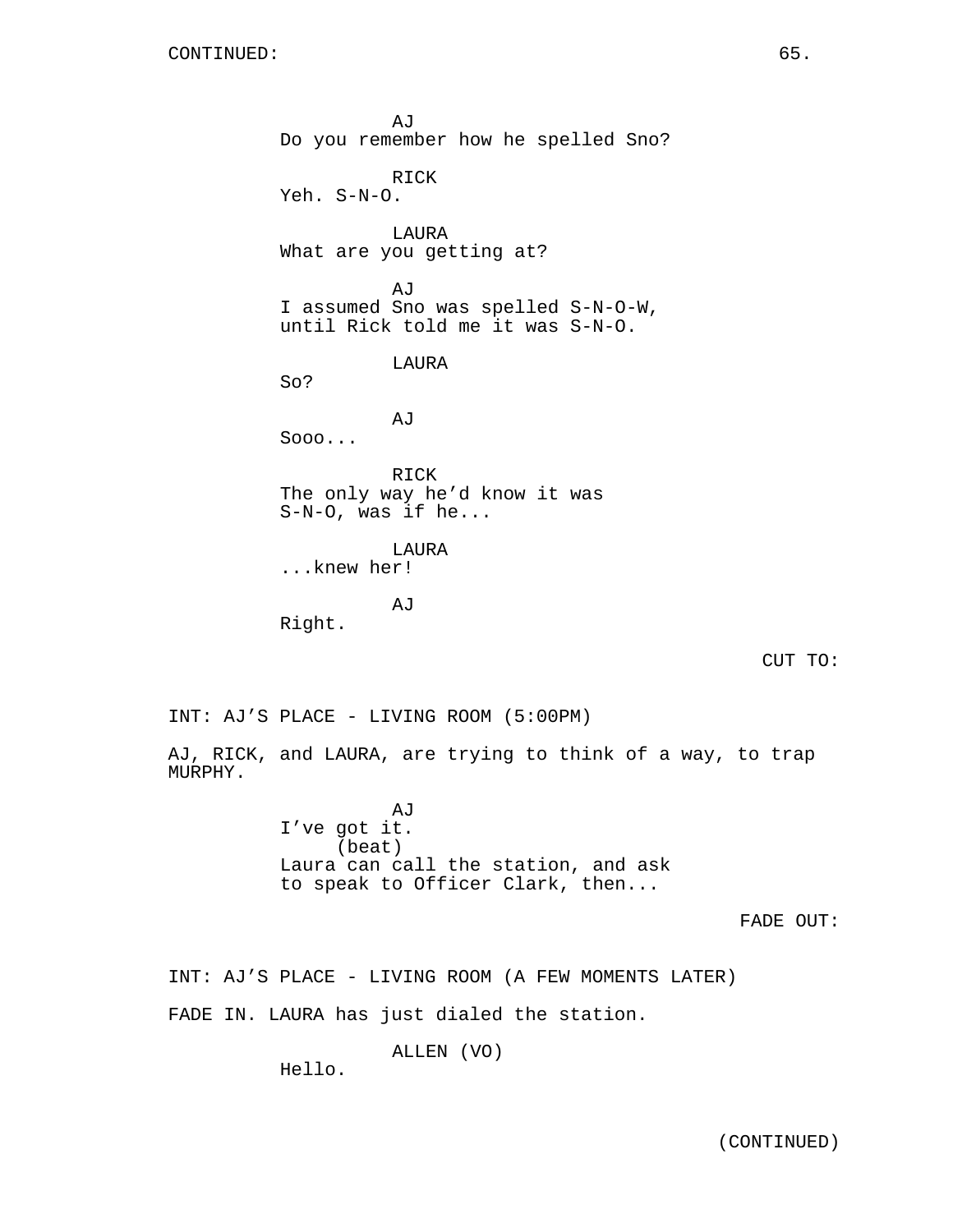LAURA May I speak to Officer Clark, please?

ALLEN (VO)

Hang on.

LAURA signals AJ, who picks up the extension, and turns on the tape recorder.

CLARK (VO)

Hello.

LAURA Officer Clark?

CLARK (VO) Yes. Who is this?

LAURA

That doesn't matter. I have some information, that I think you might be interested in.

CLARK (VO) What type of information would that be?

LAURA The type that could send you back to prison!

CLARK (VO)

Back?

LAURA

Yes back. (beat) You know, that was a good plan you had.

CLARK (VO) Plan? What plan?

LAURA You know, the plan that you used to escape from prison, Mr. Murphy.

CLARK (VO) Who is this?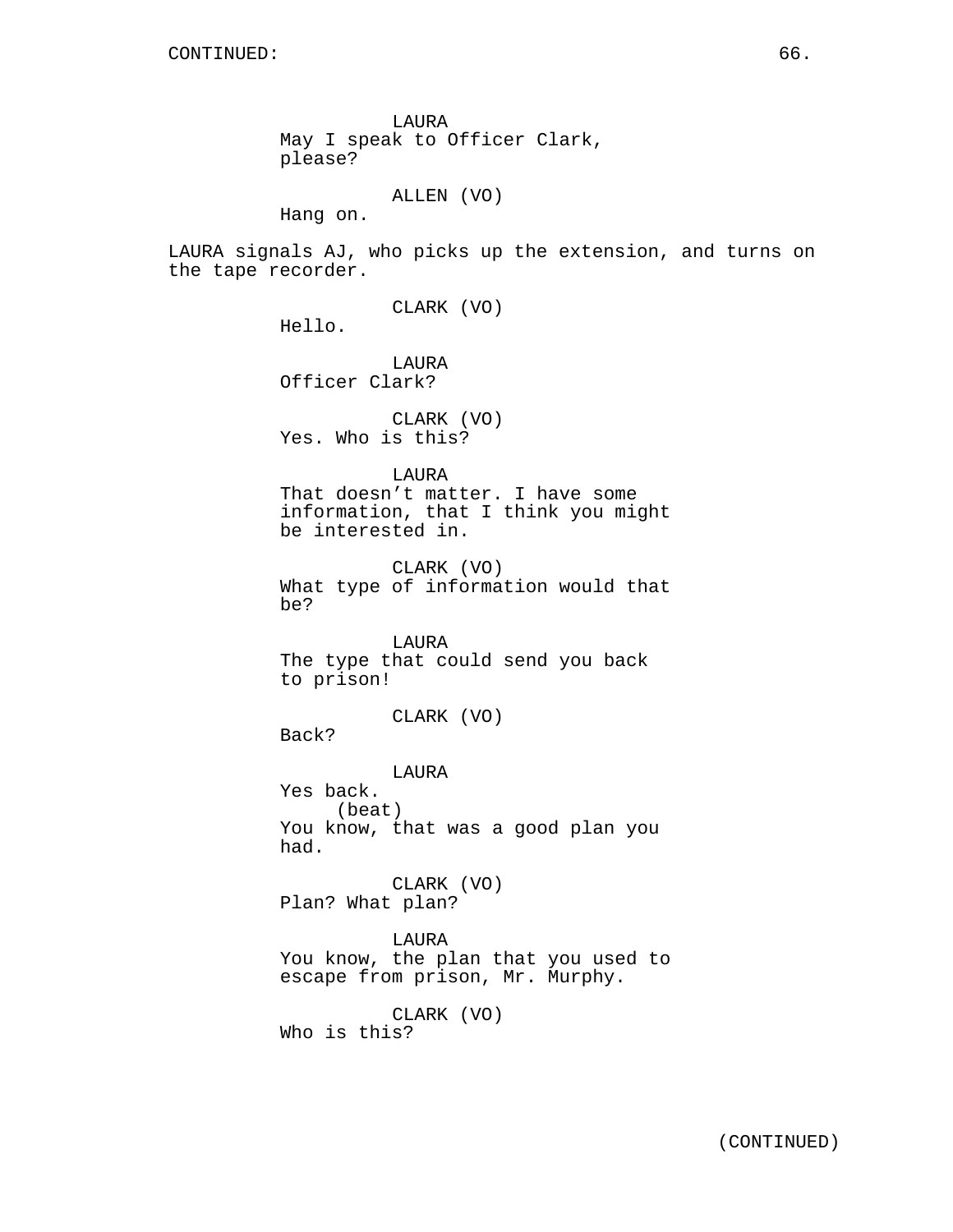LAURA A friend. CLARK (VO) (beat) How much do you know? LAURA Enough to keep you in jail for a long long time. CLARK (VO) Tell me what you know. LAURA I know how you kidnapped Officer Clark when you escaped. (beat) ...and how you had a plastic surgeon make you look like him, and him look like you... (beat) ...and how you then killed the real Clark. I also know, that you've been harassing Laura White with phone calls and letters. (beat) ...and, that you were responsible for the death of Cathy Sno, who just happened to be your fiancee. CLARK (VO) Look, Cathy was an accident, I... LAURA I'm willing to keep all this from the authorities... (beat) For a price. CLARK (VO) That's blackmail! LAURA I've got nothing to lose. Besides, I'd probably be a hero if I turned this over to the authorities. CLARK (VO)

Ok. You've got a deal.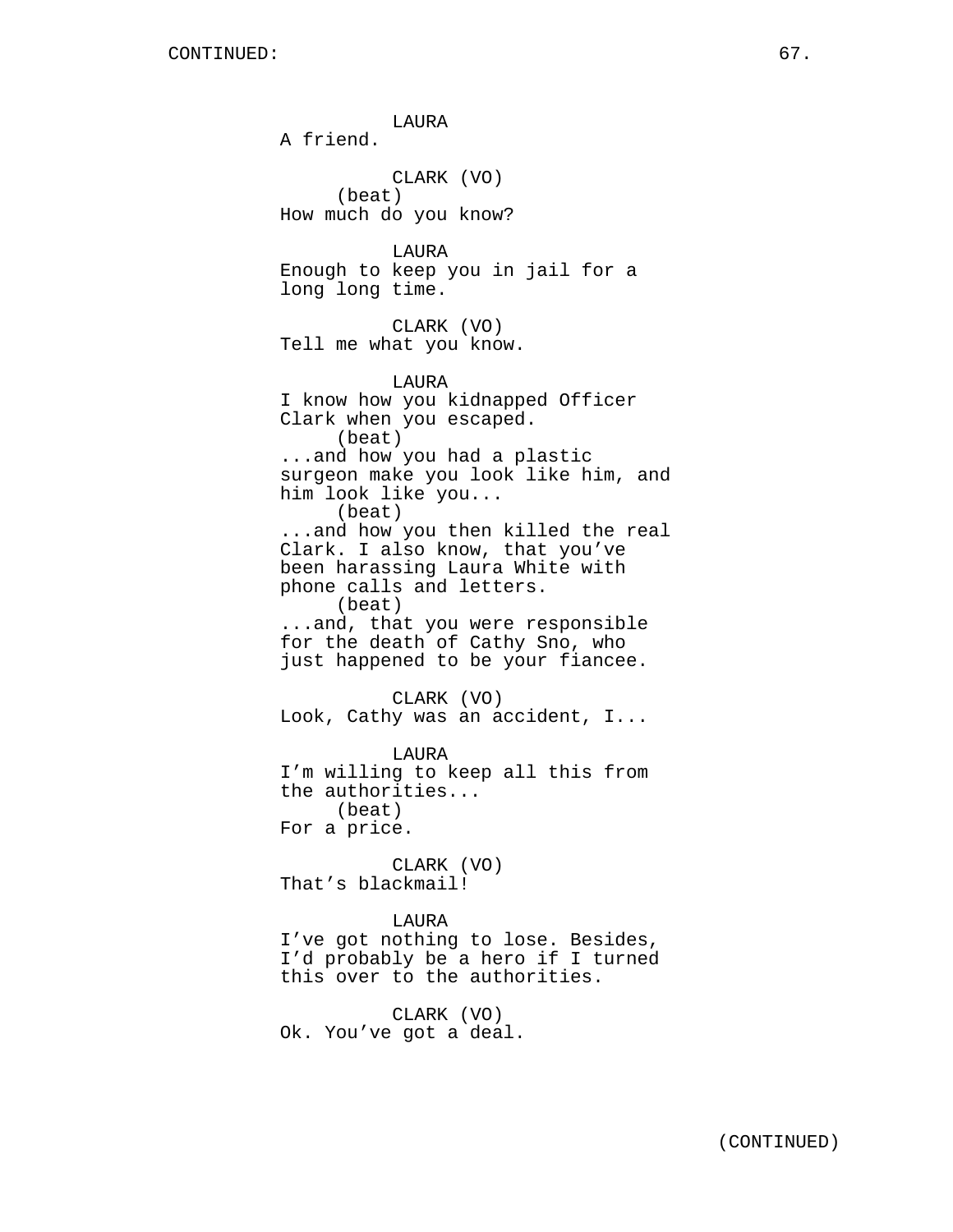LAURA Meet me at the old barn at 8:00pm and bring \$100,000. Don't be late. LAURA hangs up. AJ hangs up and stops the recorder. RICK Perfect. LAURA Thanks. AJ picks up the phone and calls the station. AJ Lt. Brown please. ALLEN (VO) Hang on. (Momentary pause as ALLEN transfers call.) TOWN (VO) Hello. AJ Town, it's AJ. I have something I think you might be interested in. TOWN (VO) Like what? AJ Come over and find out. TOWN (VO) I'll be there in 10 minutes. AJ hangs up. INT: AJ'S PLACE (6:00PM) There is a knock on the front door. RICK I'll get it.

RICK goes to the door, and opens it.

CUT TO: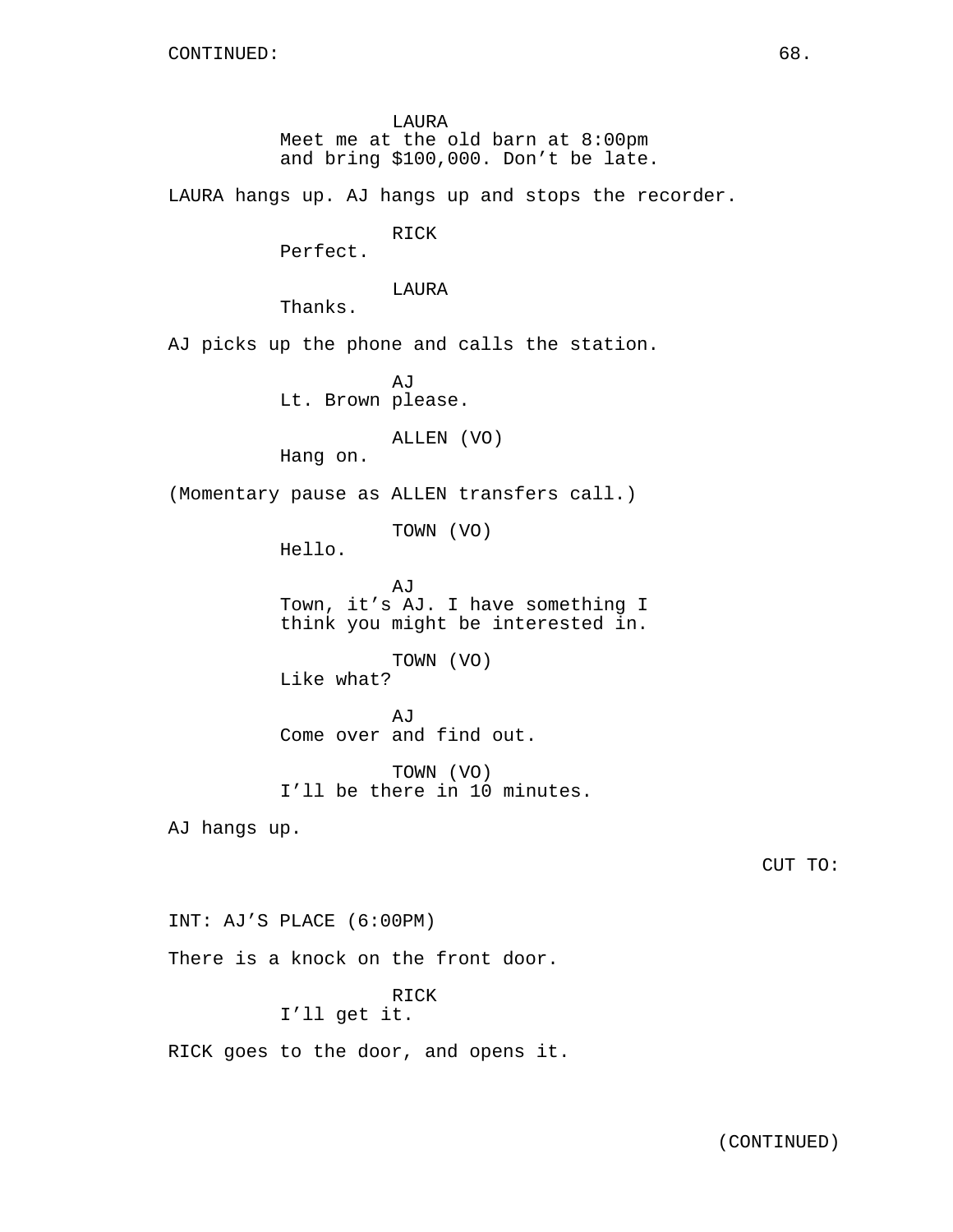RICK Hi Town, come on in.

TOWN Thanks Rick.

TOWN enters and heads to the living room.

CONTINUE TO:

INT: LIVING ROOM

TOWN Well, what is it that I rushed all the way over here for?

AJ

This.

AJ points to the tape recorder.

TOWN A tape recorder?

AJ No. This.

AJ plays the tape.

AJ Well, what do you think?

TOWN What do I think? I think, that you guys will need some cover tonight at the old barn.

RICK Thanks Town. See you later.

TOWN

Bye.

TOWN exits.

JUMP TO: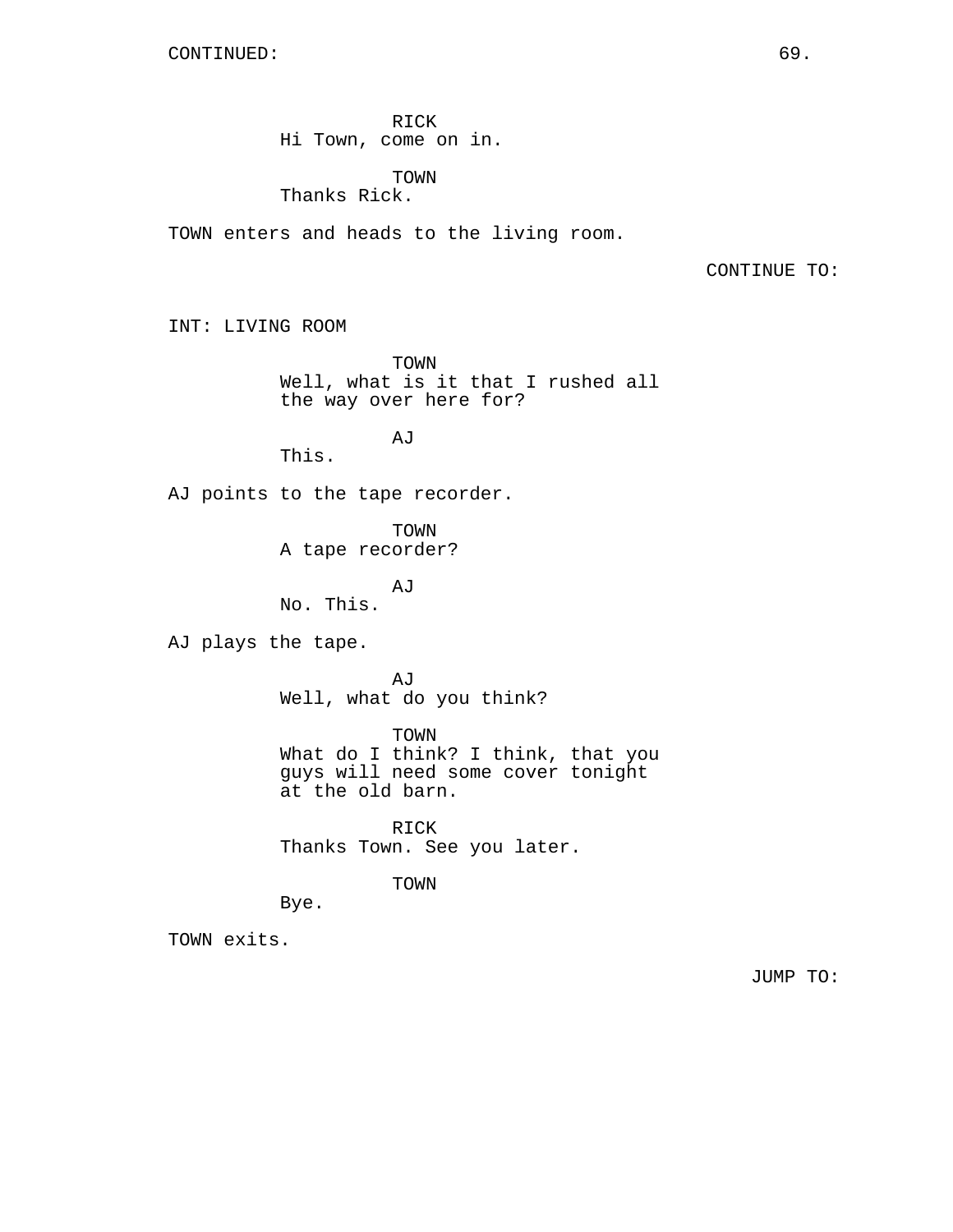INT: THE OLD BARN (8:10PM)

RICK, AJ, and LAURA, are hiding behind some crates. RICK looks at his watch.

> RICK He's late.

The door opens, and CLARK enters.

AJ

Sh.

CLARK (yell) Here's the money, now come out so I can see you.

LAURA Put the money on the large crate marked HANDLE WITH CARE. Then, turn around and leave.

CLARK obeys. He puts the case on the crate. RICK jumps him, AJ tells him to FREEZE, and TOWN reads him his rights.

FADE TO:

INT: AJ'S PLACE (DAY 5: 3:00PM)

There is a knock on the front door.

RICK I'll get it.

RICK answers the door.

RICK Pete! Come on in.

PETER Where's AJ?

RICK In the living room.

PETER

Thanks.

RICK AJ, look who's here.

CONTINUE TO: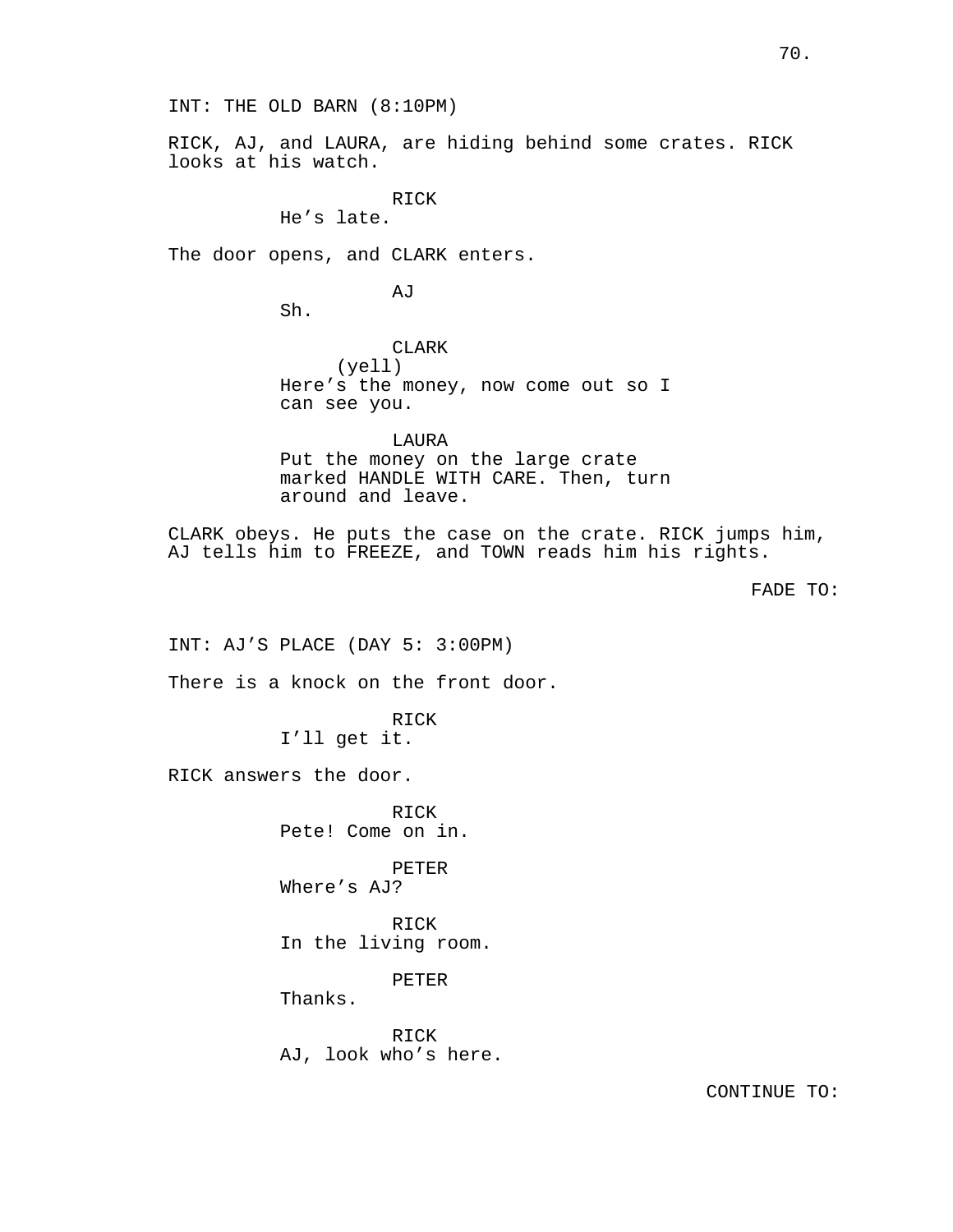INT: LIVING ROOM RICK and PETER enter the living room. AJ Peter Smith!!! PETER In the flesh. AJ I haven't seen you in years. How'd you find us? PETER I met Rick at the Roller Palace the other day. We got talking about old times. He said I could drop around whenever I wanted to. AJ What did you two talk about? PETER How growing up with you guys was never boring. AJ Anything else? PETER A couple of our first cases. AJ Which ones? PETER Mrs. Henderson's dog. AJ Oh that one. PETER And how that ever since that happened, you had us off trying to solve everything that happened. AJ The three of us sure made a good team, didn't we?